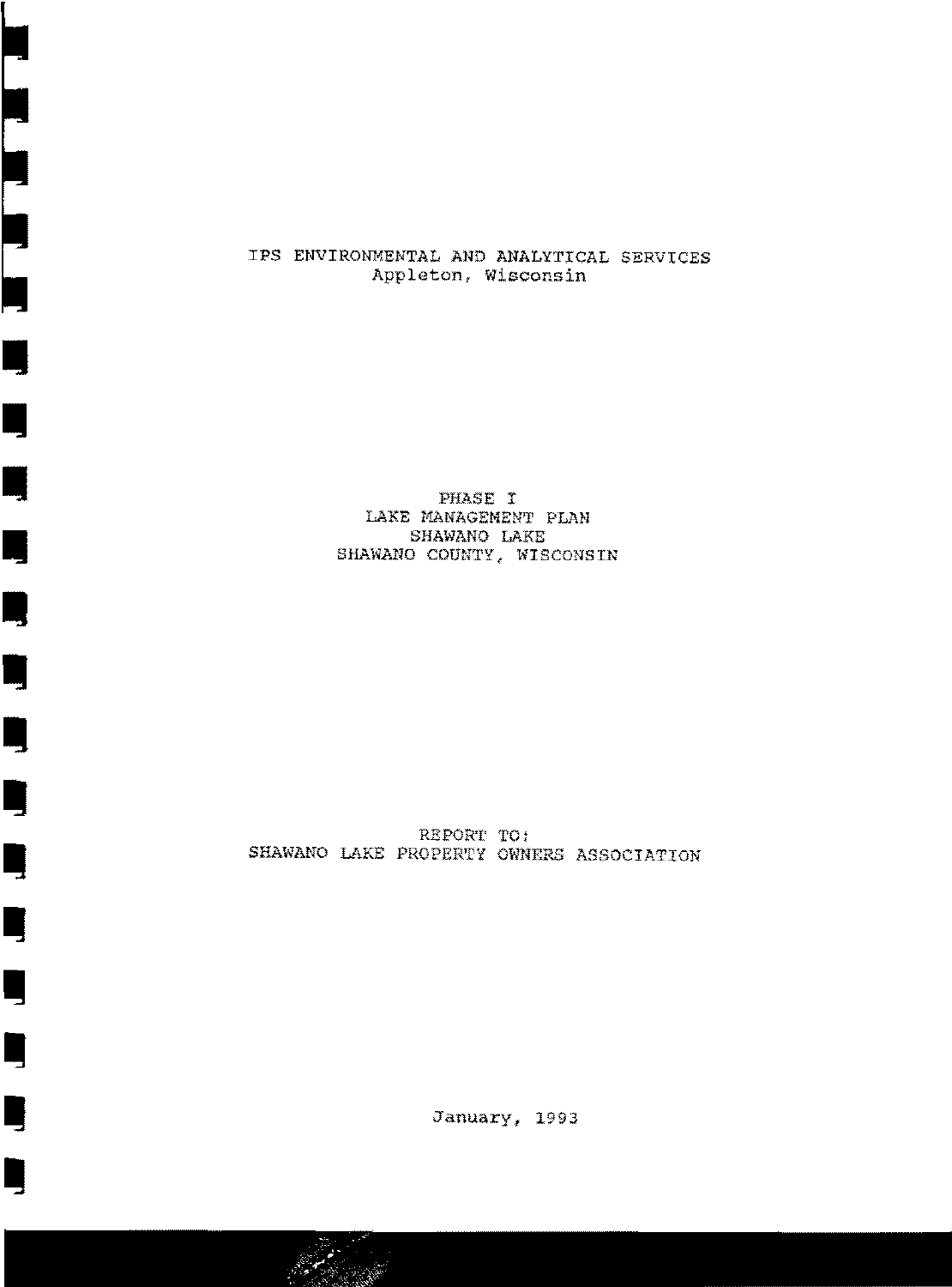#### TABLE OF CONTENTS

j.

Ę

 $\frac{1}{2}$ 

J

J

ų

Ŋ

Ŋ

Ę

Ę

I

I

-------

|                                    |  |                                                                                                                          |  |  |  |  |  |  |  |  |                               |  |  |  | ii                               |
|------------------------------------|--|--------------------------------------------------------------------------------------------------------------------------|--|--|--|--|--|--|--|--|-------------------------------|--|--|--|----------------------------------|
| LIST OF TABLES                     |  |                                                                                                                          |  |  |  |  |  |  |  |  |                               |  |  |  | iii                              |
|                                    |  |                                                                                                                          |  |  |  |  |  |  |  |  |                               |  |  |  | íν                               |
|                                    |  |                                                                                                                          |  |  |  |  |  |  |  |  |                               |  |  |  | $\mathcal{V}$                    |
|                                    |  |                                                                                                                          |  |  |  |  |  |  |  |  |                               |  |  |  | vi                               |
|                                    |  |                                                                                                                          |  |  |  |  |  |  |  |  |                               |  |  |  | $\mathbf{1}$                     |
|                                    |  |                                                                                                                          |  |  |  |  |  |  |  |  |                               |  |  |  | $\overline{2}$                   |
|                                    |  |                                                                                                                          |  |  |  |  |  |  |  |  |                               |  |  |  | $\frac{4}{3}$                    |
| <b>METHODS</b>                     |  | OTHER PHYSICOCHEMICAL CHARACTERISTICS<br>Water Quality Information<br>Land Use Information<br>Public Involvement Program |  |  |  |  |  |  |  |  |                               |  |  |  | 11<br>11<br>15<br>15<br>15<br>16 |
| FIELD DATA DISCUSSION              |  |                                                                                                                          |  |  |  |  |  |  |  |  | and a series and a series and |  |  |  | 17                               |
| BASELINE CONCLUSIONS               |  |                                                                                                                          |  |  |  |  |  |  |  |  |                               |  |  |  | 30                               |
| MANAGEMENT ALTERNATIVES DISCUSSION |  |                                                                                                                          |  |  |  |  |  |  |  |  |                               |  |  |  | 31<br>31<br>32                   |
| MANAGEMENT RECOMMENDATIONS         |  |                                                                                                                          |  |  |  |  |  |  |  |  | . <i>. .</i>                  |  |  |  | 38                               |
| IMPLEMENTATION                     |  |                                                                                                                          |  |  |  |  |  |  |  |  |                               |  |  |  | 40                               |
| LIST OF REFERENCES                 |  |                                                                                                                          |  |  |  |  |  |  |  |  |                               |  |  |  | 41                               |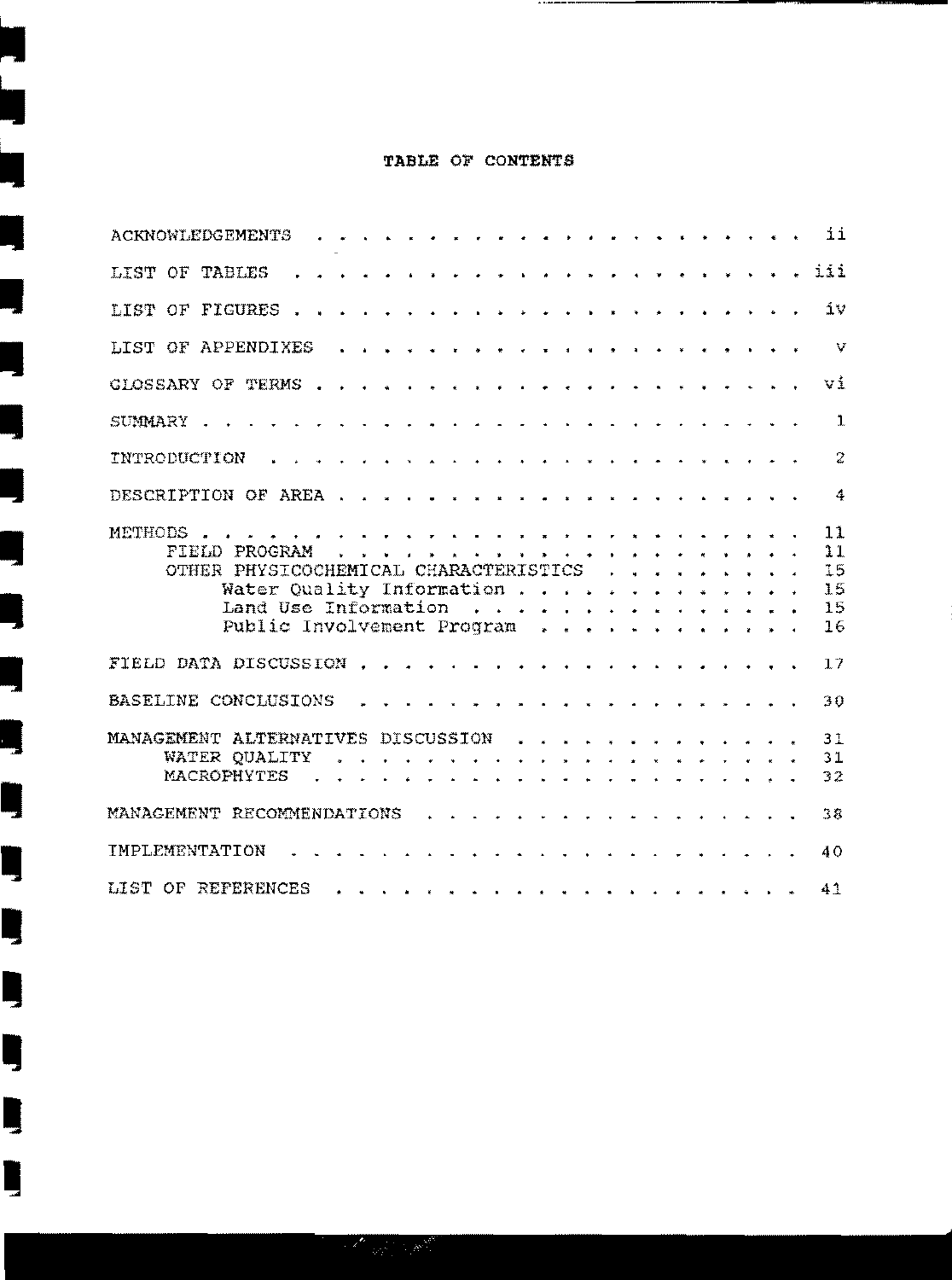# LIST OF TABLES

| Table        |                                                                                                   | <u>Page</u> |
|--------------|---------------------------------------------------------------------------------------------------|-------------|
| $\mathbf{I}$ | Fish Species Present in Shawano Lake                                                              | 9           |
| 2            | Recent Fish Introductions, Shawano Lake,<br>Shawano County, WI                                    | 9           |
| 3            | Sampling Station Descriptions,<br>Shawano Lake, 1991 - 1992                                       | 12          |
| 4            | Water Quality Parameters, Station 1501,<br>Shawano Lake, 1991 - 1992                              | 18          |
| 5            | Water Quality Parameters, Station 1502,<br>Shawano Lake, 1991 - 1992                              | 19          |
| 6            | Water Quality Parameters, Station 1503,<br>Shawano Lake, 1991 - 1992                              | 20          |
| 7            | Event Water Quality Parameters,<br>Shawano Lake, 1992                                             | 21          |
| 8            | Macrophyte Species Observed,<br>Shawano Lake, 1991                                                | 25          |
| 9            | Occurrence and Abundance of Macrophytes<br>by Depth, Shawano Lake, July, 1991                     | 27          |
| 10           | Occurrence and Abundance of Macrophytes<br>by Depth, Shawano Lake, September, 1991                | 28          |
| 11           | Abundance Distribution and Substrate<br>Relations for Selected Macrophytes,<br>Shawano Lake, 1991 | 29          |

J

l

ļ

ļ

ļ

ļ

Į

J

ļ

륯

ļ

ļ

₹

J

ļ

ļ

۳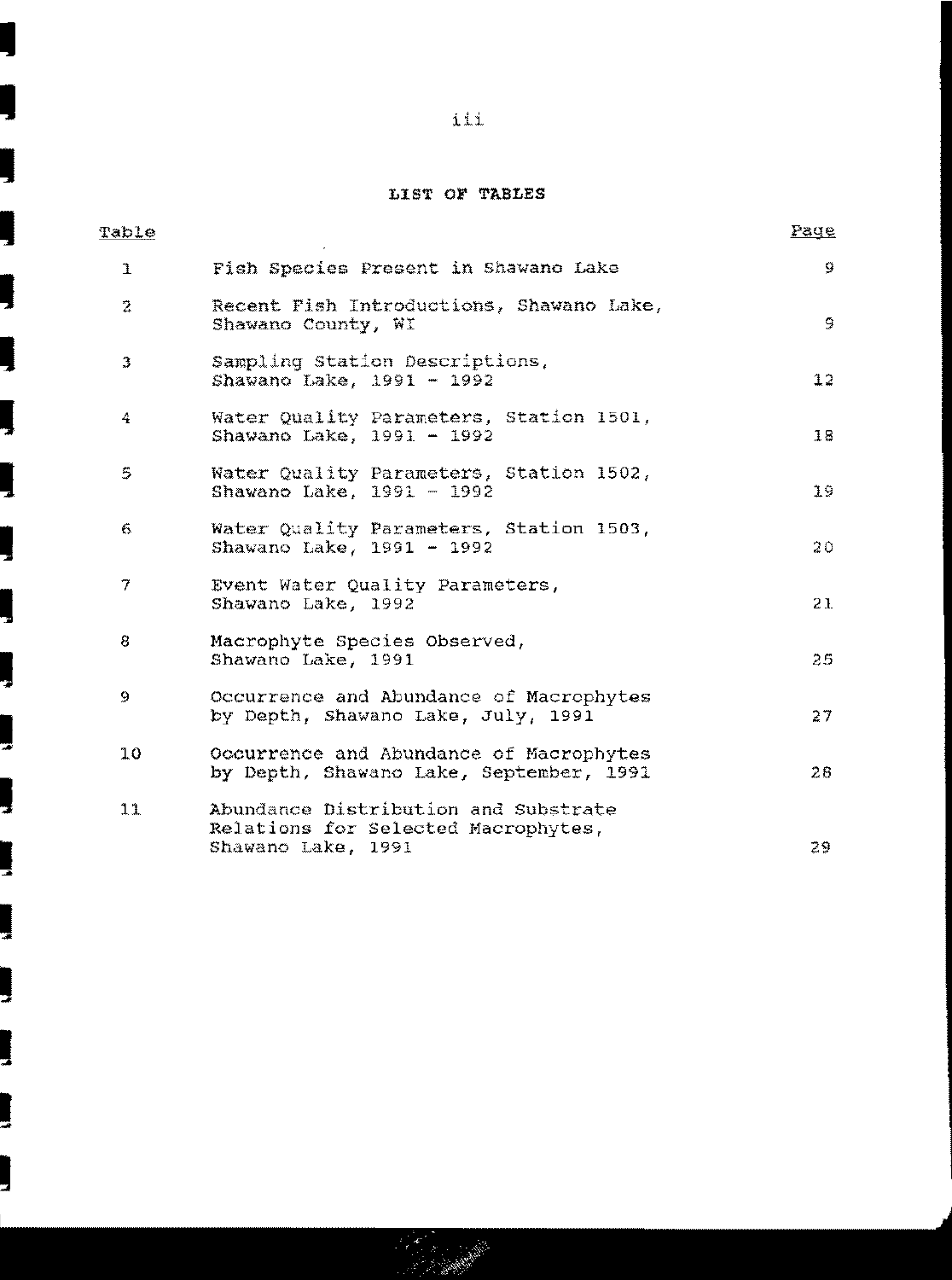# **LIST OF FIGURES**

| Fiqure |                                                                     | Paqe |
|--------|---------------------------------------------------------------------|------|
| 1      | Location Map, Shawano Lake,<br>Shawano County, WI                   | 5.   |
| 2      | Land Use in the Shawano Lake<br>Watershed, Shawano County, WI       | 7.   |
| 3      | Sampling Stations, Shawano Lake,<br>Shawano County, WI, 1991 - 1992 | 13   |
| 4      | Trophic State Index for Secchi Depth,<br>Shawano Lake               | 23   |
| 5      | Trophic State Index for Chlorophyll a,<br>Shawano Lake              | 23   |
| 6      | Trophic State Index for Total<br>Phosphorus, Shawano Lake           | 24   |

L.

L.

 $\overline{\phantom{0}}$ 

 $\mathsf{L}$ 

 $\mathcal{L}_{\mathcal{A}}$ 

 $\mathbf{L}$ 

iv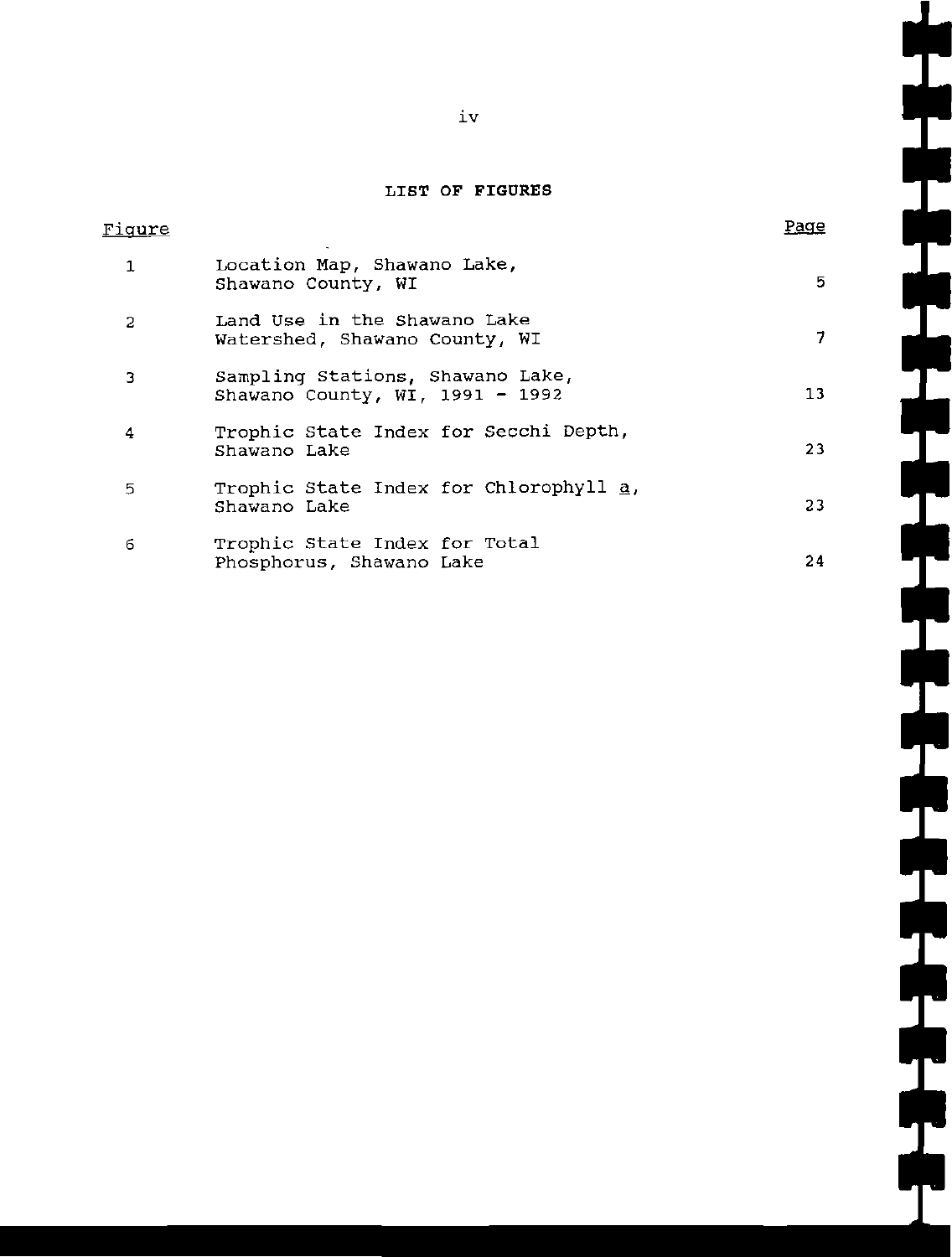# LIST OF APPENDIXES

| <b>Appendix</b> |                                                                            | <u>Page</u> |
|-----------------|----------------------------------------------------------------------------|-------------|
| T               | Summary of Public Involvement Activities<br>Shawano Lake Management Plan   | 43.         |
| II              | Historic Water Quality Data, Shawano Lake,<br>Shawano County, WI           | 44          |
| <b>TIT</b>      | Additional Water Quality Data,<br>Shawano Lake, Shawano County, WI         | 52          |
| ΊV              | Macrophyte Survey Data, Shawano Lake, 1991                                 | 53.         |
| V               | Sources of Information and Assistance,<br>Shawano Lake, Shawano County, WI | 55          |
| VI.             | Review of Best Management Practices (BMP's)                                | 59.         |
| <b>IIV</b>      | Summary of Pertinent Shawano County<br>Ordinances and Plans                | 69.         |
| VIII            | Potential Funding Sources for Plan<br>Implementation                       | 71          |

v

**.**<br>-<br>-

•

•

•

•<br>•<br>•

•

•<br>•<br>•

•

Ill

Ill

Ill

Ill

II

II

II

II

II

II

II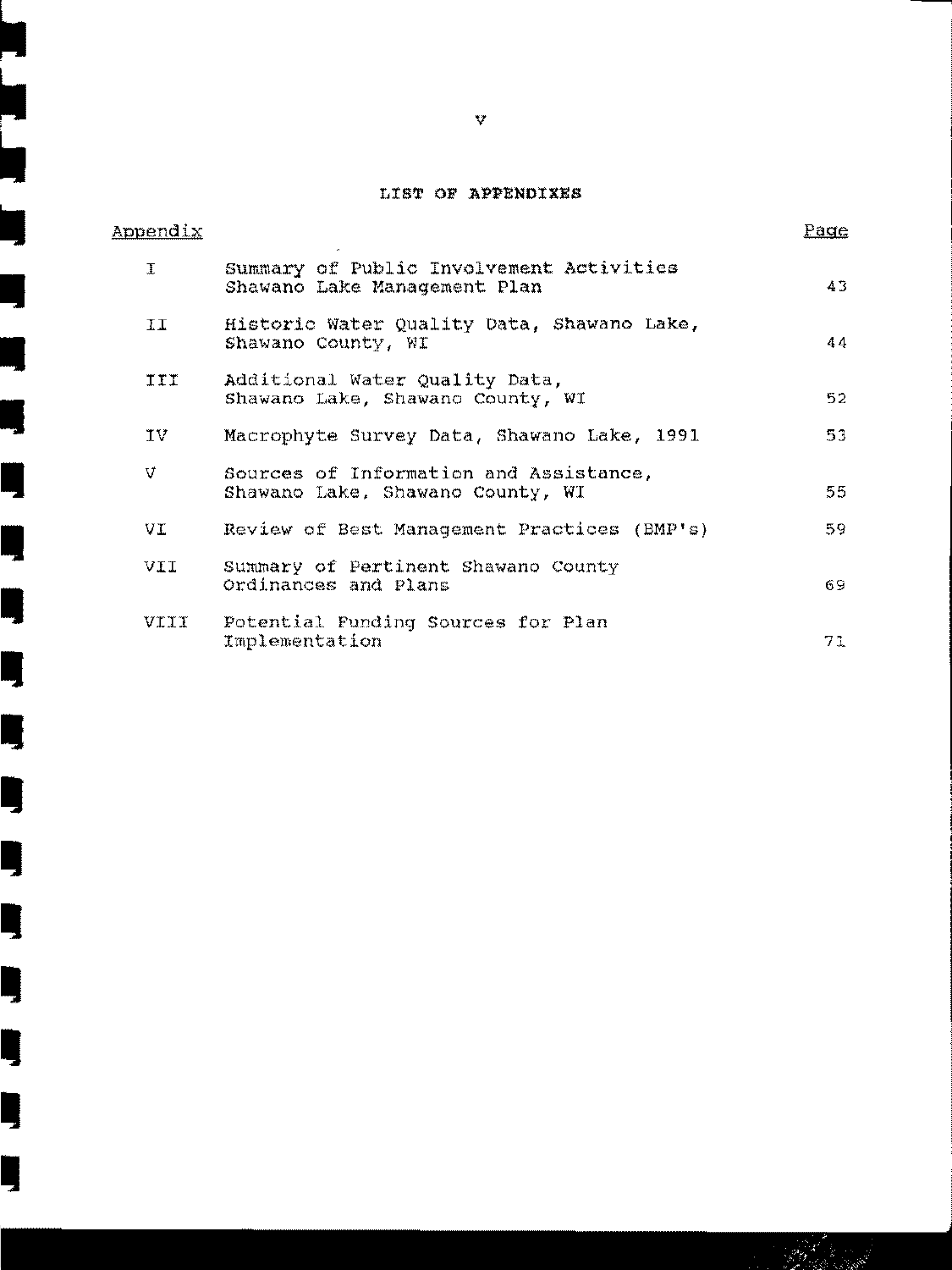#### GLOSSARY OF TERMS  $(1, 2, 3)$

**: اللا**<br>:<br>الات

•

•

•

•

•

•

•

•

•

•

•

•

- Best Management Practices (BMP's) Land use practices to control the interactive processes of erosion, runoff and nutrient or pesticide inflows.
- Chlorophyll a Green pigment present in all green plant life and needed in photosynthesis. The amount present in lake water is related to the amount of algae and is therefore used as an indicator of water quality.
- Drainage Lake Generally referred to as natural lakes having permanent inflowing and outflowing streams.
- Edge A biologically diverse area located at the interface of differing habitat types.
- Eutrophi\_g. From Greek for "well nourished", describes a lake of high photosynthetic activity and low transparency.
- Eutrophication The process of lake aging or enrichment with nutrients, generally with associated increases in algae or weeds. The extent to which this process has progressed is described by trophic status terms, e.g., oligotrophic, nesotrophic, or eutrophic.
- **Fetch** The longest distance over which the wind can sweep uncbstructed.
- Hypolimnion Lower, cooler layer of a lake during summertime thermal stratification.

ImmediatelY **Adjacent** Watershed Here defined as the drainage area immediately around a lake, i.e. within 1,000 feet of shore and any inlet(s).

- Littoral The shallow area of a lake from the shore to the depth where light no longer penetrates to the bottom.
- Macrophyte Commonly referred to as lake "weeds", actually aquatic vascular plants that grow either floating, emergent or submergent in a body of water.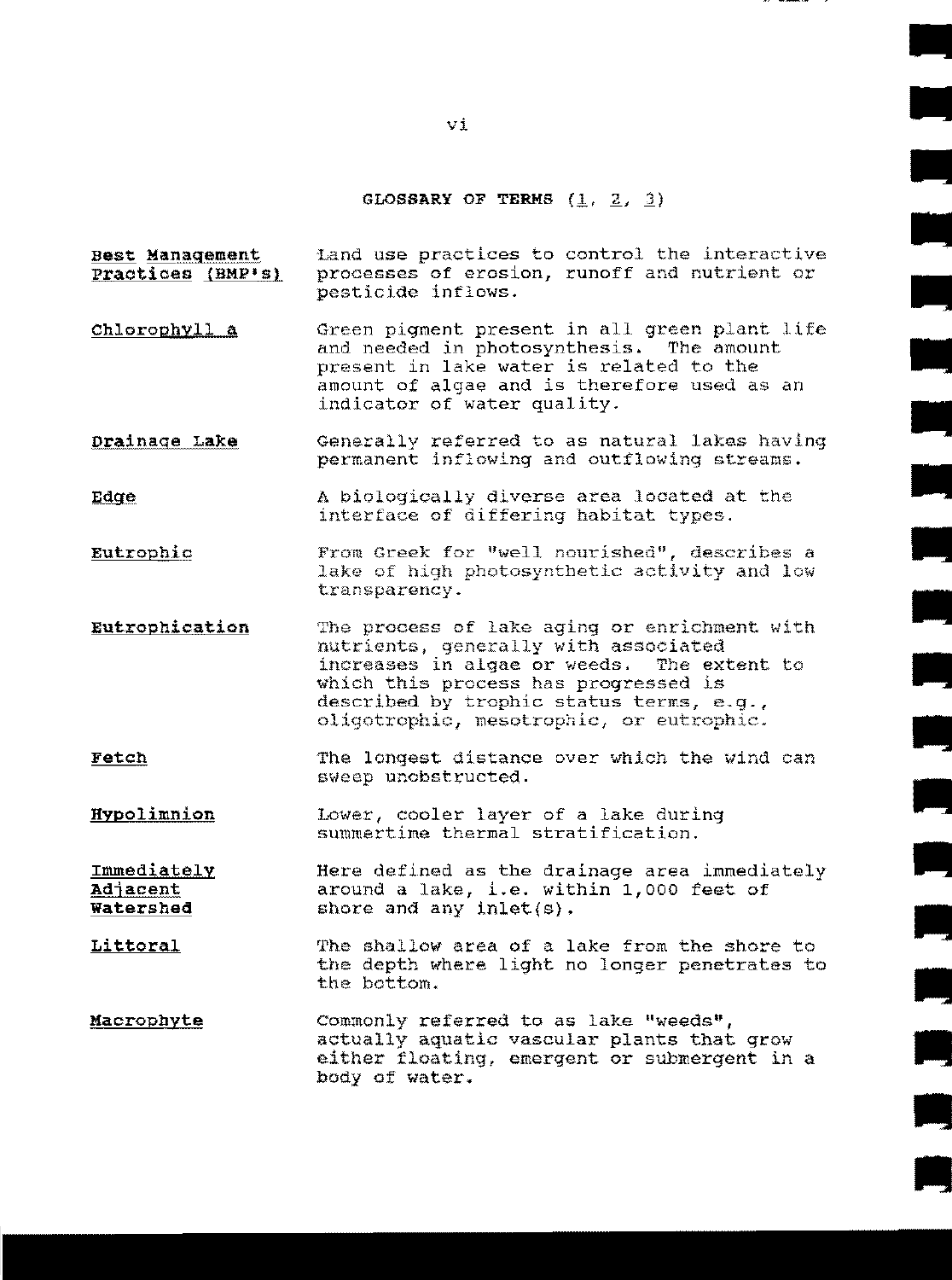#### **GLOSSARY OF TERMS**  (Continued)

**Mesotrophio**  A lake of intermediate photosynthetic activity and transparency.

I

•<br>•<br>•

•<br>•<br>•

•

•

•<br>•<br>•

•<br>•<br>•

•<br>•

–<br>•<br>•

•<br>•<br>•

•<br>•

•<br>•

I

I

I,

I,

I)

I,

**I** 

**N/ll Ratio**  Total nitrogen divided by the total phosphorus found in a water sample. A value greater than 15 indicates that phosphorus is limiting for primary production.

Physicochemical Pertaining to physical and/or chemical characteristics .

- Residence Time Commonly called the hydraulic residence time. The amount of time required to completely replace the lake's current volume of water with an equal volume of "new" water.
- **Secchi Depth**  A measure of optical water clarity as determined by lowering a weighted secchi disk  $(20 \text{ cm in diameter})$  into the water body to a point where it is no longer visible.
- Stratify Layering of water caused by differences in water density. Thermal stratification is typical of most deep lakes during the Summer. Chemical stratification can also occur.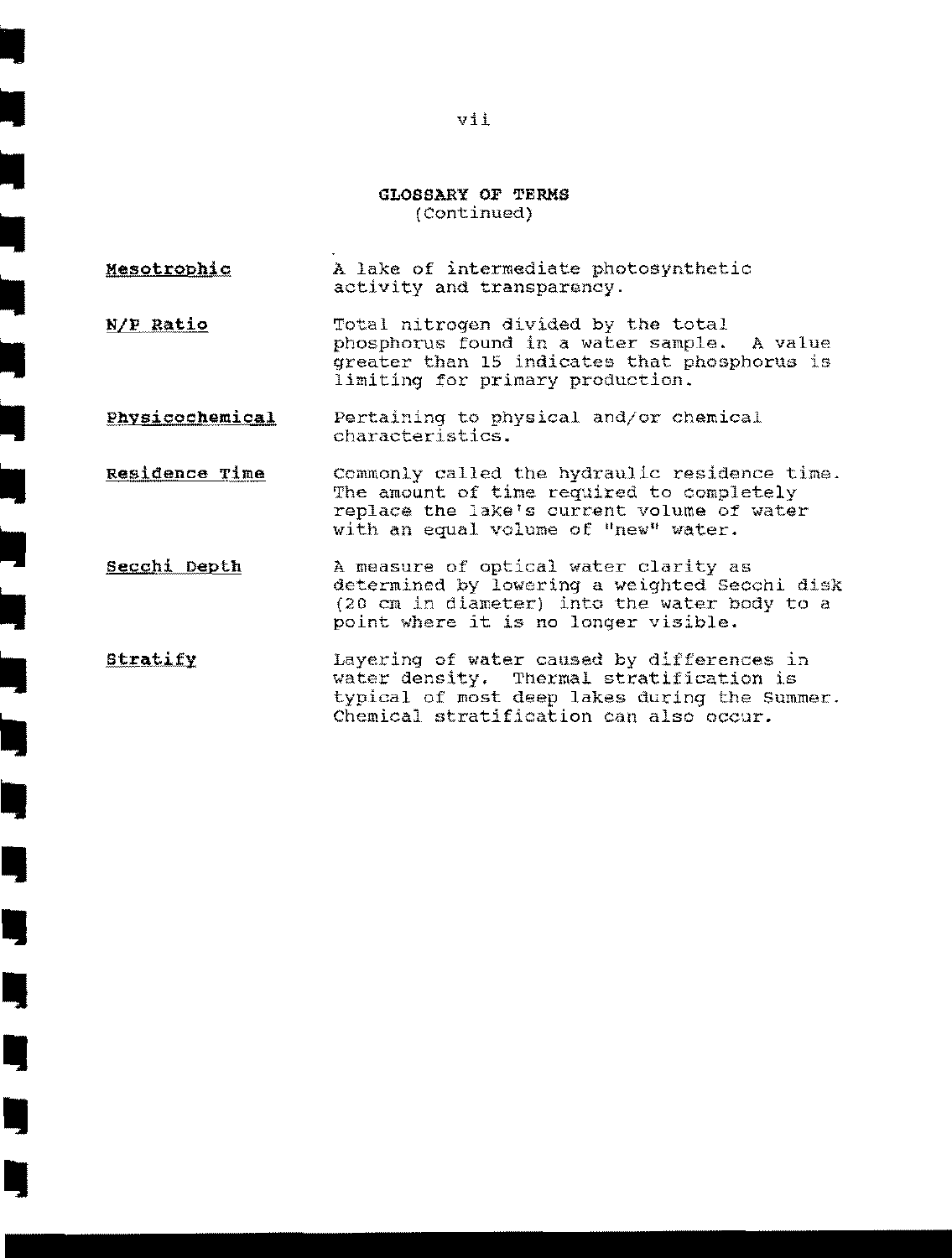#### SUMMARY

I

•<br>•<br>•

•<br>•<br>•

•<br>•<br>•

•<br>•

•<br>•<br>•

•<br>•<br>•

•<br>•<br>•

Ill

<u>I</u>

Ill

I,

**i** 

I,

I,

L,

<u>u</u>

l,

•<br>•<br>•

Shawano Lake is a large, recreationally popular lake in northeast Shawano County, Wisconsin. The lake drains a relatively snall watershed (compared to lake area) which is comprised of predominantly open and agricultural lands .

Water quality readings indicated mesotrophic' to eutrophic conditions for all parameters measured (on the Trophic State Index). There appears to be a slight trend from higher, more variable nutrient readings in the past to more consistent, slightly lower levels presently. The lake is well-mixed throughout the year and nutrient levels are at or near those expected for lakes in the region and other Wisconsin lakes. High productivity appears related as much to basin morphometry (extensive shallow areas) and good water clarity as to moderate in-lake nutrient levels. Monitoring indicated relatively higher nutrient inflow during or after significant rain events.

Macrophyte populations appeared to positively affect the resource (as a whole} through shoreline stabilization, nutrient uptake and fish food and habitat production, but some areas support nuisance levels of macrophytes. The SLPOA currently operates a mechanical harvester (and has implemented a macrophyte management plan) to manage specific areas and help keep portions of the lake area recreationally usable. Most abundant plants include pondweeds (Potamogeton spp.), naiads (Naias spp.) and water celery (Vallisneria americana) and are generally of a desirable nature. Water milfoil (Myriophyllum spp.) is also common and may include Eurasian Milfoil, an exotic, potentially nuisance species.

Recommendations for future management of Shawano Lake are designed to maintain and enhance water quality and improve/enhance recreational access:

- Water quality monitoring (regular, event and Self-Help seochi depth) should be continued to track trends.
- Riparian land management should be emphasized for the extensive and highly developed Shawano Lake shoreline. Best Management Practices (BMP's) should be further solicited throughout the watershed,
- Macrophyte harvest according to a flexible schedule should be continued to target reduction of nuisance species and their spread and to create edge and access. Emphasis should also be given to identification and effective management or removal of macrophytes particularly prone to spread by fragmentation.
- The SLPOA should consider distribution of a survey to solicit attitudes and priorities of Shawano Lake users. The survey can help to focus management priorities. Steps should be taken to prevent spread of exotic
- species to (and potentially fron) shawano Lake .

Text terms in bold print defined in glossary {pp. vi-vii)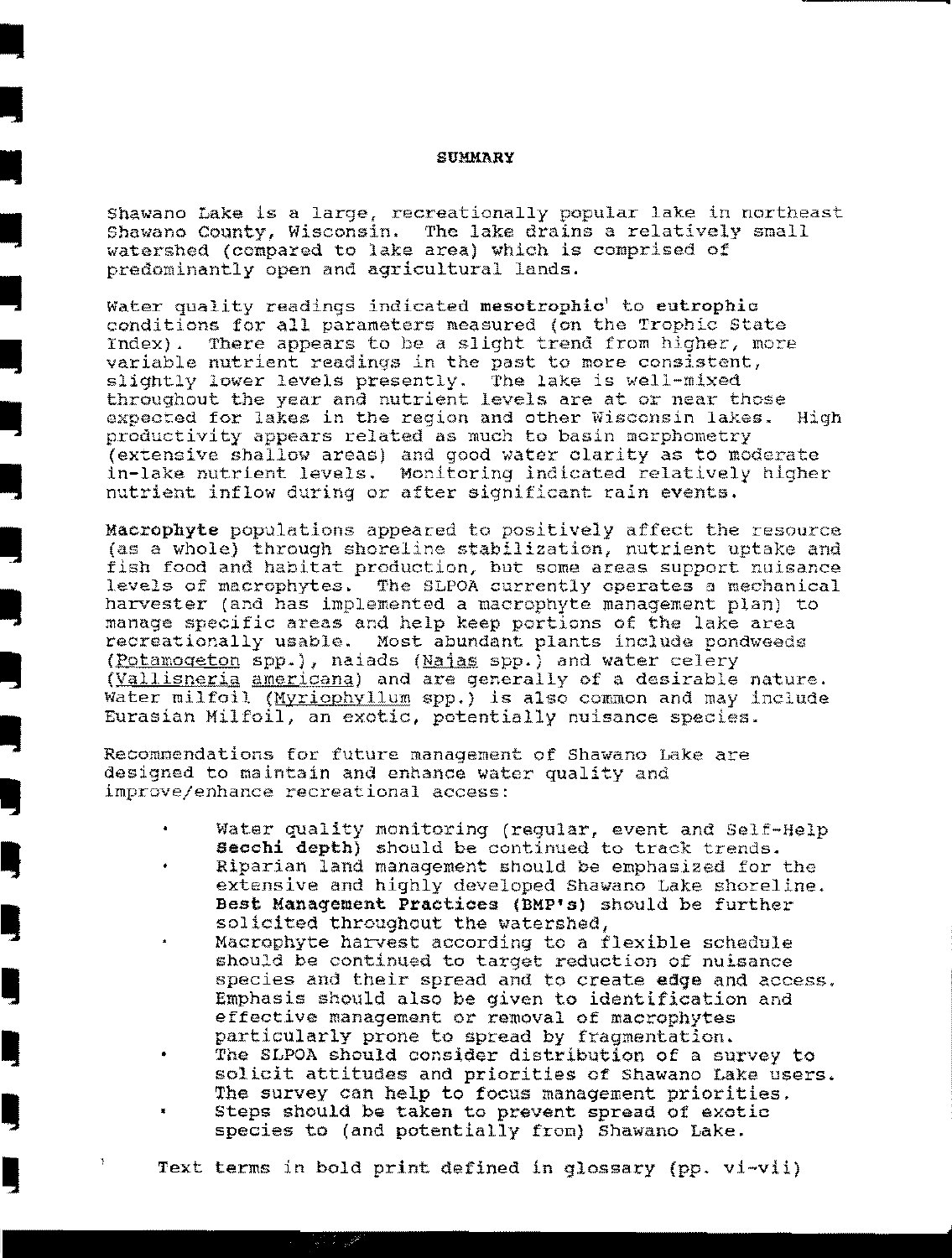#### INTRODUCTION

Shawano Lake is located in the Towns of Washington and Wescott in northeast Shawano County, Wisconsin. It is the largest lake in the county and receives heavy recreational use. Currently, fishing pressure is estimated to be in excess of  $450,000$  hours per year {mcstly ice fishing} and recreational boating to be over 500,000 hours per year (Personal communication WDNR).

The Shawano Lake Property Owners Association (SLPOA) was formed in 1981 to organize and direct the preservation of this resource. The Association is governed by an elected, 9 person, Board of Directors. Directors are elected annually by the approximately 450 member Association.

The SLPOA, in October 1990, decided to pursue development of a long range management plan under the Wisconsin Department of Natural Resources (WDNR) Lake Management Planning Grant Program. The SLPOA Directors selected IPS Environmental & Analytical services (IPS) of Appleton, Wisconsin as its consultant to develop the plan. A grant application to initiate development of the plan, incorporating required or recommended program components and the following objectives, was prepared, submitted, and approved in April, 1991:

 $-2-$ 

•

.<br>•<br>•

•

•

**1** 

•

•

•

•

•

•<br>•<br>•

•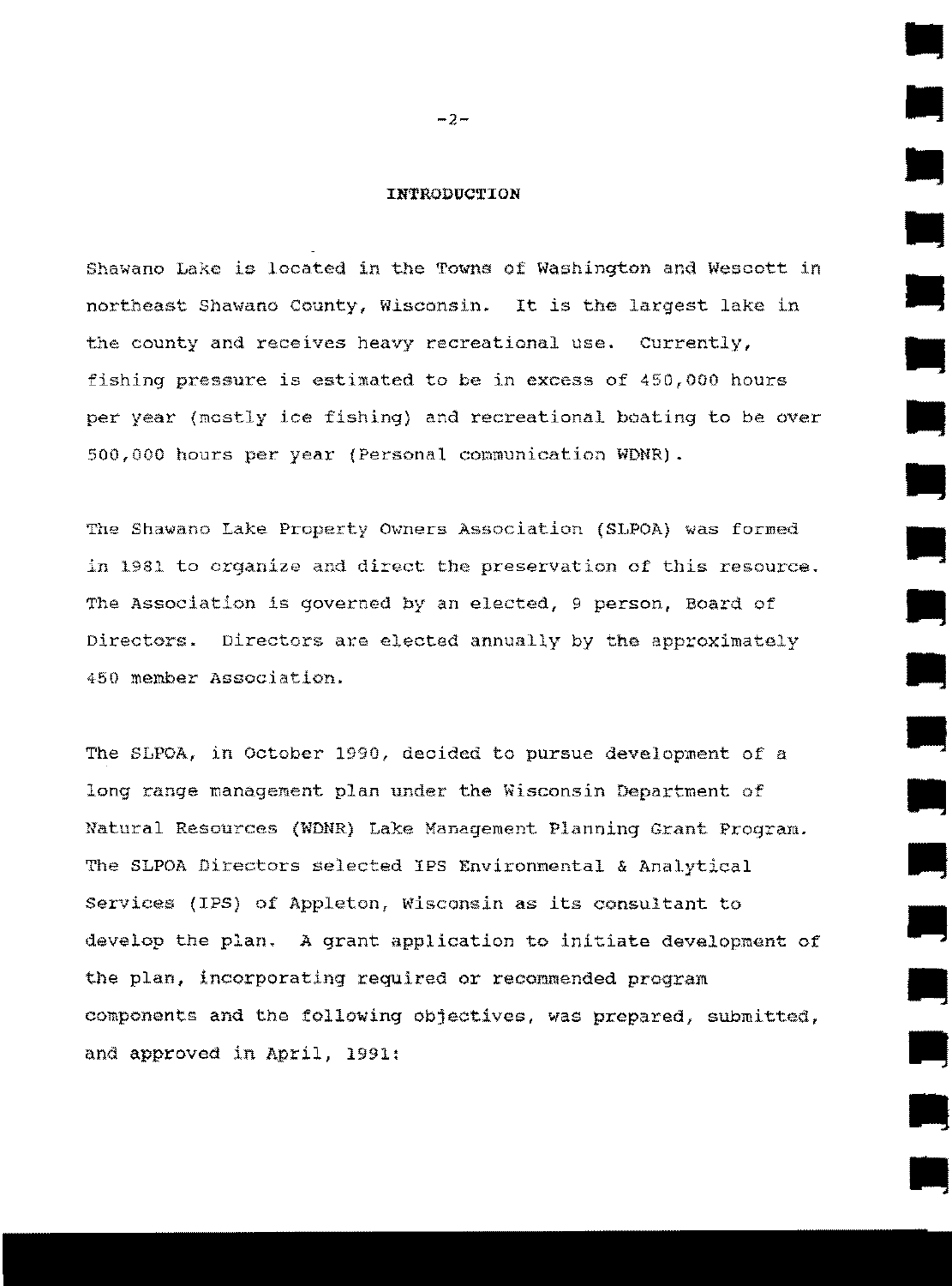- acquire historic and current data, to assess the present status of the resource,
- establish a monitoring strategy designed to track longterm lake water quality trends,
- locate, identify and quantify aquatic macrophyte concentrations, and

•

 $\begin{bmatrix} 1 & 0 & 0 \\ 0 & 1 & 0 \\ 0 & 0 & 0 \\ 0 & 0 & 0 \\ 0 & 0 & 0 \\ 0 & 0 & 0 \\ 0 & 0 & 0 \\ 0 & 0 & 0 \\ 0 & 0 & 0 & 0 \\ 0 & 0 & 0 & 0 \\ 0 & 0 & 0 & 0 \\ 0 & 0 & 0 & 0 \\ 0 & 0 & 0 & 0 & 0 \\ 0 & 0 & 0 & 0 & 0 \\ 0 & 0 & 0 & 0 & 0 \\ 0 & 0 & 0 & 0 & 0 & 0 \\ 0 & 0 & 0 & 0 & 0 & 0 \\ 0 & 0 & 0 & 0 &$ 

•

•

•

•

•<br>•

•

•

IJ

IJ

I)

•<br>•

I)

**.**<br>-

increase the awareness of the lake property owners and establish a base of support for lake management efforts .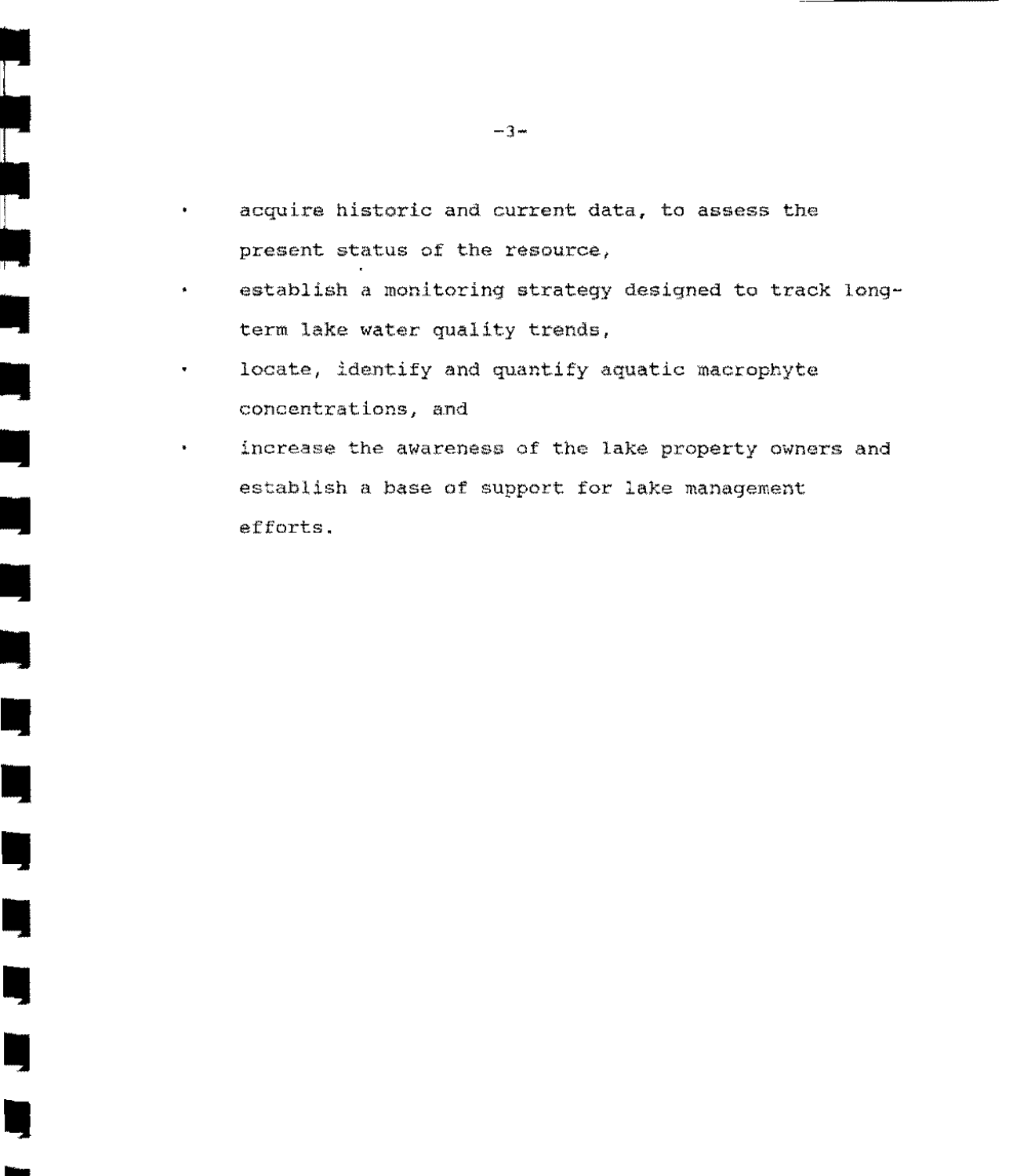#### DESCRIPTION OF AREA

•

•

•

•

•

•

•

•

•

•

•

Shawano Lake (T27N, R16E, Sections 10, 13-16, 21-28; T27N, R17E, Sections 17-20) *is* a **drainaqe lake** {possessing permanent inlets and an outiet). The city of Shawano and Village of cecil are located on the west and east ends of the lake, respectively (Figure **1).** A dam owned by the Shawano Paper Mill Division of Little Rapids Corporation and operated for hydropower generation controls water levels of the Wolf River and Shawano Lake.

The general topography of Shawano County is related to glacial activity. Shawano Lake is located in the bed of what was Glacial Lake Oshkosh or Nicolet during the YJisconsin stage of glaciation which ended about  $10,000 - 15,000$  years ago  $(4)$ . Topography in the **immediately adjacent watershed** is level to gently sloping. Major soil types adjacent to Shawano Lake are poorly drained Cormant mucky loamy fine sands on  $0 - 28$  slopes, Markay and very poorly drained Cathro mucks on  $0 - 2\$  slopes, and Wainola fine sand on  $0 - 3$  slopes. Soil permeability is generally rapid on these soils  $(5)$ . The overall watershed (approximately 65 sq. miles) consists mainly of open/agricultural areas.

Shawano Lake has a surface area of 6,100 acres, an average depth of about 9 feet. a maximum depth of 39.5 feet and a lake volume of 54,900 acre-feet (6). The fetch is 5.9 miles and lies in an

 $-4-$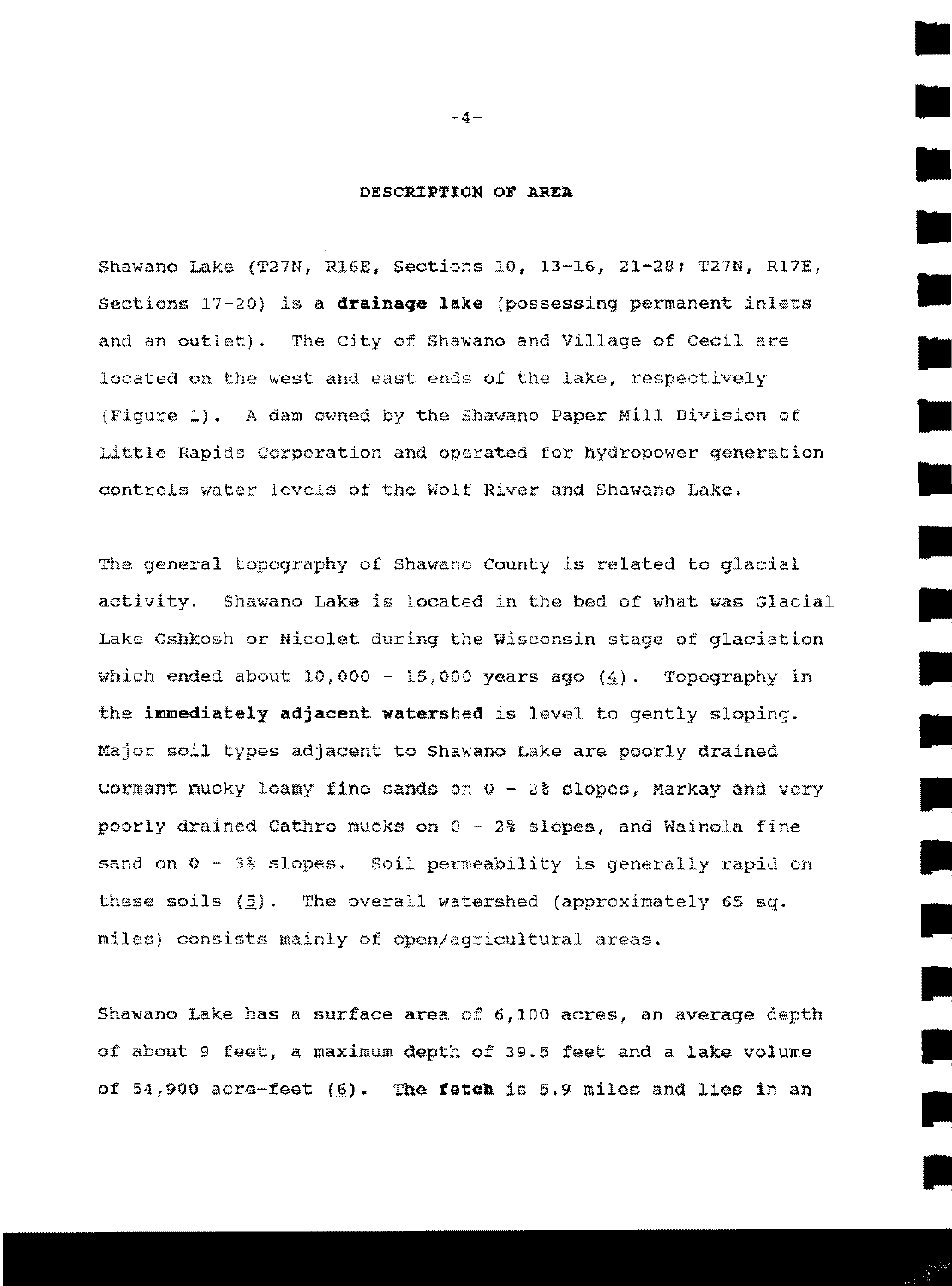

Figure 1. Location Map, Shawano Lake, Shawano County, WI.

**Property** 

Ę

٣

E

н

E

E,

Ŋ

Ę

Ŋ

L

 $\overline{\phantom{a}}$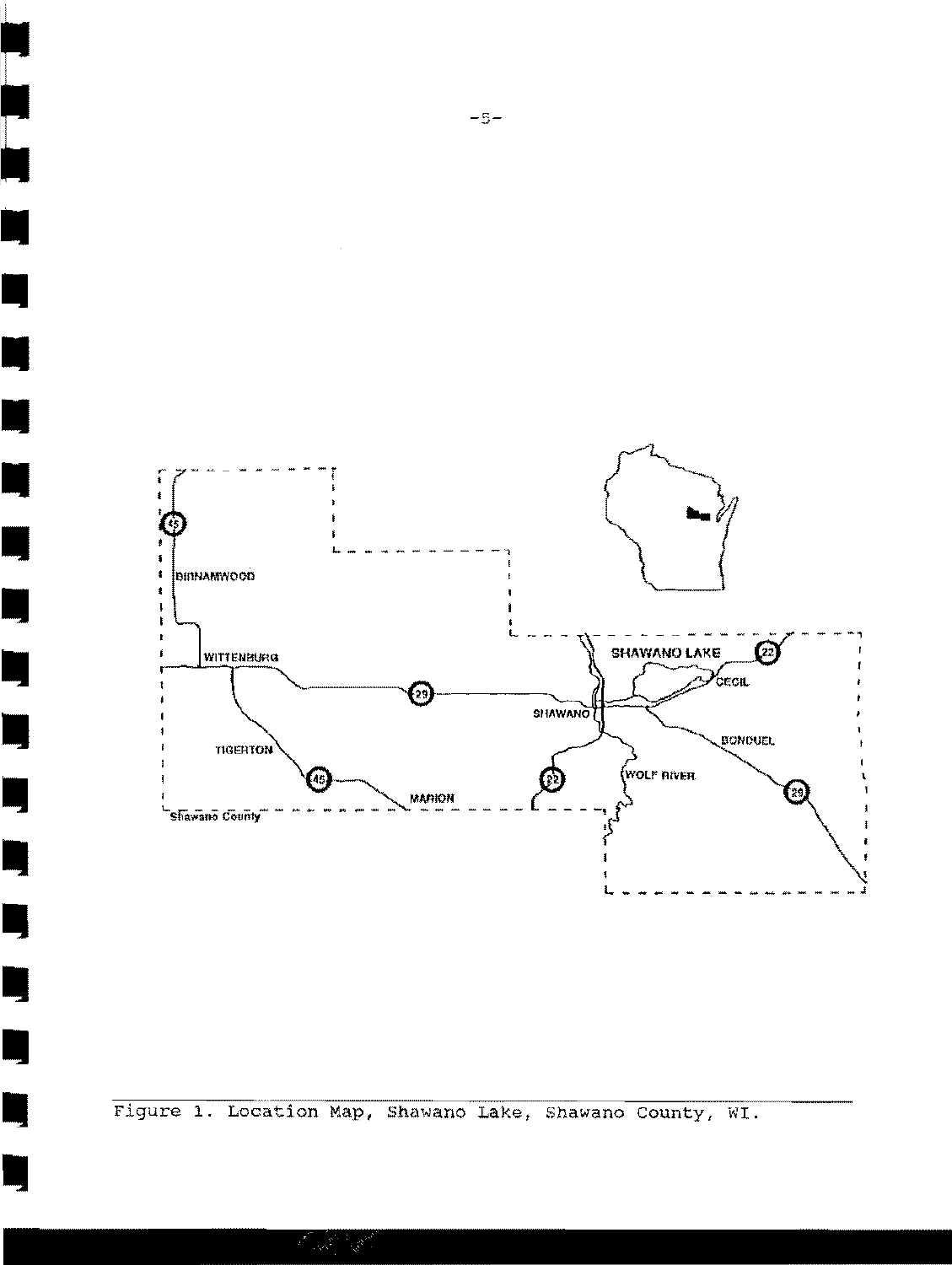east-west orientation and the width is 3.0 miles in a northsouth orientation: shoreline length is over 18 miles. The residence time for Shawano Lake is estimated to be 1.5 years (Pers. comm. WDNR).

The Shawano Lake watershed is 40,000 acres; predominant land use is open/agricultural (44%), forested (42%), and residential (11%) (Pers. comm. Shawano County Soil Conservation Service, SCS) (Figure 2). Private residences and commercial resorts/motels occupy all but three small corridors around the lake (Pers. comm. WDNR). The watershed to lake ratio of about 6.2 to 1 means that 6.2 times more land than lake surface area drains to the lake.

Sanitary sewerage service began in 1974 for nearly all lake residences through the Shawano Lake and Cecil Sanitary Districts (approximately 1825 and 224 residences served, respectively) (Pers. comm. Shawano Lake and Cecil Sanitary Districts). Individual septic systems remain in use at about 100 households (predominantly farm units) in the watershed. Animal waste systems are utilized on approximately 33% of the livestock farms in the watershed (Pers comm. SCS).

The Shawano Lake watershed was designated a priority watershed by the Wisconsin Department of Agriculture, Trade, and Consumer Protection in 1985. About 65% of the livestock farms in critical

 $-6-$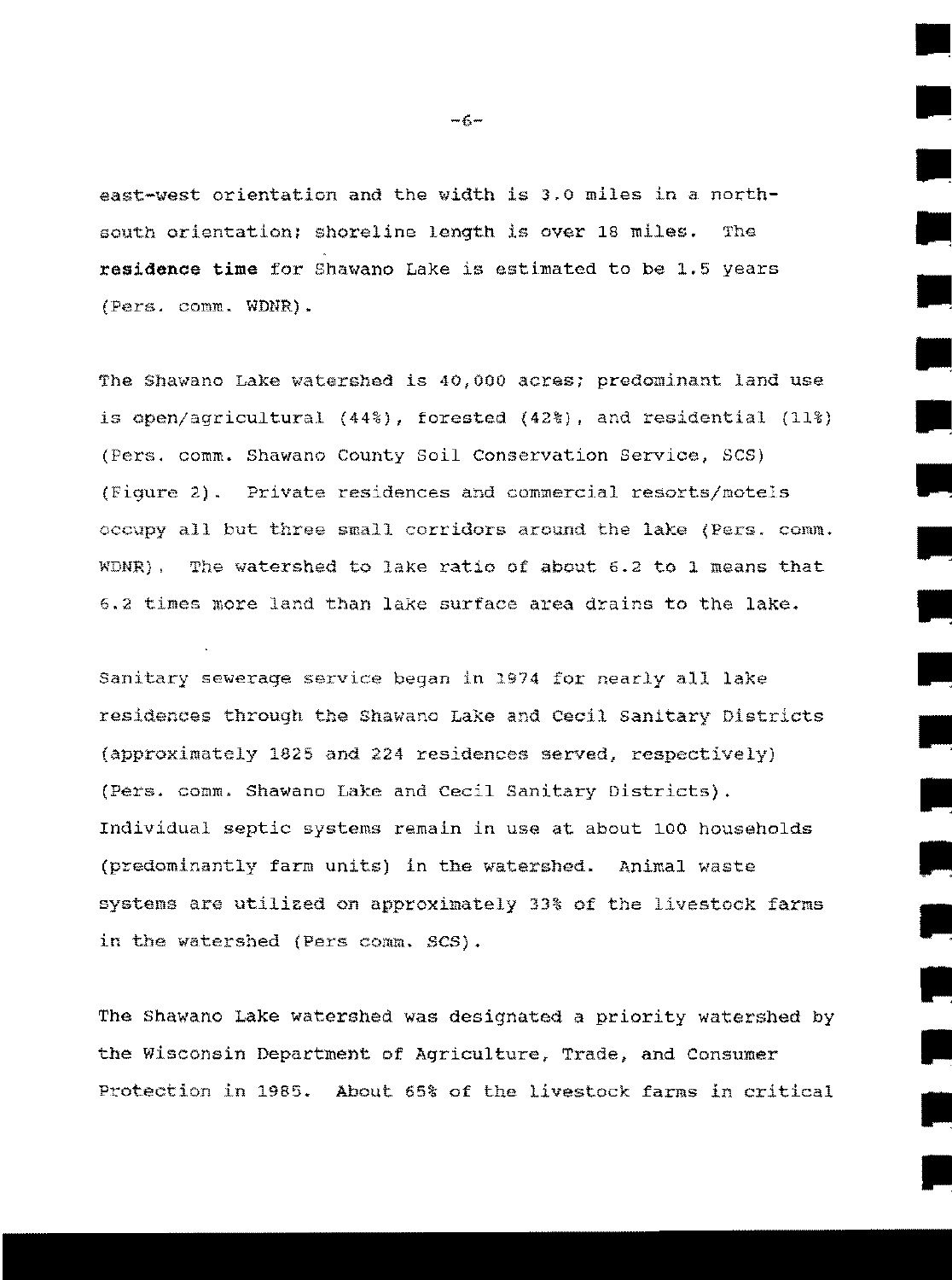

Figure 2. Land Use in the Shawano Lake Watershed, Shawano County, WI.

L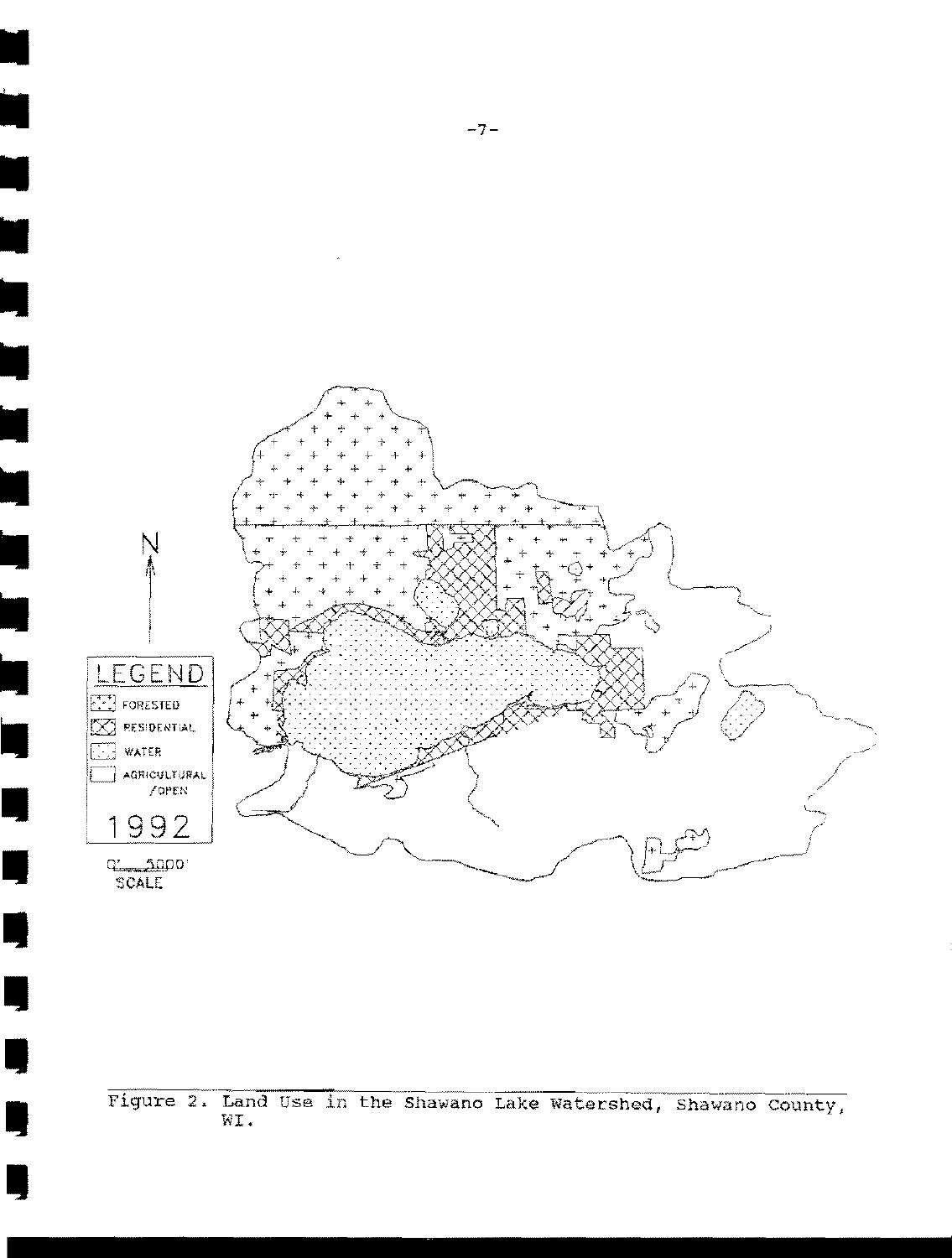areas, i.e., within 1000 feet of the lake or tributaries, participated in the program which emphasized feedlot runoff and manure management in the highly agricultural southeast portion of the watershed (Pers. comm. SCS).

Littoral substrates are prinarily muck (50%) and sand (50%) with minor areas of rubble located around Schumacher's Island (Pers. comm. WDNR). Much of the littoral zone supports rooted aquatic macrophytes and somet:imes at nuisance levels. Historic macrophyte control methods included contracted mechanical harvesters (1985-1991) and chemical application (various years and chemicals). Presently, macrophytes are managed by a mechanical harvester owned by the SLPOA.

Shawano Lake supports a variety of warmwater game, pan, rough, and forage species (Table 1). Fish introductions (Table 2) and historical management have been principally directed toward the northern pike, bass, walleye, and panfish fisheries. A 1988 WDNR fish survey indicated walleye and northern pike populations needed management, while largemouth bass and bluegill populations were healthy {Pers. comm. WDNR) . Fish sampling has indicated some mercury contamination; a WDNR fish consumption advisory currently exists for walleye from Shawano Lake  $(1)$ .

Direct public boat access to Shawano Lake is available at

 $-8-$ 

----- ·--·----··

•

•

•

•

•

•

•

•

Ill

Ill

Ill

•

Ill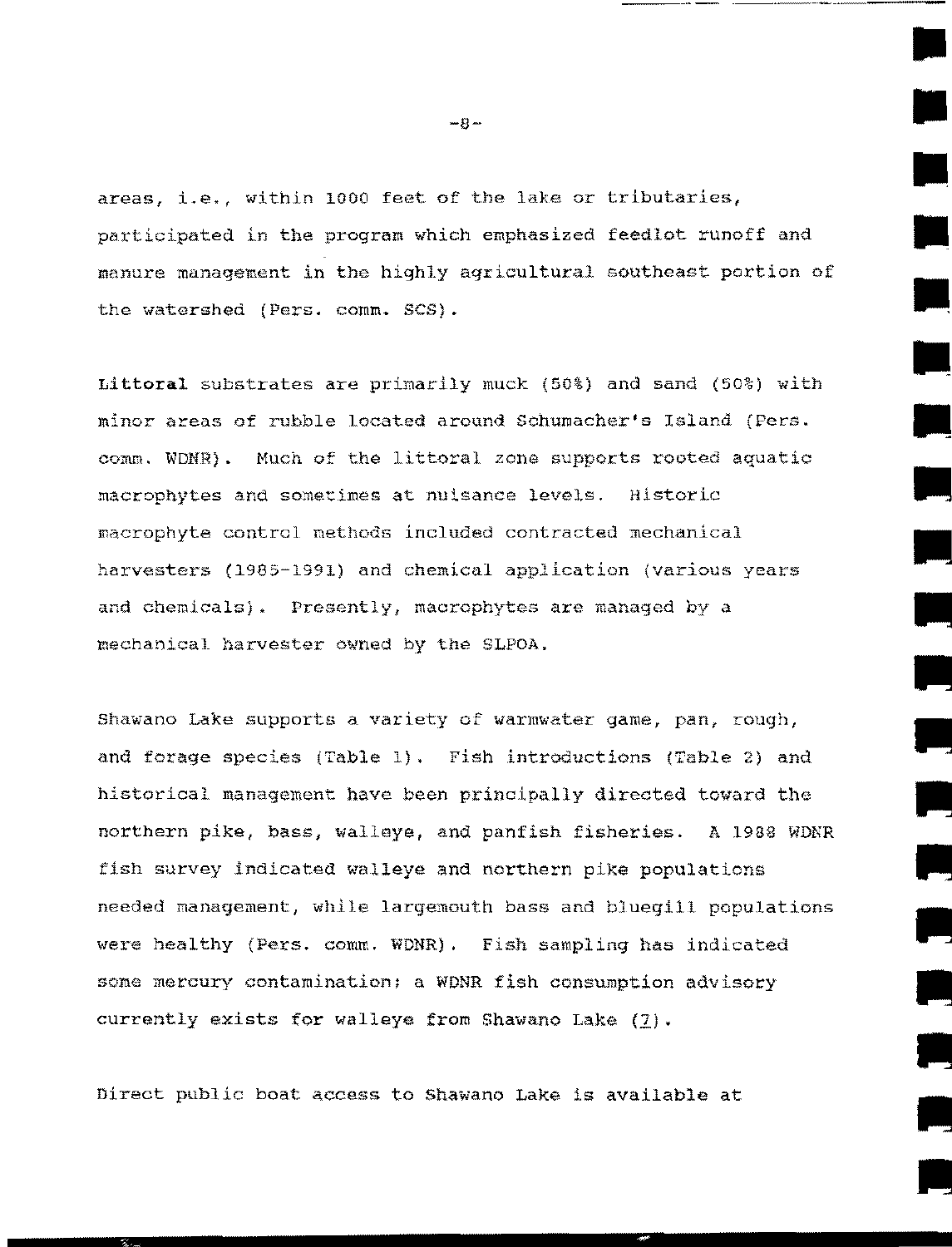Table 1. Fish Species Present in Shawano Lake.

COMMON NAME Muskellunge Northern pike Yellow perch Walleye Black crappie **Bluegill** Largemouth bass Pumpkinseed Rock bass Smallmouth bass Shorthead redhorse White sucker Longnose gar Bowfin Central mudminnow Yellow bullhead Black bullhead Brown bullhead Bluntnose minnow Brook silverside Common carp Common shiner Fathead minnow Golden shiner Johnny darter Lake chubsucker Spottail shiner

SCIENTIFIC NAME Esox masquinongy Esox lucius Perca flavescens Stizostedion vitreum <u>Pomoxis nigromaculatus</u> Lepomis macrochirus Micropterus salmoides Lepomis gibbosus Ambloplites rupestris Micropterus dolomieui <u>Moxostoma macrolepidotum</u> Catostomus commersoni Lepisosteus osseus Amica calva Umbra limi Ictalurus natalis Ictalurug melas <u>Ictalurus nebulosus</u> Pimephales notatus Labidesthes sicculus Cyprinus carpio <u>Notropis cornutus</u> <u>Pimephales promelas</u> Notemigonus crysoleucas Etheostoma nigrum Erimyzon sucetta Notropis hudsonius

Recent Fish Introductions, Shawano Lake, Shawano Table 2. County, WI.

. All providents

| YEAR SPECIES | SIZE            | NUMBER    |
|--------------|-----------------|-----------|
| 1965 Walleye | Fry             | 1,000,000 |
| 1966 Walleye | Fry             | 4,100,000 |
| 1967 Walleye | Fry             | 1,000,000 |
| 1968 Walleye | Fry             | 1,000,000 |
| 1968 Walleye | Fingerling      | 50,000    |
| 1969 Walleye | Fry             | 1,000,000 |
| 1970 Walleye | $\mathbf{F}$ rv | 545,431   |
| 1991 Crappie | Fingerling      | 2,000     |

 $-9-$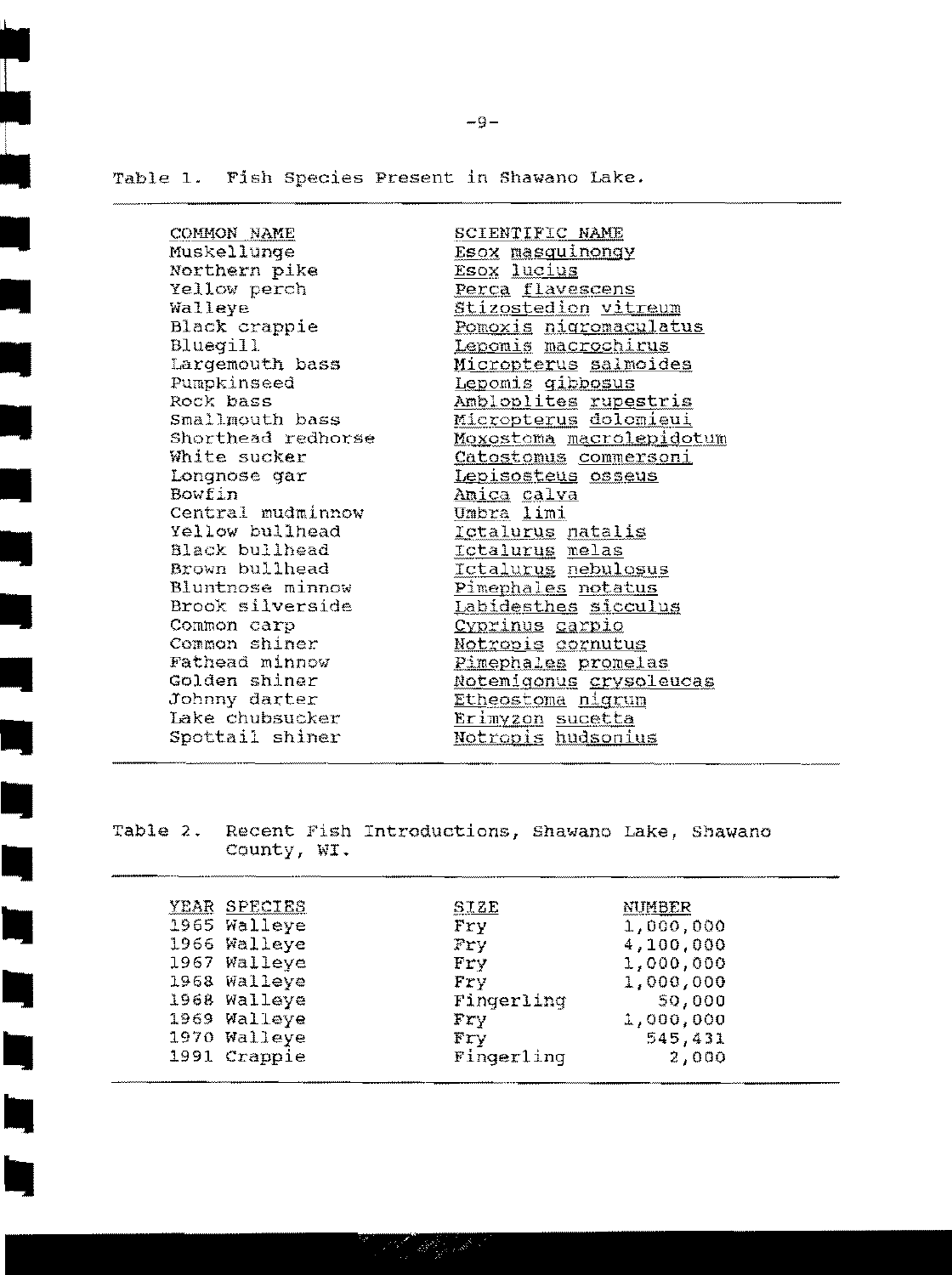approximately ten locations. Indirect boat access via the outlet channel and the Wolf River is also available. Public recreational access is available at 2 county parks, 6 picnic areas, 2 beaches, and 356 acres of public hunting grounds. In addition to public access points, several resorts and campgrounds have private launch sites (Pers. comm. SCS, WDNR).

Shawano Lake provides nesting habitat for migrating waterfowl including mallards, black ducks, biue-wing teal, and wocd ducks. A wide variety of the ducks and geese common to the central/Hississippi flyways also rest in the area.

•

•

 $\mathbf{r}$ 

•

•

، سال<br>بالمالي المالي المالي المالي المالي المالي المالي المالي المالي المالي المالي المالي المالي المالي الما<br>منابع المالي المالي المالي المالي المالي المالي المالي المالي المالي المالي المالي المالي المالي المالي المالي

•

•

•

•

•

•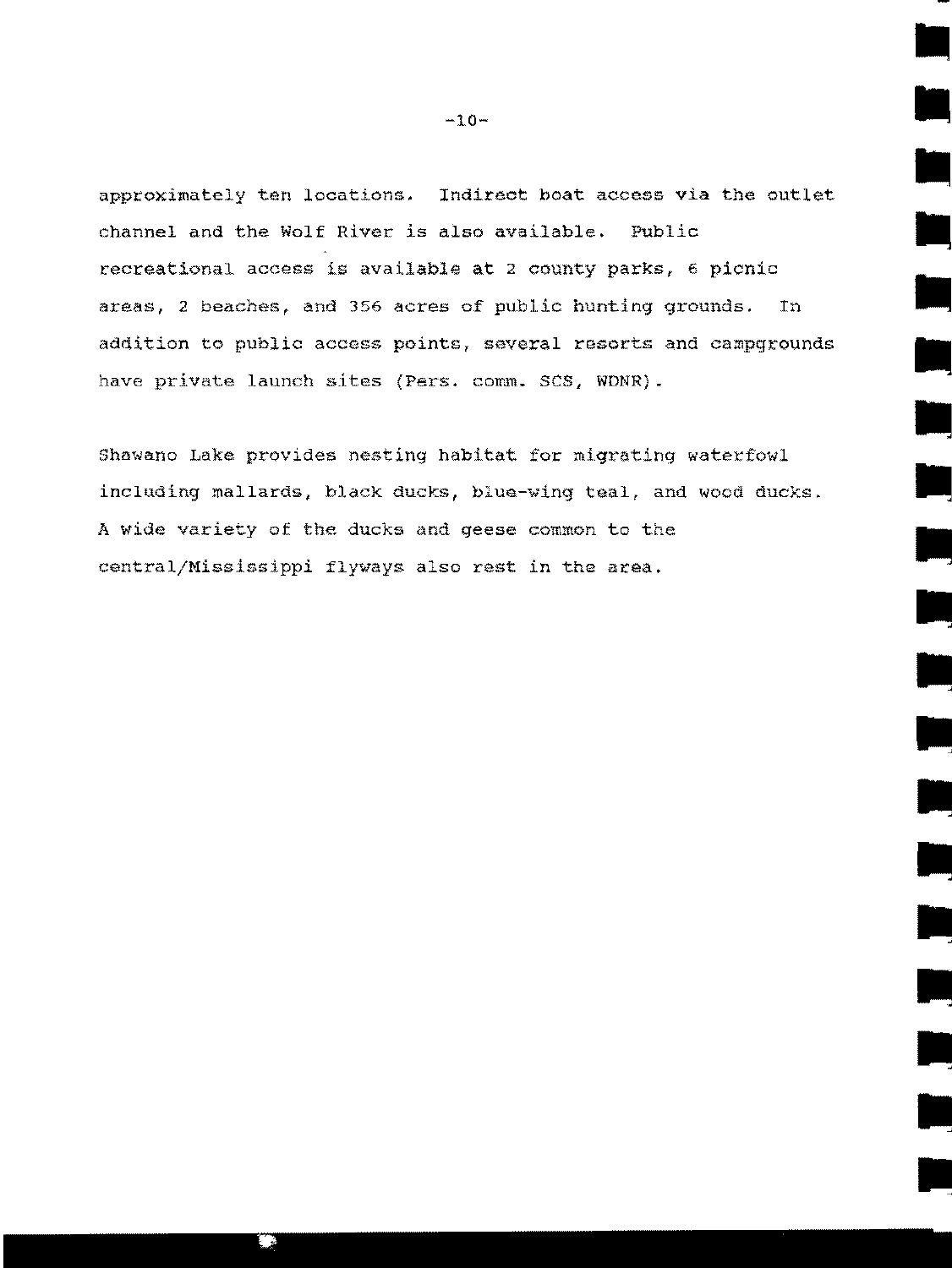#### METHODS

#### FIELD PROGRAM

~

•

•<br>•<br>•

I

I

•<br>•

**II** 

I,

I,

I,

Shawano Lake water sampling was conducted Spring, Summer, late-Sumner and Winter (June 4, July 30, September 9, 1991, and January 27, April 28, and July 7, 1992) at Stations 1501 (west basin), 1502 (deepest point, central basin) and 1503 (east basin) (Table 3, Figure 3). All stations were sampled three feet below the surface (designated  $0.50$ ) and three feet above the bottom (designated "B").

Physicochemical parameters measured in the field included Secchi depth, temperature, dissolved oxygen (DO), pH and conductivity. Measurements were taken using a standard Secchi disk and either a Hydrolab Surveyor II or 4041 multiparameter meter; Hydrolab units were calibrated prior to and subsequent to daily use.

Samples taken for laboratory chemical analyses were collected using a Kemmerer water bottle. Samples were labelled, preserved when necessary, and packed on ice in the field; delivery to the laboratory was made via overnight carrier. All laboratory analyses were conducted at the State Laboratory of Hygiene (Madison, WI) using WDNR or APHA  $(g)$  methods. Spring water samples were analyzed for laboratory pH, total alkalinity, total

 $-11-$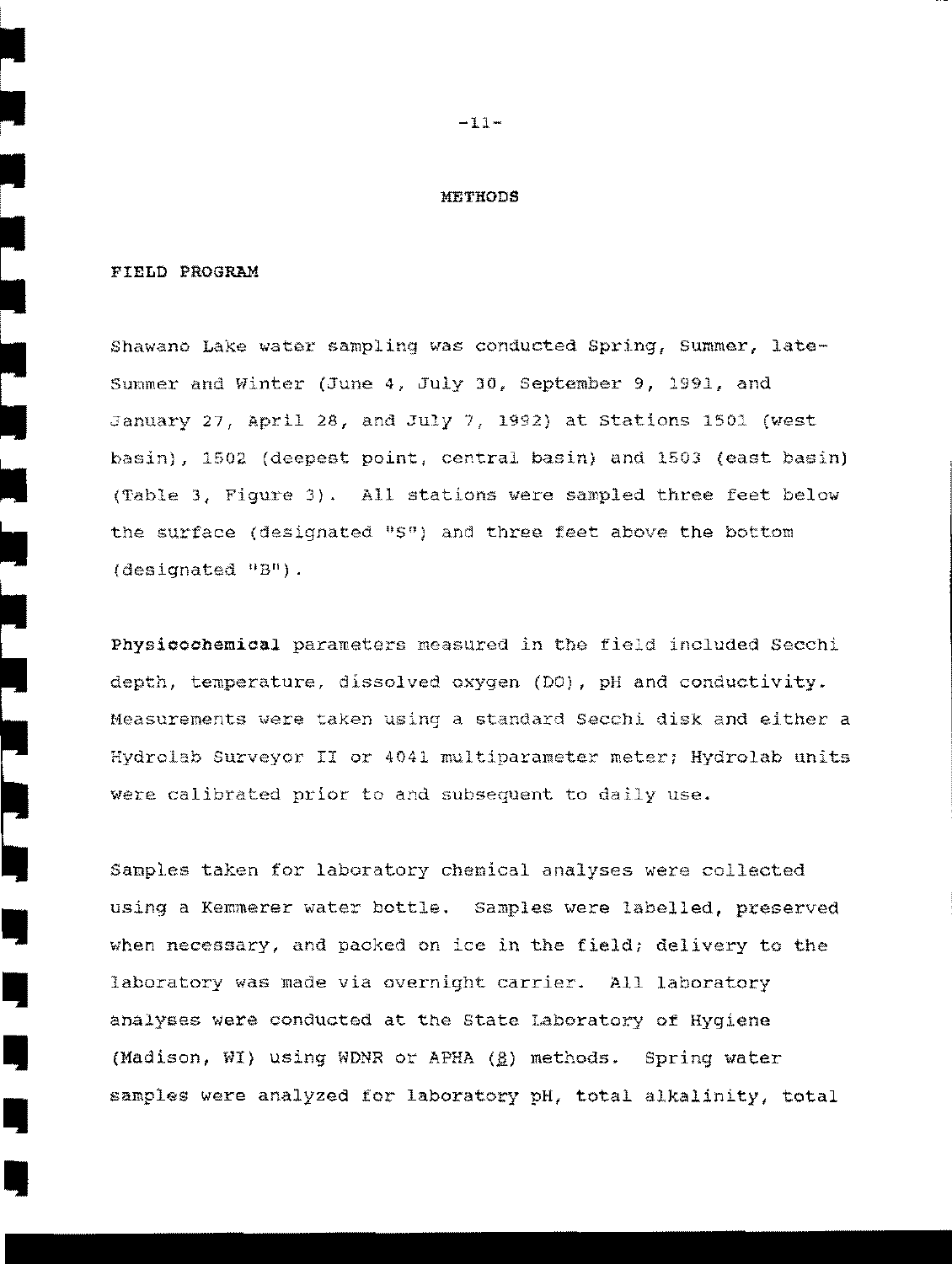Sampling Station Descriptions, Shawano Lake, 1991 -Table 3.  $1992.$ 

#### WATER QUALITY

| Regular<br>5ite | <u>Latitude/Longitude</u>                           | -<br>enth    |
|-----------------|-----------------------------------------------------|--------------|
| 1501            | 48.36<br>88<br>群雄<br>$\frac{1}{2}$ 32.33 $^{\circ}$ | 20.0 ft.     |
| 1502            | 88<br>30.05"<br>48.51'                              | 39.0<br>`ft. |
| 1503            | đã<br>28.91*<br>48.63'<br>88                        | 25.0<br>ft.  |

#### Event<br><u>Site</u> Location

| 15E1      |  | Mouth of unnamed injet near Shady Lane Road: south shore     |  |
|-----------|--|--------------------------------------------------------------|--|
| 15E2      |  | Mouth of unnamed inlet near Swan Drive: south shore          |  |
| ISE3.     |  | Mouth of Pickerel Creek; in the Village of Cecil; east shore |  |
| 1554      |  | Mouth of Quahess Creek; north shore                          |  |
| A 27 / 27 |  |                                                              |  |

1565 Washington Lake outlet; north shore

**REAL PROPERTY** 

#### **MACROPHYTE TRANSECTS**

|                | Latitude/Longitude                                         |                                                                                                          | Transect         | Bearing   | Depth              | Interval   |
|----------------|------------------------------------------------------------|----------------------------------------------------------------------------------------------------------|------------------|-----------|--------------------|------------|
|                | Iransect Origin                                            | €nd                                                                                                      | <u>Length{m}</u> | (Degrees) | Range <sup>1</sup> | End(m)     |
| A              | $44'$ $49.12'$<br>88 30.53                                 | 44 47.72'<br>88 31.63'                                                                                   | 850              | 214       | 1/2/3              | 12/37/850  |
| 8              | 44, 48.58'<br>$88'$ $27.19'$                               | 44 48.68'<br>$88'$ $27.72'$                                                                              | 690              | 285       | 1/2/3              | 15/270/690 |
| C              | $44^{^{\circ}}$ $48.47^{\circ}$<br>$88'$ $28.60'$          | $44'$ $48.61'$<br>$88^{\degree}$ 28,71'                                                                  | 3X)              | 333       | 1/2/3              | 6/220/300  |
| D              | $44^{\degree}$ $49.11^{\degree}$<br>$89^{\circ}$<br>28.26' | $44^{\degree}$ $48.91^{\degree}$<br>$88^{\degree}$ $28.33^{\degree}$                                     | 390              | 197       | 1/2/3              | 6/240/390  |
| E              | $44'$ $47.72'$<br>31.63'<br>88"                            | 44 47.94'<br>88 31.59*                                                                                   | 450              | 24        | 1/2/3              | 6/410/450  |
| ŕ              | $44^{\circ}$ $47.49^{\circ}$<br>$88^{\degree}$ 31,07*      | 44 47.72'<br>$85'$ 31.63 $^{\circ}$                                                                      | 410              | 295       | 1/2                | 2/410      |
| G              | 44 48.42*<br>$88'$ 33.51'                                  | $44^{7}$ $47.72^{+}$<br>$88'$ 31.63'                                                                     | 500              | 122       | 1/2/3              | 15/230/500 |
| Ħ              | $44'$ $48.93'$<br>$88^{\degree}$ 33.01                     | $44 \quad 47.72$<br>$88^{\circ}31.63'$                                                                   | 2200             | 110       | 1/2/3              | 8/30/2200  |
| $\blacksquare$ |                                                            | $1 = 0.0 - 0.5$ m $(0.0 - 1.7$ ft.)<br>$2 = 0.5 - 1.5m(1.7 - 5.0ft)$<br>$3 = 1.5 - 3.0$ m (5.0 - 10.0ft) |                  |           |                    |            |

Ë

 $\blacksquare$ 

 $\ddot{ }$ 

Ź,

t.

3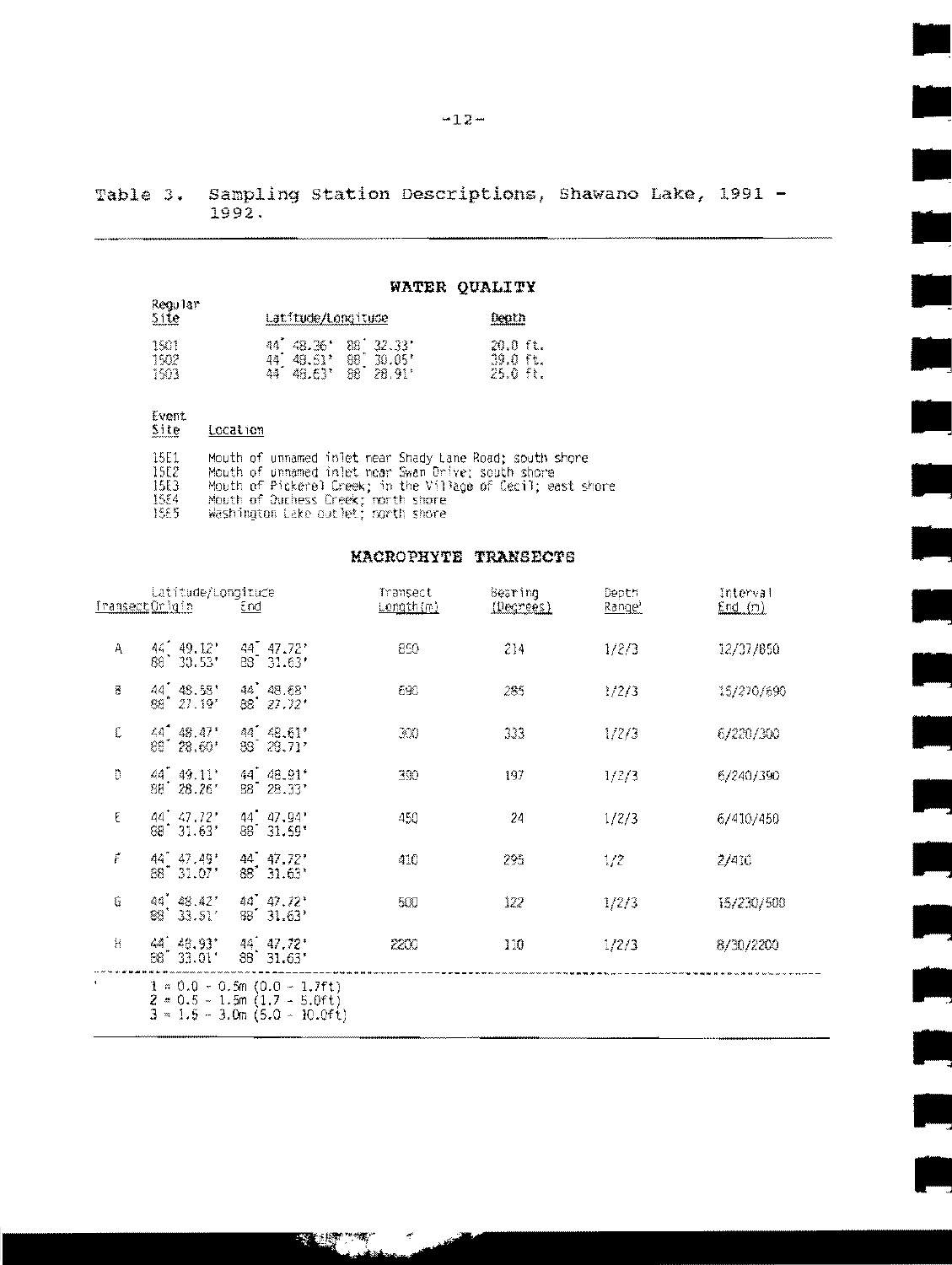

Figure 3. Sampling Stations, Shawano Lake, Shawano County, WI,  $1991 - 1992.$ 

I

I

I

I

I

I

I

I

I

I

I

I

I

•

•

ا<br>•

•<br>•<br>•

•<br>•<br>•

•<br>•<br>•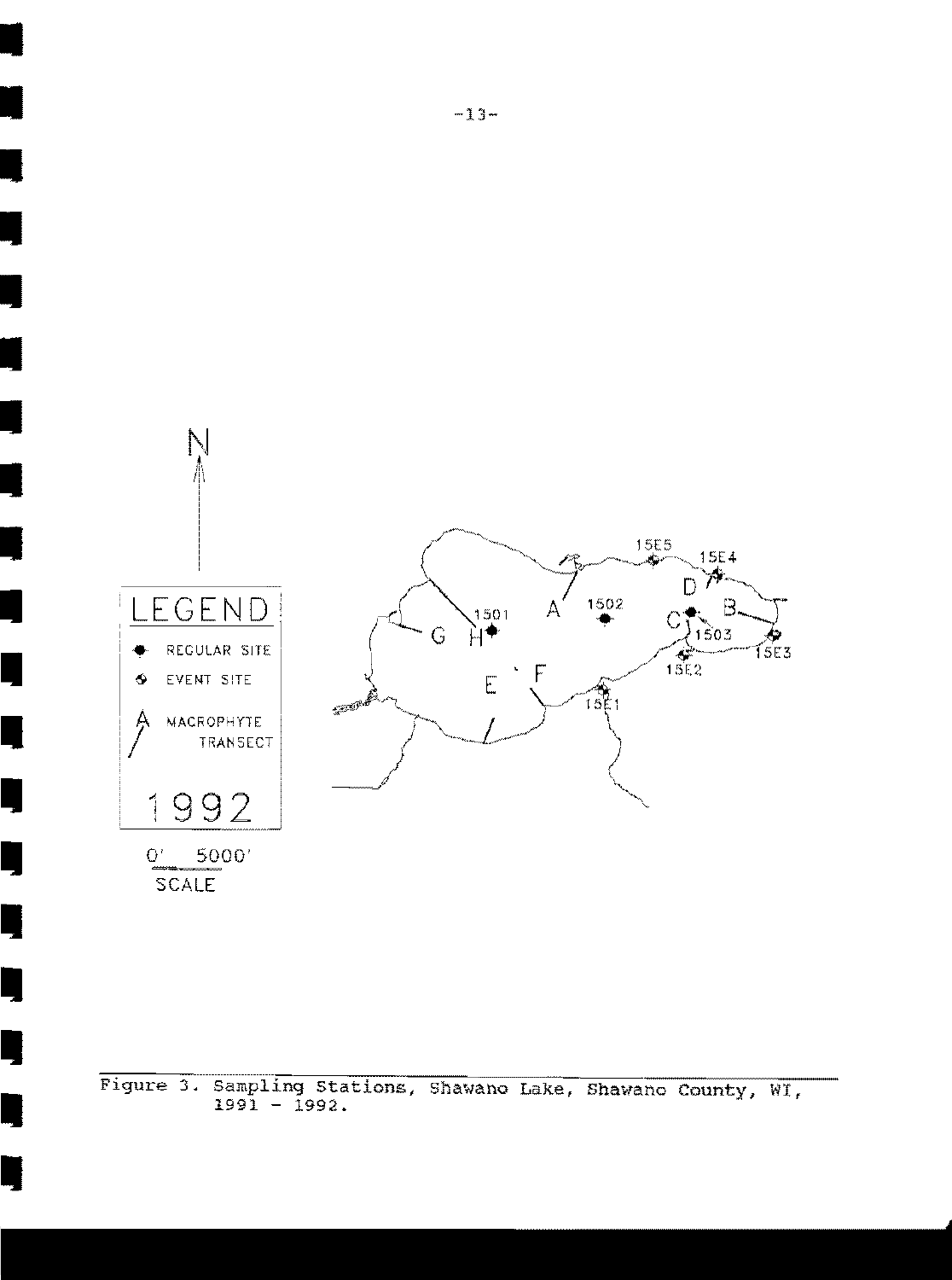Kjeldahl nitrogen, ammonia nitrogen, nitrate/nitrite nitrogen, total phosphorus, dissolved phosphorus, total solids, and chlorophyll **a**. Summer, late Summer and Winter laboratory analyses included total Kjeldahl nitrogen, ammonia nitrogen, nitrate/nitrite nitrogen, total phosphorus, and dissolved phosphorus; chlorophyll  $q$  was determined during Spring, Summer and late Sumner monitoring periods.

In addition to regular monitoring sites, event monitoring stations (Table 3) were located at five major inlets to characterize water quality of inflows after major runoff events. Event sample laboratory analyses included total Kjeldahl nitrogen, ammonia nitrogen, nitrate/nitrite nitrogen, total phosphorus and dissolved phosphorus.

Macrophyte surveys were conducted July 30 and September 9, 1991 using a method developed by Sorge  $et$  al and modified by the WDNR-Lake Michigan District (WDNR-LMD) for use in the Long Term Trend Lake Monitoring Program  $(9)$ . Eight transects (A-H) were chosen to provide information from various habitats and areas of interest (Figure 3). Transect endpoints were established using a Loran voyager Sportnav latitude/longitude locator and recorded with bearing and distance of the transect (line of collection) for use in future surveys.

 $-14-$ 

•

•

•

•

•

..

..

..

..

II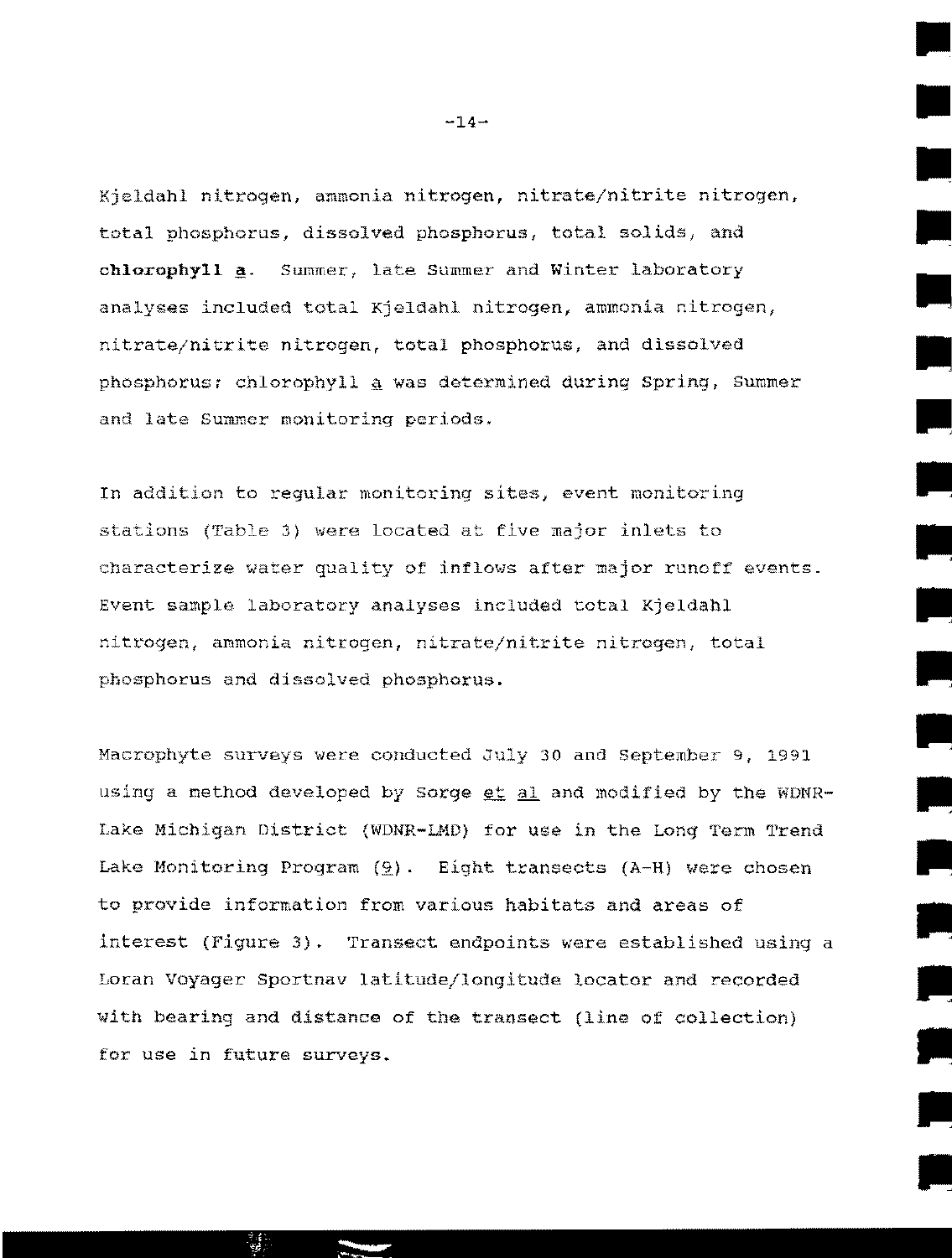Data were recorded from three depth ranges, i.e., 0 to 0.5 meters  $(1.7 \text{ feet})$ , 0.5 to 1.5 meters  $(5.0 \text{ feet})$ , and 1.5 to 3.0 meters (10.0 feet), as appropriate along each transect. Plants were identified (collected for verification as appropriate), density ratings assigned (see below), and substrate type recorded along a six foot wide path on the transect using a garden rake, snorkel gear or SCUBA where necessary. Macrophyte density ratings, assigned by species, were:  $1 =$  Rare,  $2 =$  Occasional,  $3 =$  Common,  $4 =$  Very Common, and  $5 =$  Abundant. These ratings were treated as numeric data points for the purpose of simple descriptive statistics in the Field Data Discussion section of this report.

#### OTHER PHYSICOCHEMICAL CHARACTERISTICS

#### Water Quality Information

•<br>•<br>•

•<br>•<br>•

•<br>•<br>•

•<br>•<br>•

•

•<br>•

•<br>•

•<br>•<br>•

–<br>•<br>•<br>•

•<br>•<br>•

I.

I,

I,

I)

I,

II

I,

I,

ly<br>Separate de la proporta de la proporta de la proporta de la proporta de la proporta de la proporta de la proporta de la proporta de la proporta de la proporta de la proporta de la proporta de la proporta de la proporta

Additional lake information was retrieved from the WDNR Surface Water Inventory (10) and the WDNR WI LAKES Electronic Bulletin Board System.

#### Land Use Information

Details of zoning and specific land uses were obtained from the UW-Extension, Shawano County zoning maps, United States soil Conservation Service soil maps  $(5)$ , aerial photographs, and United States Geological Survey quadrangle maps. Information, when considered questionable or outdated was confirmed by field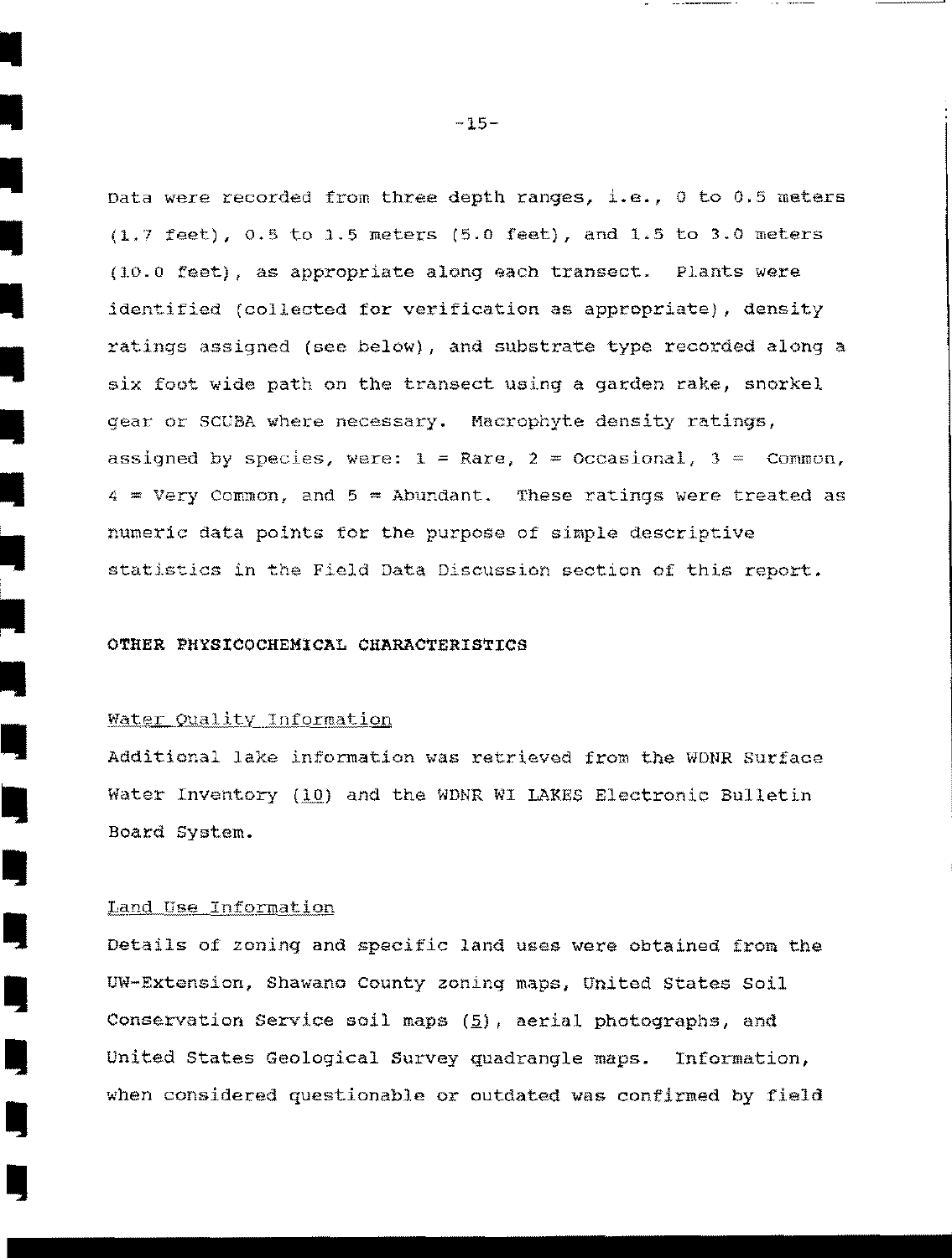reconnaissance. Ordinance information was taken from shawano County Zoning Ordinance and the Shawano County Soil Erosion Control and Animal Waste Water Pollution Control Plans. The Shawano County Farmland Preservation Plan also provided ordinance and watershed information.

#### Public Involvement Program

٣

Various public involvement activities were coordinated with the planning process; these activities are summarized in Appendix I.

 $-16-$ 

•

•

•

•

•

•

II

II

II

•

•

•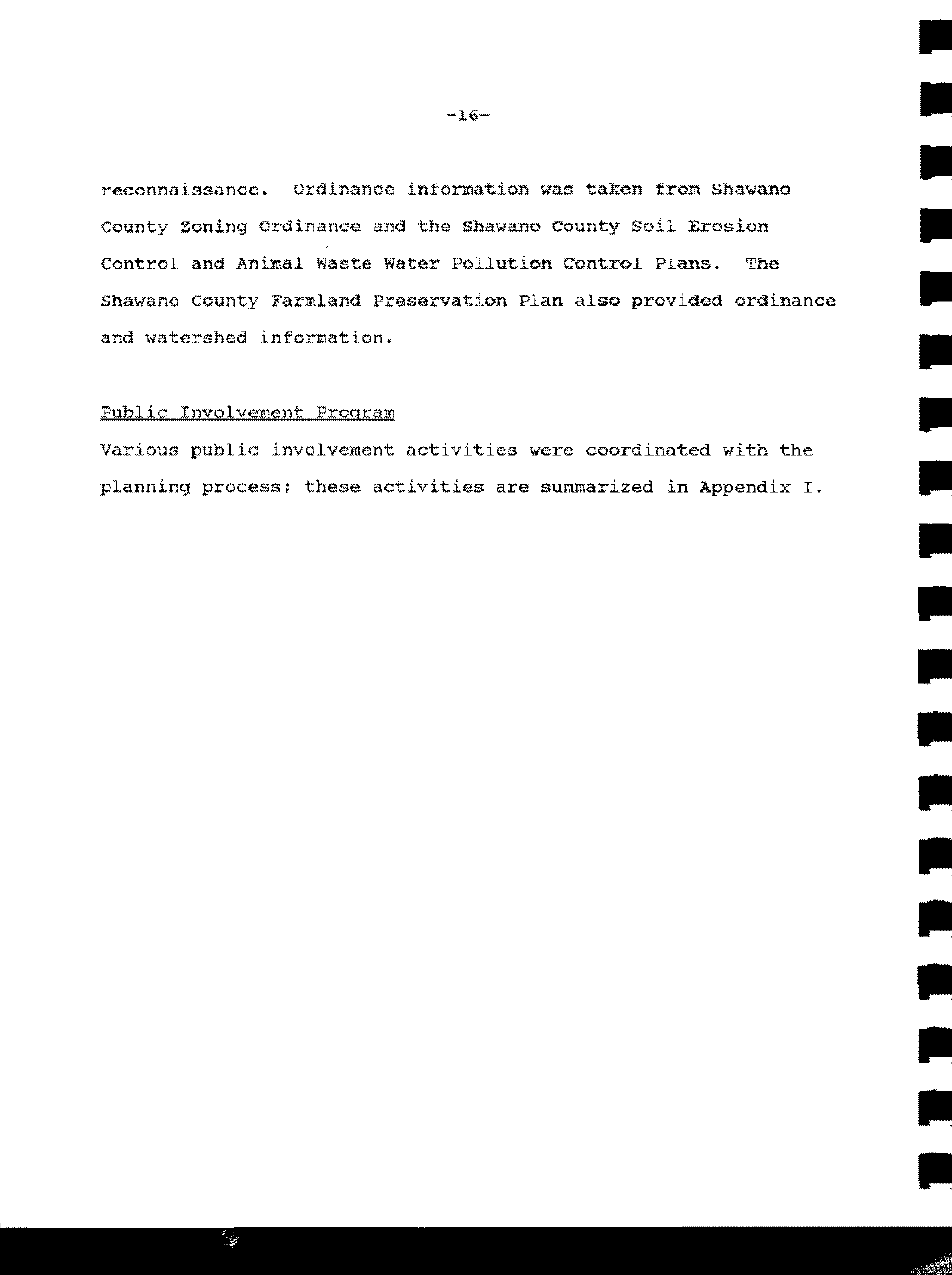#### FIELD DATA DISCUSSION

Physicochemical characteristics of natural lakes tend toward a state of dynamic equilibrium (i.e., seasonally variable but relatively consistent within that framework over the long-term) defined by basin morphometry and watershed features. Shawano Lake, on an areal basis, has little water over 20 feet deep and apparently does not stratify during Summer (Tables 4-6, Appendix II, III). A substantial portion on the water supply for Shawano Lake is overland runoff from an open/agricultural watershed (especially in southeast areas). While effects of nonpoint inflows of sediment and nutrients are potentially greater under these conditions than would be expected in a more forested watershed, the relatively small watershed would tend to reduce the potential for negative effects .

**I** 

~

•<br>•<br>•

•<br>•

I,

I,

**I** 

**II** 

I,

I,

Phosphorus is often the limiting major nutrient to algal and plant production in lakes. Average surface total phosphorus during 1991-1992 nonitoring was similar for the three in-lake monitoring sites  $[0.022, 0.026,$  and  $0.025$  mg/l (parts per  $m111$ ion) for sites 1501, 1502, and 1503, respectively]. Overall, surface total phosphorus values ranged from 0.013 to 0.038 mg/1 {'rables 4-6, Appendix II, III}. Surface total phosphorus levels were at or near levels expected for natural lakes in the central region of Wisconsin (11). Summer surface total phosphorus values

 $-17-$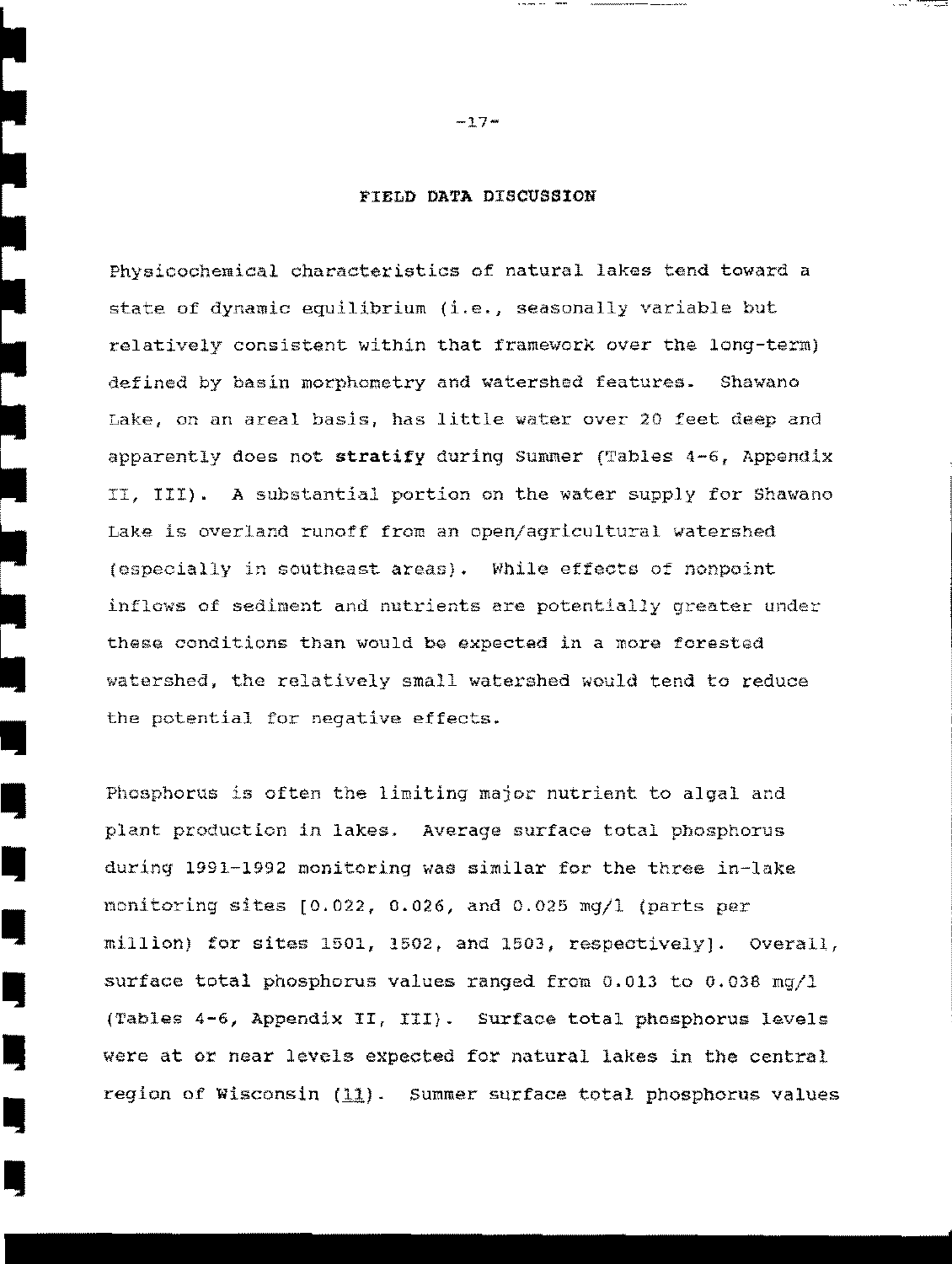| PARAMETER                                | SAMPLE' | 06/04/91    | 07/30/91 | 09/09/91 | 01/27/92        | 04/28/92 | 07/07/92 |
|------------------------------------------|---------|-------------|----------|----------|-----------------|----------|----------|
| Secchi (fect)                            |         | 7.0         | 5.0      | 5.0      | HR <sup>1</sup> | 5.9      | 7.9      |
| Cloud Cover (%)                          |         | NR          | 20       | 95       | 100             | 10       | 80       |
| Temperature (C)                          | s       | 22.25       | 22.09    | 21.65    | 3.2             | 8.23     | 19.36    |
|                                          | 8       | 21,78       | 20.97    | 21.63    | 4.77            | 8.00     | 18.75    |
| pH (S.U.)                                | s       | 8.16        | 8.75     | 8.83     | 8.65            | 8.11     | 8.53     |
|                                          | B       | <b>B.14</b> | 8.69     | 8.82     | 7.81            | 7.86     | 8.13     |
| $0.0.$ (mg/l)                            | s       | 7.89        | 8.89     | 8.01     | 13.70           | 13.07    | 9.51     |
|                                          | B       | 7.93        | 8,08     | 7.82     | 6.99            | 12.44    | 8.07     |
| Conductivity (unhos/cm)                  | 5       | 287         | 243      | 216      | 256             | 223      | 232      |
|                                          | ß       | 292         | 243      | 216      | 274             | 223      | 233      |
| Laboratory pH (S.U.)                     | г       | 8.3         | HR.      | HR.      | NR.             | 8.3      | NR       |
|                                          | B       | 8.3         | НR       | NR.      | NR              | NR       | NR       |
| Total Alkalinity (mg/l)                  | s       | 119         | НR       | NR.      | NR              | ИR       | NR       |
|                                          | B       | 120         | кR       | NR       | NR              | NR.      | HR.      |
| Total Solids (mg/l)                      | s       | 158         | нR       | NR       | NR              | NR       | ИR       |
|                                          | B       | 160         | КR       | NR       | HR.             | NR       | NR       |
| Total Kjeldahl N (mg/l)                  | s       | 0.7         | 0.7      | 0.7      | 0.8             | 0.8      | 0.7      |
|                                          | В       | 0.7         | 0.9      | 0.6      | 0.7             | 0.8      | 0.7      |
| Ammonia Nitrogen (mg/l)                  | s       | 0.013       | 0.011    | 0.008    | 0.047           | 0.006    | 0.022    |
|                                          | B       | 0.013       | 0.011    | 0.006    | 0.056           | 0.017    | 0.020    |
| NO, + NO, Nitrogen(mg/l)                 | s       | < 0.015     | ND,      | ND.      | 0.072           | ND       | ND       |
|                                          | B.      | 0.015       | ND       | ND.      | 0.076           | ND       | ND       |
| Total Nitrogen (mg/l)                    | s       | 0.715       | 0.707    | $-0.707$ | 0.872           | $-0.807$ | <0.707   |
|                                          | в       | < 0.715     | $-0.907$ | < 0.607  | 0.776           | < 0.807  | <0.707   |
| Total Phosphorus (mg/1)                  | s       | 0.023       | 0.027    | 0,024    | 0.016           | 0.030    | 0.024    |
|                                          | B       | 0,020       | 0.023    | 0.023    | 0.012           | 0.026    | 0.027    |
| Diss. Phosphorus (mg/l)                  | s       | 0.005       | 0.006    | ND       | 0.003           | 0.002    | 0.007    |
|                                          | B       | 0.003       | 0.006    | ND       | 0.003           | 0.003    | 0.004    |
| N/P Ratio                                | s       | <31.1       | $-26.2$  | 29.4     | 54.5            | $-26.9$  | 29.4     |
|                                          | 8       | 35.8        | 39.4     | 326.4    | 64.7            | <31.0    | <26.2    |
| Chlorophyll $\underline{a}$ ( $\mu$ g/l) | s       | 12          | -11      | 13       | <b>NR</b>       | 23       | 10       |

## Water Qualtiy Parameters, Station 1501, Shawano Lake, Shawano County, WI, 1991 - 1992. Table 4.

E.

E

Ξ

Ţ.

À

R

 $\mathbf{L}$ 

e.

Ξ

 $\overline{\phantom{0}}$ 

S + Near Surface, 8 = Near Bottom<br>"NR = No Reading;<br>"ND = Not Delectable

----------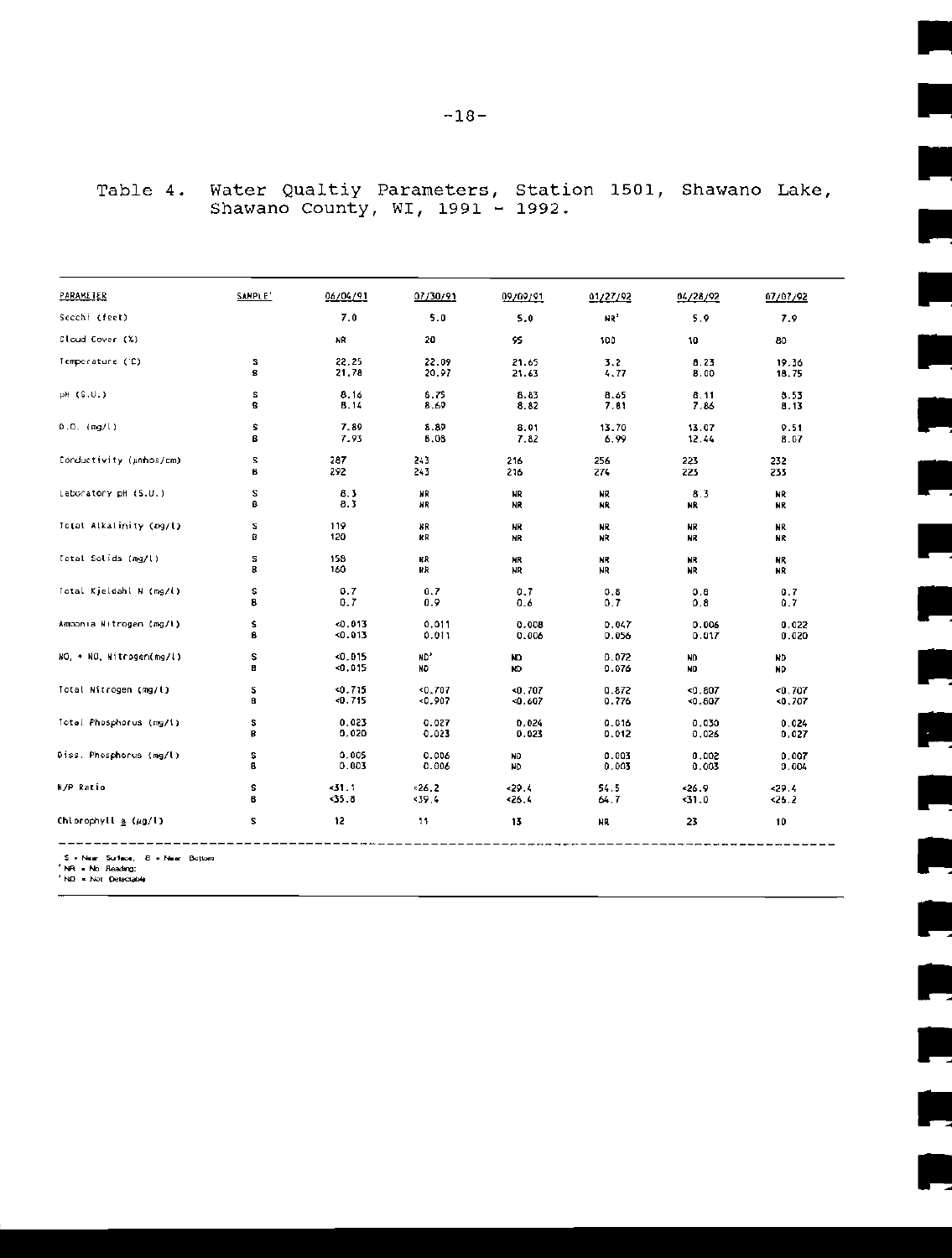| <b>PARAMETER</b>         | SAMPLE" | 06/04/91 | 07/30/93       | 09/09/91 | 01/27/92 | 94728792     | 07/07/92 |
|--------------------------|---------|----------|----------------|----------|----------|--------------|----------|
| Secchi (Teet)            |         | $-5.5$   | 5,5            | 5.0      | 封発*      | 6.0          | B.1      |
| ¢{ækd Dover (‰)          |         | 4R       | Ż¢.            | 100      | WЯ       | 10.          | 80       |
| Temperature (C)          | \$      | 22.07    | 22.35          | 21.69    | 2.95     | 7.35         | 19.76    |
|                          | \$      | 18.42    | 21,29          | 20.95    | 3.95     | 6,99         | 18.50    |
| p8 (\$.U.)               | \$      | 8.15     | $B - B0$       | 8.85     | 7.90     | 8.57         | 8.45     |
|                          | 蓬       | 8.04     | 8.60           | 8.35     | 7.33     | B.35         | 8,21     |
| 0.0.194(1)               | 5       | 7.30     | 8.81           | 5.30     | 12.95    | 12.37        | 9.51     |
|                          | в       | $-30$    | 7.5            | 5.57     | 7.43     | 11.78        | 8.52     |
| Conductivity (gehos/cm)  | 2       | 285      | 246            | 217      | 241      | 224          | 232      |
|                          | 籦       | 299      | 246            | æz       | 278      | 226          | 231      |
| Laboratory pH (S.M.)     | Ş       | 6.3      | 維新             | 賀賀       | NR       | 5.3          | 純度       |
|                          | ₿       | 8.4      | 辍              | 上段       | NR       | UJ.          | 解決       |
| latal Alkalinity (mg/l)  | \$      | 封垫       | ĦΡ             | NR       | ₩Ř       | 鍬            | NR,      |
|                          | g       | 119      | NR             | МĶ       | 穀産       | 利度           | ΝŘ       |
| fotal Solids (mg/l)      | 5       | 168      | 課              | 縦        | 抖度       | нR           | 減業       |
|                          | 發       | 158.     | 純異             | 辰珍       | HR.      | 静え           | 飛籠       |
| Total Kjeldahl N (mg/l)  | S       | ₩.7      | Đ.7            | 0.7      | 0.S      | a.t          | 0,7      |
|                          | Ũ       | 狂妄       | 0,7            | 0,8      | 0.6      | ₫.ē          | 雑食       |
| Anmonia Mitrogen (mg/l}  | \$      | D.DI4    | 0.015          | 0.005    | 0.070    | 0.000        | 0.019    |
|                          | ₿       | 0.013    | 0.035          | 0.072    | 9.843    | 0.009        | 0.019    |
| NO. 9 RO. Hitrogenima/1) | \$      | $-0.015$ | КO,            | ND.      | 0.075    | HO           | 鞍缝       |
|                          | 8       | 49.015   | жð             | кD       | 5.191    | KD.          | NО       |
| fotal Witrogen (mg/l)    | ₿       | <0.715   | ≺0.707         | ×0.707   | 0.875    | 49.707       | ≤0.707   |
|                          | 藍       | 40.615   | <0.707         | *0.807   | 0.791    | $*0.507$     |          |
| lotat Phosphorus (mp/l)  | \$      | 0.033    | 0.924          | 0.028    | 0.029    | 0.023        | 0.022    |
|                          | ū       | 0.021    | 0.026          | U.U??    | 0,012    | 0,033        | 6.023    |
| Dišš. Phospherus (mg/ij  | \$      | 0.005    | 0.604          | ND.      | 0.002    | D.DOS        | 0.083    |
|                          | ₿       | 0.005    | 0,005          | KD.      | 6,003    | <b>9.00Z</b> | 0.004    |
| M/P Ratio                | 5       | $-21.7$  | 429.4          | $-25.2$  | 30.2     | $*30.7$      | 432.1    |
|                          | 8       | $-20.3$  | *29.4          | ×77.6    | 65.9     | $+26.4$      | ۰,       |
| Chiorophyll & (µg/l)     | s       | 11       | $\mathfrak{t}$ | 19       | 試票       | 21           | ę        |

# Table 5. Water Qualtiy Parameters, Station 1502, Shawano Lake,<br>Shawano County, WI, 1991 - 1992.

'S = Near Seriace, 'B = Near Bottom<br>" Mi = No Tenuting<br>" Mi = Not Detectably

 $\overline{\phantom{a}}$ 

 $\overline{\phantom{a}}$ 

 $\Box$ 

**in** 

Ľ

**II** 

L,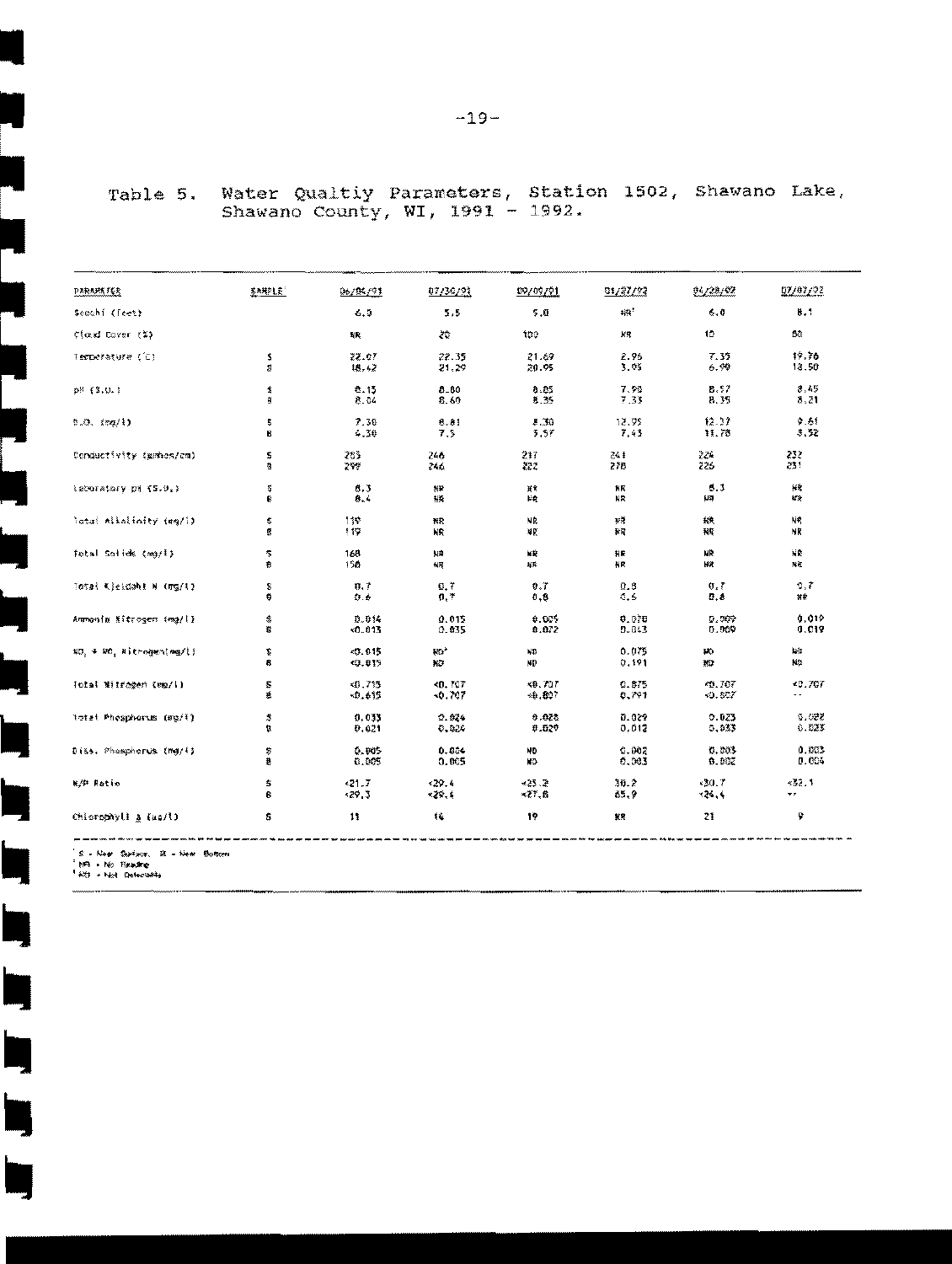| SAMPLE' |            |                                |                                |                                 |                                 | 07/97/92                      |
|---------|------------|--------------------------------|--------------------------------|---------------------------------|---------------------------------|-------------------------------|
|         |            |                                |                                |                                 |                                 | 6.5                           |
|         |            |                                |                                |                                 |                                 |                               |
|         |            |                                |                                |                                 |                                 | ģ0                            |
| s       | 23.64      | 22.99                          | 21.54                          | 1.32                            | 7.52                            | 20.14                         |
| ā       | 21.40      | 21.69                          | 20.93                          | 3.84                            | 7,41                            | 18.01                         |
| s       | 8.17       | 8.70                           | 8.86                           | 7.97                            | 8.10                            | 8.45                          |
|         |            |                                |                                |                                 |                                 | 7,52                          |
| s       | 8.03       | 8.42                           | 8.50                           | 14.93                           | 12.14                           | 9.80                          |
| 8       | 5.24       | 7.26                           | 4.56                           | 0.92                            | 10.58                           | 6.70                          |
| \$      | 285        | 248.                           | 218                            | 21                              | 223.                            | 233.                          |
| B       | 534        | 246                            | 224                            | くるう                             | 224                             | 234                           |
| Z.      | 8.4        | ¥R                             | 聚聚                             | 概                               | 8.20                            | 補闕                            |
| я       | 8.3        | 點段                             | 封隐                             | 緩                               | 长奖                              | 擬常                            |
| s       | 119        | 異義                             | 裸菌                             | 疑義                              | 離                               | 候度                            |
| ŧ.      | 120        | 胜段                             | 質度                             | 踩                               | 誠愛                              | 荷蘭                            |
| z.<br>B | 164<br>166 | NK.<br>謙                       | ИŔ<br>凝聚<br>¥                  | 解発<br>腱                         | 雌菱<br>解釈                        | 秘波<br>製家                      |
| \$.     | 0.6        | ₿.₿                            | ₿,7                            | <b>B.7</b>                      | ₿.₿                             | O. Z                          |
| п       | 0.7        | ₿.ÿ                            | 自、学                            | 主尊                              | ₿.\$                            | €.7                           |
| s.      | <0.015     | 0.015                          | 0.011                          | 0.022                           | 0.016                           | 0.021                         |
| \$      | $-0.013$   | 0.125                          | 0.044                          | 0.282                           | 5.014                           | 0.015                         |
| s       | <0.015     | 細*                             | 紹                              | 9.088                           | 辍                               | 糊涂                            |
| s.      | 40,015     | NG                             | 繼                              | 0.249                           | 锥                               | XO                            |
| s       | <0.615     | 40.80F                         | 50.707                         | 9.788                           | <b>40. 数字</b>                   | ≺8.707                        |
| B       | 40.715     | -0.907                         | 40.707                         | 1.249                           | 40.807                          | ×0.707                        |
| г       | 0.019      | 0.030                          | 0.025                          | 9.017                           | 0.038                           | #.祭?                          |
| 募       | 0,021      | 0.042                          | 0.025                          | 0.026                           | 0.033                           | 0.034                         |
| z       | 9.003      | 0.007                          | ИŐ                             | 0.002                           | 0.002                           | 0.007                         |
| ğ.      | 0.003      | 9.00\$                         | 0.052                          | 0.013                           | 0.002                           | 0.011                         |
| ŝ       | $-32.4$    | $-25.9$                        | $-28.3$                        | 46.4                            | $-21.2$                         | 432.1                         |
| 蘳       | -34,0      | $-21.6$                        | < 28.3                         | 48.0                            | 426.6                           | *20.8                         |
| 5       | 11         | 转                              | ŦŚ                             | 裁算                              | 26                              | Ŧ                             |
|         | я          | 06/04/91<br>8.0<br>NR.<br>8.02 | 07/30/91<br>5.0<br>20.<br>8.62 | 02/09/91<br>5.0<br>100.<br>8.61 | 01/27/92<br>$W^4$<br>₩Ŗ<br>7.21 | 94/28/92<br>5.7<br>ţQ<br>7,87 |

## Water Qualtiy Parameters, Station 1503, Shawano Lake, Shawano County, WI, 1991 - 1992. Table 6.

e.

P

ŗ.

e<br>S

 $\mathbf{r}$ 

gin<br>J

**.** 

t  $\overline{a}$ 

e<br>E

the control

<sup>1</sup> El x Next Sustace, 18 x Bluet Boltom<br><sup>1</sup> MP, *+* No Beechop<br><sup>1</sup> MP + Not Delectable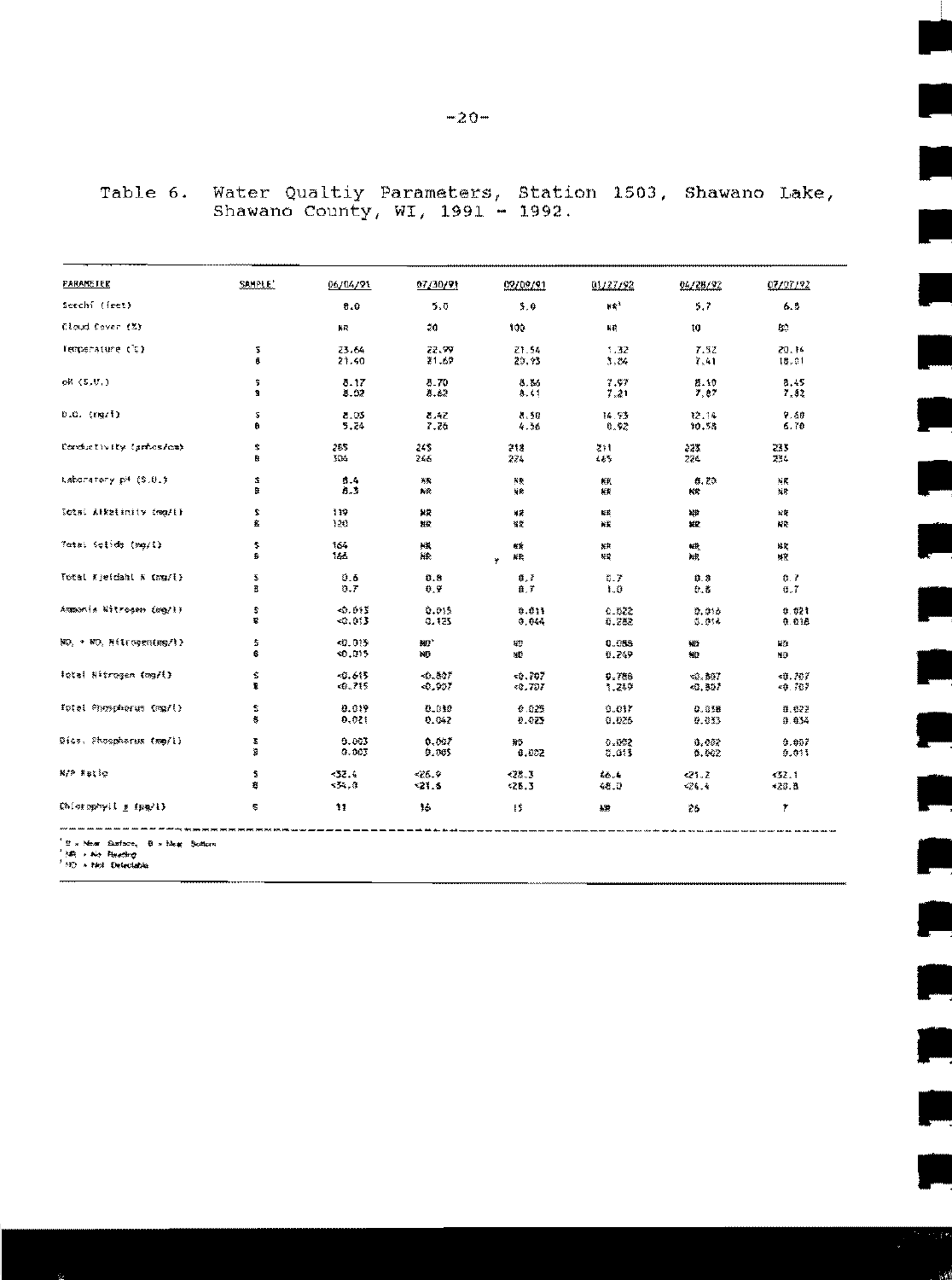were slightly lower than those typical of the ecoregion in which Shawano Lake is located  $(12)$ . Similar surface and bottom levels further displayed the well mixed nature of the lake.

Total nitrogen is highly variable among lakes and should only be compared within the same lake and on a relative or trend basis. Surface total nitrogen levels averaged about 0.75 mg/l for each in-lake sample point and were generally similar to those observed near bottom. Nitrogen to phosphorus ratios (N/P ratio) greater than 15 indicated phosphorus limited conditions.

Event samples indicated higher (than in-lake) levels of nutrient inflow (Table 7). Total nitrogen ranged from 0.628 to 1.612 mq/l

|                                                 |              |             | <b>STATION</b> |          |          |
|-------------------------------------------------|--------------|-------------|----------------|----------|----------|
| PARAMETER(units)                                | <u> 15EI</u> | <u>15E2</u> | <u> 1553 </u>  | 15F4     | 1555     |
| Date                                            | 07/12/92     | 07/12/92    | 01/12/92       | 07/12/92 | 07/12/92 |
| Total Kjeldahl N(mg/l)                          | 0.9          | 1.4         | 0.6            | 0.7      | 0.6      |
| Ammonia Nitrogen(mg/1)                          | 0.056        | 0.116       | 0.032          | 0.017    | 0.039    |
| NO <sub>2</sub> +NO <sub>2</sub> Nitrogen(mg/1) | ND.          | 0.212       | 0.028          | ND.      | 0.057    |
| Total Nitrogen(mg/1)                            | < 0.907      | 1.612       | 0.628          | $-0.707$ | 0.657    |
| Total Phosphorus(mg/1)                          | 0.156        | 0.143       | 0.059          | 0.137    | 0.026    |
| $Diss.$ Phosphorus $(mq/1)$                     | 0.066        | 0.006       | 0.014          | 0.030    | 0.004    |
| N/P Ratio                                       | 5.8          | 11.3        | 10.6           | 5.2      | 25.3     |
|                                                 |              |             |                |          |          |

Table 7. Event Water Quality Parameters, Shawano Lake, 1992.

' NO = Not Detectable

 $-21-$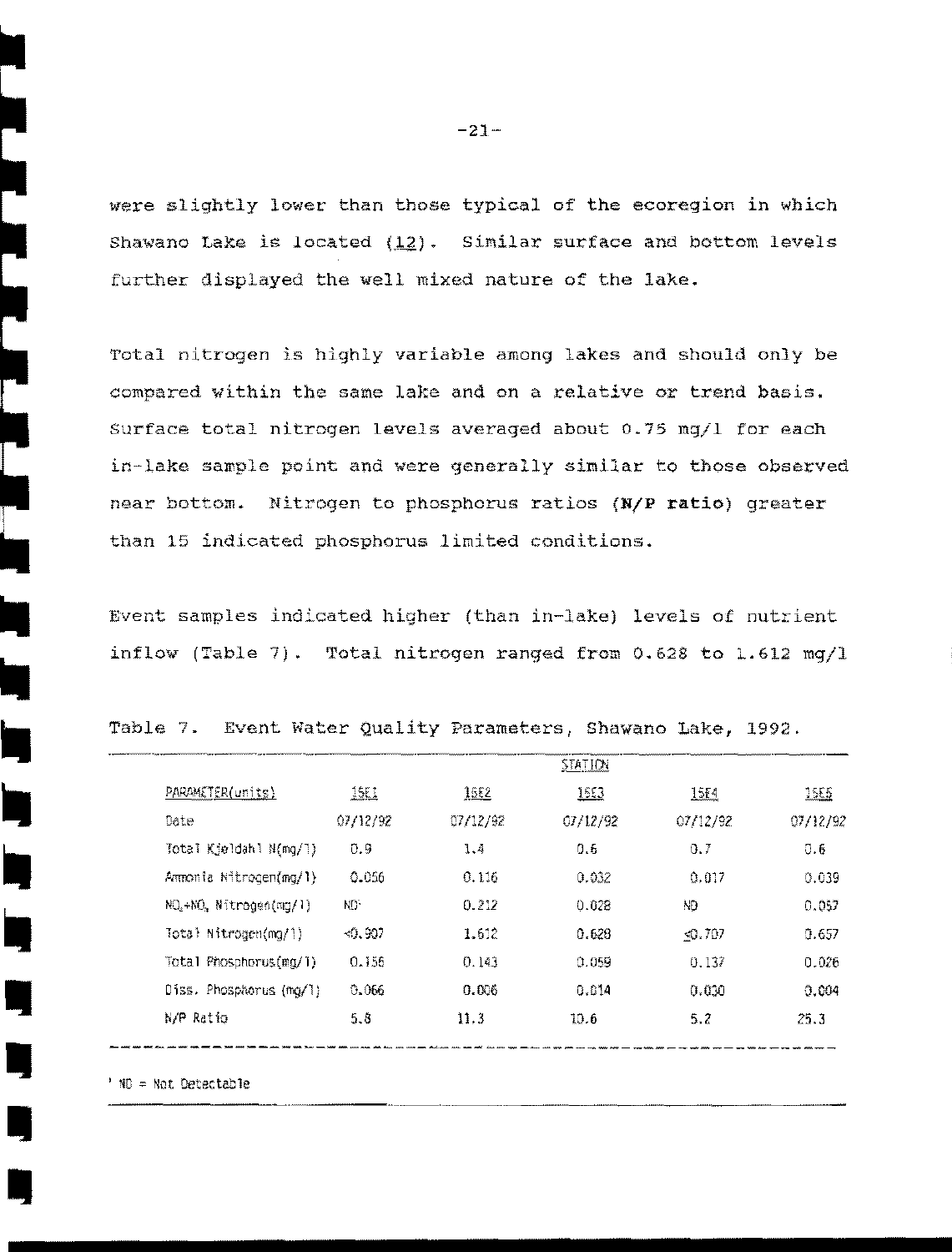and averaged 0.902 mg/1 (highest value at Station 15E2). Total phosphorus ranged from 0.026 to 0.156 mg/1 and averaged 0.104 mgjl {higher values at Stations 15El, 15E2 and 15E4).

Numerous indices have been developed to assess lake eutrophication status based en water quality parameters. The Trophic State Index (TSI) developed by Carlson  $(13)$  utilizes Secchi transparency, chlorophyll  $a$ , and total phosphorus. As with most indices, application is generally most appropriate on a relative and trend monitoring basis. This index does not account for natural, regional variability in phosphorus levels nor in Secchi transparency reduction unrelated to algal growth.

PSI values for historic (Appendix II) and current mid-lake data suggested a mesotrophic to early eutrophic classification {Figures 4-6) . Recent TSI for Secchi transparency and total phosphorus appear less variable than in the past; a slight decline for total phosphorus may also be indicated. TSI's applied to event data would indicate a eutrophic situation.

Macrophytes {Table B) were found at 44 of 46 sample sites (sample sites = number of depth ranges sampled on both dates) and were relatively diverse taxonomically. Pondweeds (Potamogeton spp.), as a group, were most common (35 sites) and abundant;  $\underline{P}$ . illinoensis was the most common and abundant pondweed species

 $-22-$ 

•

•

•

•

•

•

•

•

•

•

•

•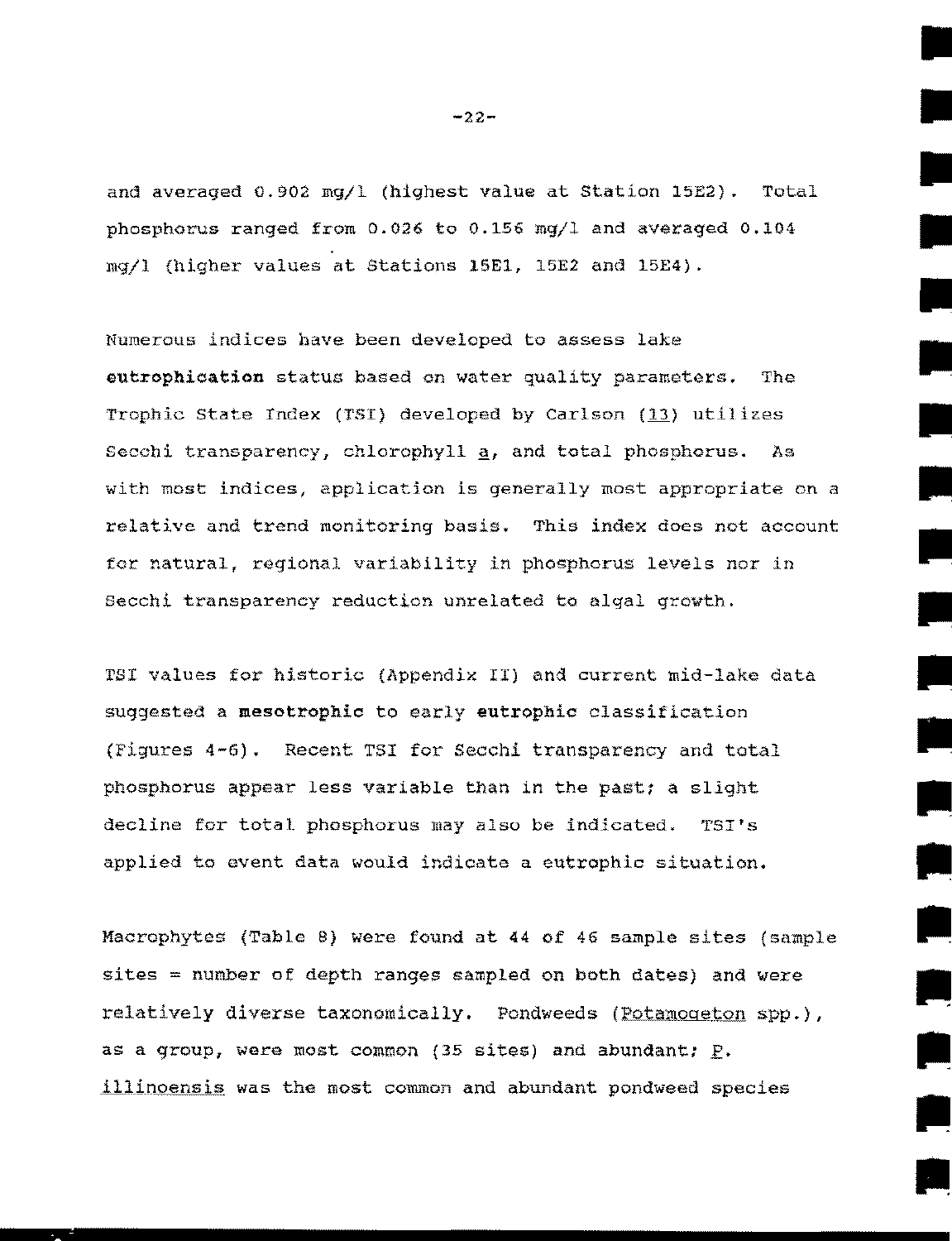

Figure 4. Trophic State Index for Secchi Depth, Shawano Lake



Figure 5. Trophic State Index for Chlorophyll a, Shawano Lake

ī

▌<br>▕▕▏▕▕▏▕▕▏▕▏▕▏▕▏▕▏▏▏▏▏▏▏▏▏▏▏<br>▕▏▏

|<br>|<br>| I

i<br>Li

 $\blacksquare$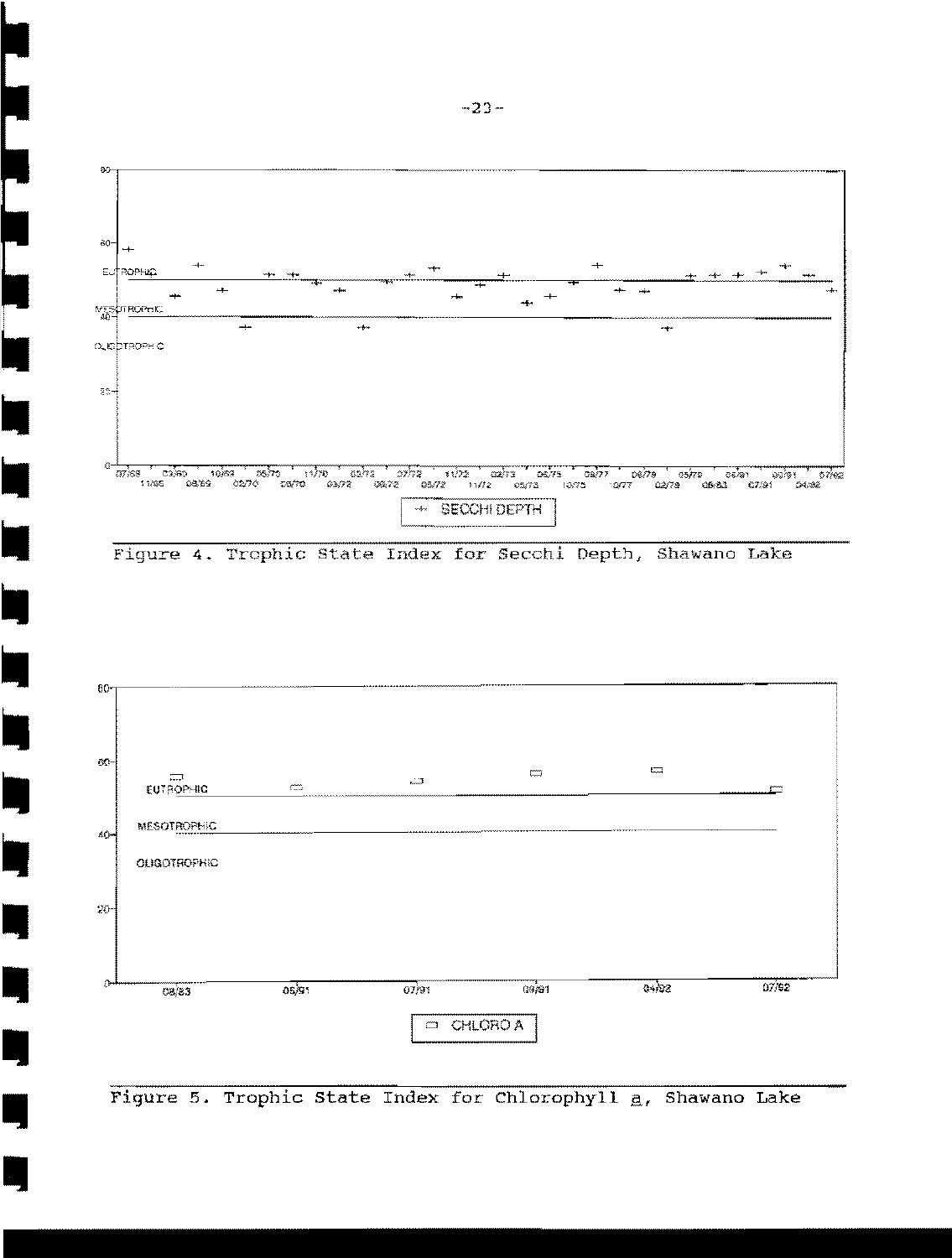

Figure 6. Trophic State Index for Total Phosphorus, Shawano Lake

(Tables 9-11, Appendix IV). Naiads (Najas spp., 33 sites) and water celery (Vallisneria americana, 26 sites) were also widespread and abundant. Plants were often found at nuisance levels and there have been numerous complaints concerning nuisance macrophyte growth in late summer months.

Pondweeds are probably the most beneficial group of plants with respect to wildlife benefits. Pondweeds have leaves with a relatively large surface area which supports numerous species of aquatic invertebrates (forage fish food), the plants also provide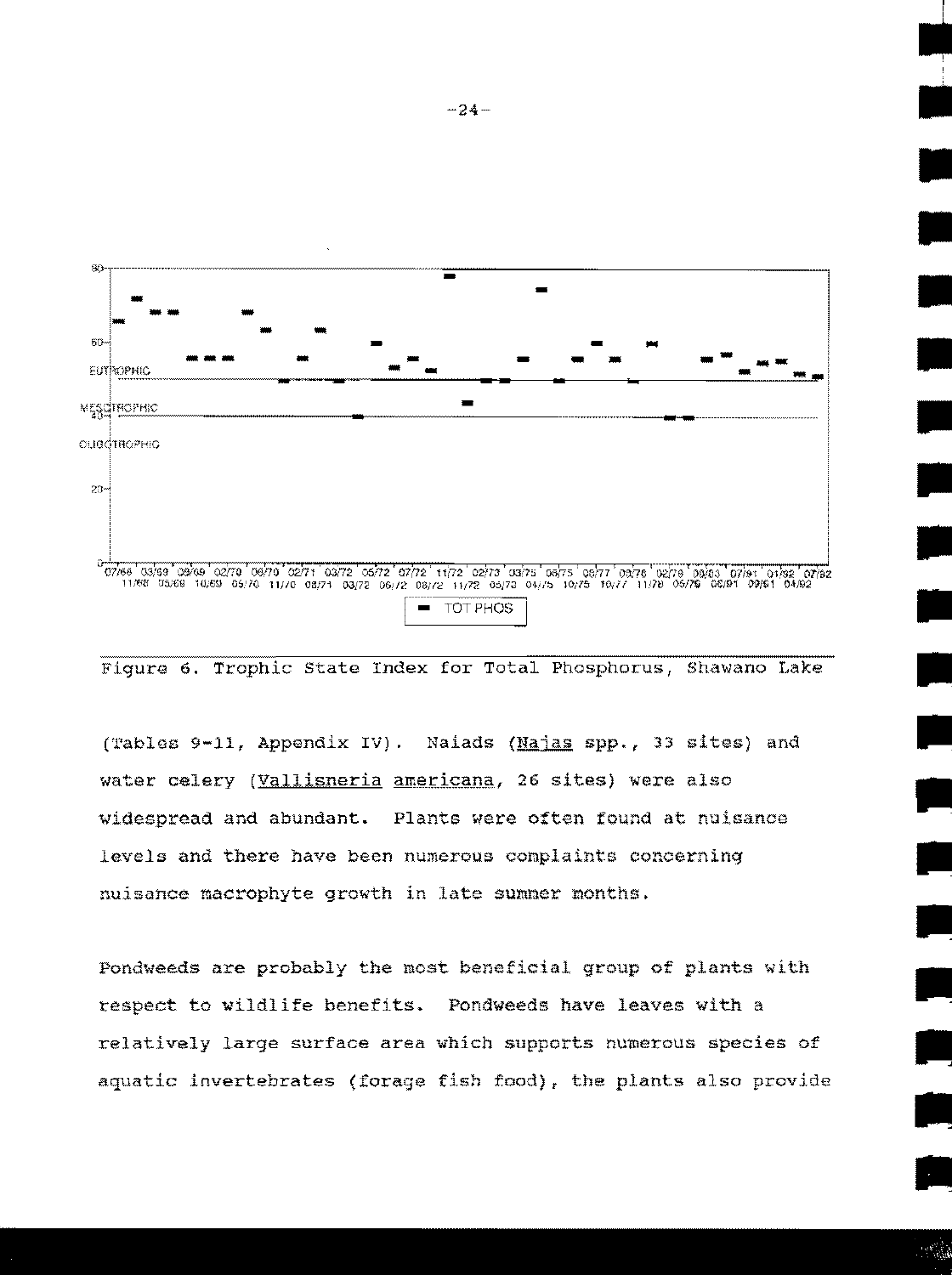| Taxa                                    | Code          |
|-----------------------------------------|---------------|
| Coontail                                | CERDE         |
| (Ceratophyllum demersum)                |               |
| Muskgrass                               | CHASP         |
| $(Chara$ spp.)                          |               |
| Common waterweed                        | <b>ELOCA</b>  |
| (Elodea canadensis)                     |               |
| Filamentous algae.                      | FILAL         |
| Small duckweed                          | LEMMI         |
| (Lemna minor)                           |               |
| Forked Duckweed.                        | LEMTR         |
| (Lemna trisulca)                        |               |
| Water milfoil                           | <b>MYRSPE</b> |
| (Myriophyllum spp.)                     |               |
| Bushy pondweed                          | NAJSP         |
| $(Najas$ spp.)<br>Nitella               |               |
|                                         | NITSP         |
| $(Mitel)a$ spp.)<br>Yellow pond lily    |               |
| (Nuphar spp.)                           | <b>NUPSP</b>  |
| White pond lily.                        | NYMSP         |
| (Nymphaea spp.)                         |               |
| No plants found.                        | NOPLT         |
| Pickerel-weed.                          | PONCO         |
| (Pontedaria cordata)                    |               |
| Large-leaf pondweed.                    | POTAM         |
| (Potamogeton amplifolious)              |               |
| Curly-leaf pondweed.                    | POTCR         |
| (Potamogeton crispus)                   |               |
| Leafy pondweed                          | POTFO         |
| $\frac{1}{2}$<br>(Potamogeton foliosus) |               |
| Illinois pondweed.                      |               |
| (Potamogeton illinoensis)               | POTIL         |
| Sago pondweed $\cdots$                  | POTPE         |
| (Potamogeton pectinatus)                |               |
| Small pondweed                          | POTPU         |
| (Potamogeton pusillus)                  |               |
| Clasping-leaf pondweed                  | POTRI         |
| (Potamogeton richardsonii)              |               |
| Flat-stem pondweed                      | POTZO         |
| (Potamogeton zosteriformis)             |               |
| Water Crowfoot                          |               |
| (Ranunculus spp.)                       | <b>RANSP</b>  |
| Arrowhead.                              | SAGSP         |
| (Sagittaria spp.)                       |               |
|                                         |               |

Table 8. Macrophyte Species Observed, Shawano Lake, 1991 (15).

 $\overline{\phantom{0}}$ 

Ą

man<br>I –

T,

Ę

۳

Ŋ

Ę

 $-25-$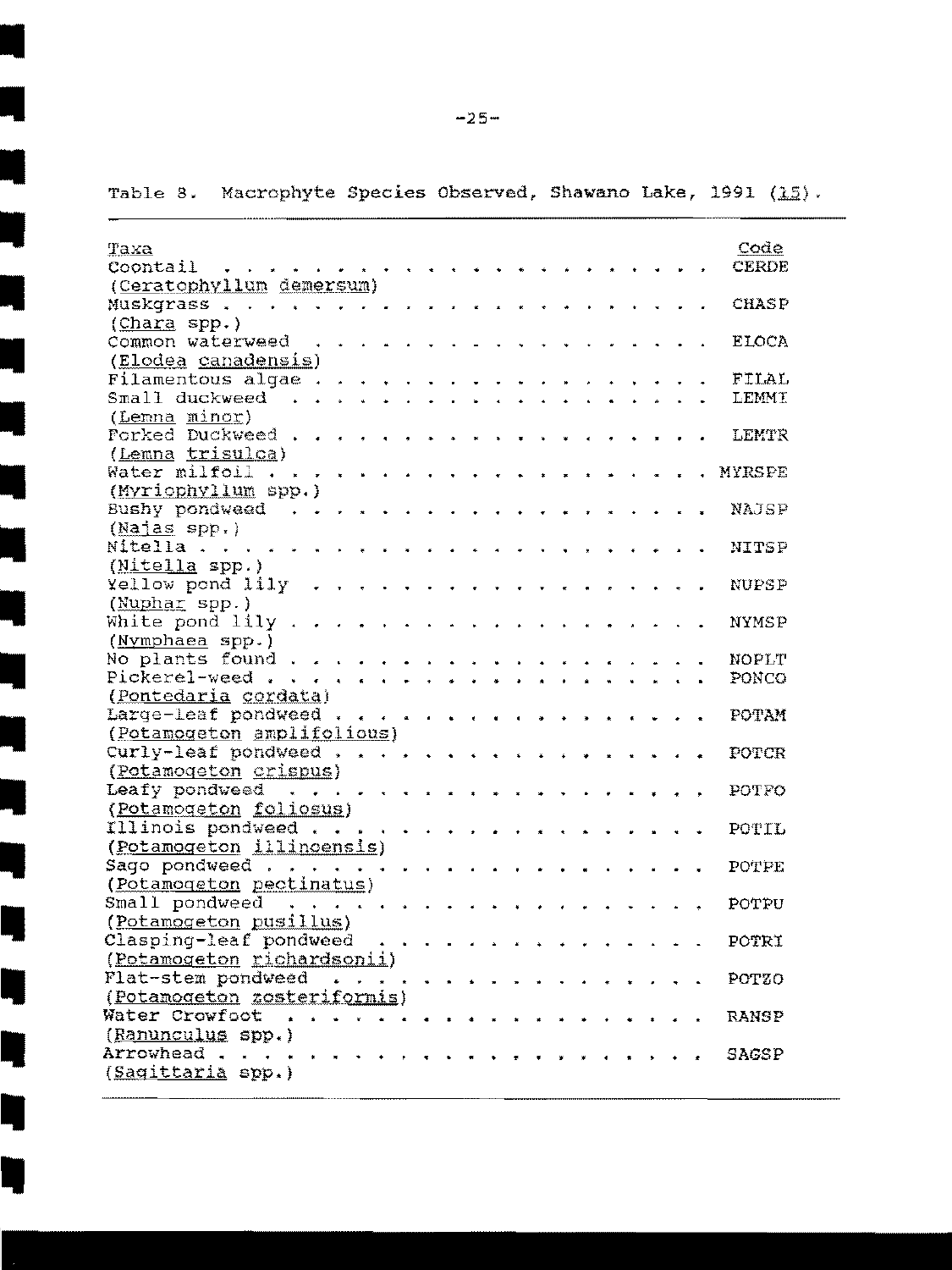| Taxa<br>Grassy arrowhead<br>(Sagittaria graminea) | Code<br>SAGGR |
|---------------------------------------------------|---------------|
| (Scirpus spp.)                                    |               |
| Broad-leaf cattail TYPLA<br>(Typha latifolia)     |               |
| (Vallisneria americana)                           | VALAM         |

Table a. Macrophyte Species Observed (continued), Shawano Lake, 1991.

cover and spawning habitat and produce roots, shoots, stems, seeds and tubers that are highly desirable waterfowl food (14).

Naiads are typically found completely submerged and usually on mucky substrates in the second and third depth ranges {greater than .5 meters). Najas is an annual which reproduces solely by seeds and is most commonly found in non-turbid water with hard substrates  $(15)$ . It is rated as an excellent source of waterfowl food, but can reach nuisance levels.

Water celery is typically found submerged on relatively harder substrates *in* turbid water. It is an excellent waterfowl food source and provides fish forage, cover and spawning habitat  $(15)$ .

Water milfoil (Myriophyllum spp.) was also present (21 sites) and moderately abundant in Shawano Lake. Species determination was not verifiable because floral bracts were absent during the

**.**<br>•<br>•

•

•

•

•

•

•

•

•

•

•

•

•

•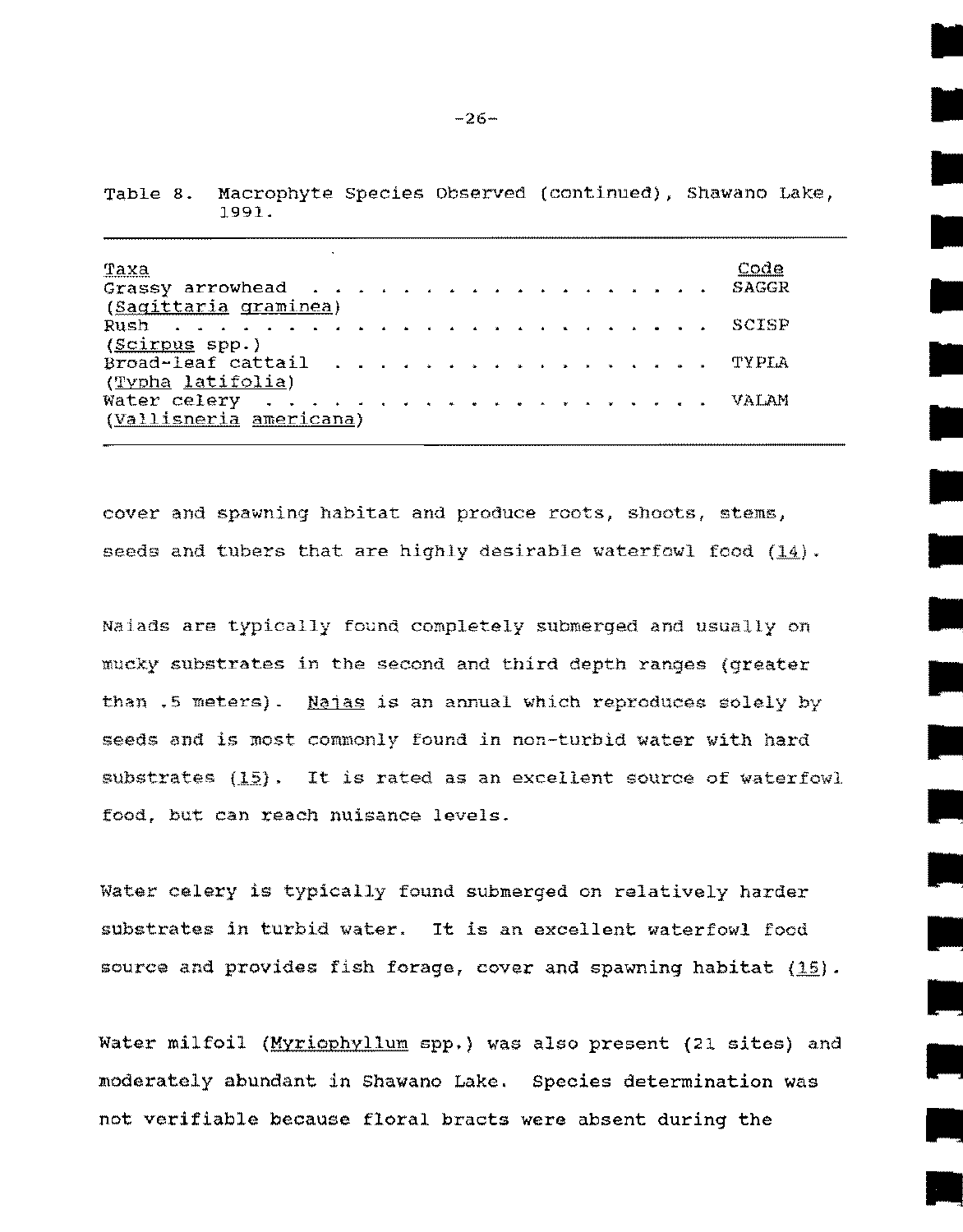|              |              |                |                 | Depth Ranges   |              |             |  |
|--------------|--------------|----------------|-----------------|----------------|--------------|-------------|--|
| CODE         |              | $1 (N=8)$      |                 | $2 (N=8)$      | $3 (N=7)$    |             |  |
|              |              | $\Sigma$ Abun- |                 | $\Sigma$ Abun- |              | ∑ Abun-     |  |
|              | % of         | dance          | % of            | dance          | % of         | dance       |  |
|              | <b>Sites</b> | <u>(range)</u> |                 | Sites (range)  | <u>Sites</u> | (range)     |  |
| <b>CERDE</b> | 13           | 2(2)           | 25              | $5(2-3)$       | 71           | $10(1-3)$   |  |
| <b>CHASP</b> | 13           | 2(2)           | 38              | $5(1-2)$       | 14           | 1(1)        |  |
| ELOCA        | $38 -$       | $4(1-2)$       | $25 -$          | $4(1-3)$       | 14           | 3(3)        |  |
| FILAL        | 88           | $17(1-3)$      | $38 -$          | $11(3-4)$      | 14           | 1(1)        |  |
| LEMMI        | $25 -$       | $5(2-3)$       | 13              | 1(1)           | $\Box$       | 0           |  |
| LEMTR        | $33 -$       | 4(4)           | 38              | $8(1-4)$       | 29.          | 2(1)        |  |
| MYRSPE       | $25 -$       | $3(1 - 2)$     | 38              | $5(1-2)$       | 71           | $8(1-2)$    |  |
| NAJSP        | 50           | $9(1-4)$       |                 | $16(1-4)$      | 100          | $13(1-4)$   |  |
| NITSP        | $13 -$       | 6(1)           | 13 <sub>1</sub> | 3(3)           | 14           | 3(3)        |  |
| NUPSP        | $25 -$       | 2(1)           | $13 -$          | 2(2)           | $\mathbf{O}$ | 0           |  |
| NYMSP        | 13           | 1(1)           | $\bullet$       | $\circ$        | O            | $\mathbf O$ |  |
| NOPLT        | $\bullet$    | Ο.             | $\mathbf{O}$    | O              | $\mathbf 0$  | 0           |  |
| PONCO        | 50           | $10(1-4)$      | 13              | 4(4)           | 0            | $\bullet$   |  |
| POTAM        | $\sigma$     | $\circ$        | $\bullet$       | $\Omega$       | $\mathbf{O}$ | $\mathbf 0$ |  |
| <b>POTCR</b> | 25           | 4(2)           | $13 -$          | 2(2)           | 29           | $3(1-2)$    |  |
| POTFO        | 25           | $3(1-2)$       | 63              | $8(1-3)$       | 57           | $9(1 - 3)$  |  |
| POTIL        | 25           | 4(2)           | 63              | $8(1-2)$       | 43           | $5(1-2)$    |  |
| <b>POTPE</b> | 25           | $4(1-3)$       | $13 -$          | 1(1)           | $\mathbf{O}$ | 0           |  |
| POTPU        | $\bullet$    | $\circ$        | 13 <sub>1</sub> | 3(3)           | $\circ$      | 0           |  |
| POTRI        | 38           | $5(1-2)$       | 50              | $9(2-3)$       | 29.          | 2(1)        |  |
| POTZO        | Ð            | O              | $\bullet$       | 0.             | $\bullet$    | 0           |  |
| <b>RANSP</b> | $\mathbf C$  | O              | $13 -$          | 1(1)           | 0            | $\bullet$   |  |
| SAGSP        | 13           | 3(3)           | $\bullet$       | 0              | 0            | Ō           |  |
| <b>SAGGR</b> | 13           | 1(1)           | $\mathbf{0}$    | 0              | Ō            | $\Omega$    |  |
| SCISP 75     |              | $19(1-5)$      | $38 -$          | $13(4-5)$      | $\mathbf O$  | $\bullet$   |  |
| TYPLA 13     |              | 3(3)           | $\bullet$       | $\mathbb Q$    | $\bullet$    | $\ddot{Q}$  |  |
| <b>VALAM</b> | 38           | $5(1-3)$       | 88              | $17(1-4)$      | 71           | $15(2-5)$   |  |

•

•

•

•

•

•<br>•

•<br>•<br>•

•<br>•<br>•

•<br>•<br>•

•<br>•<br>•

•<br>•<br>•

•<br>•

I,

Table 9. Occurrence and Abundance of Macrophytes by Depth, Shawano Lake, July, 1991.

sample periods. Distinguishing characteristics (red-tinged stems and shoots and more than 12 pairs of leaflets} of Eurasian Milfoil, an exotic plant known to spread rapidly, displace native plants and change plant and animal assemblages, were not apparent, but positive species determination should be attempted.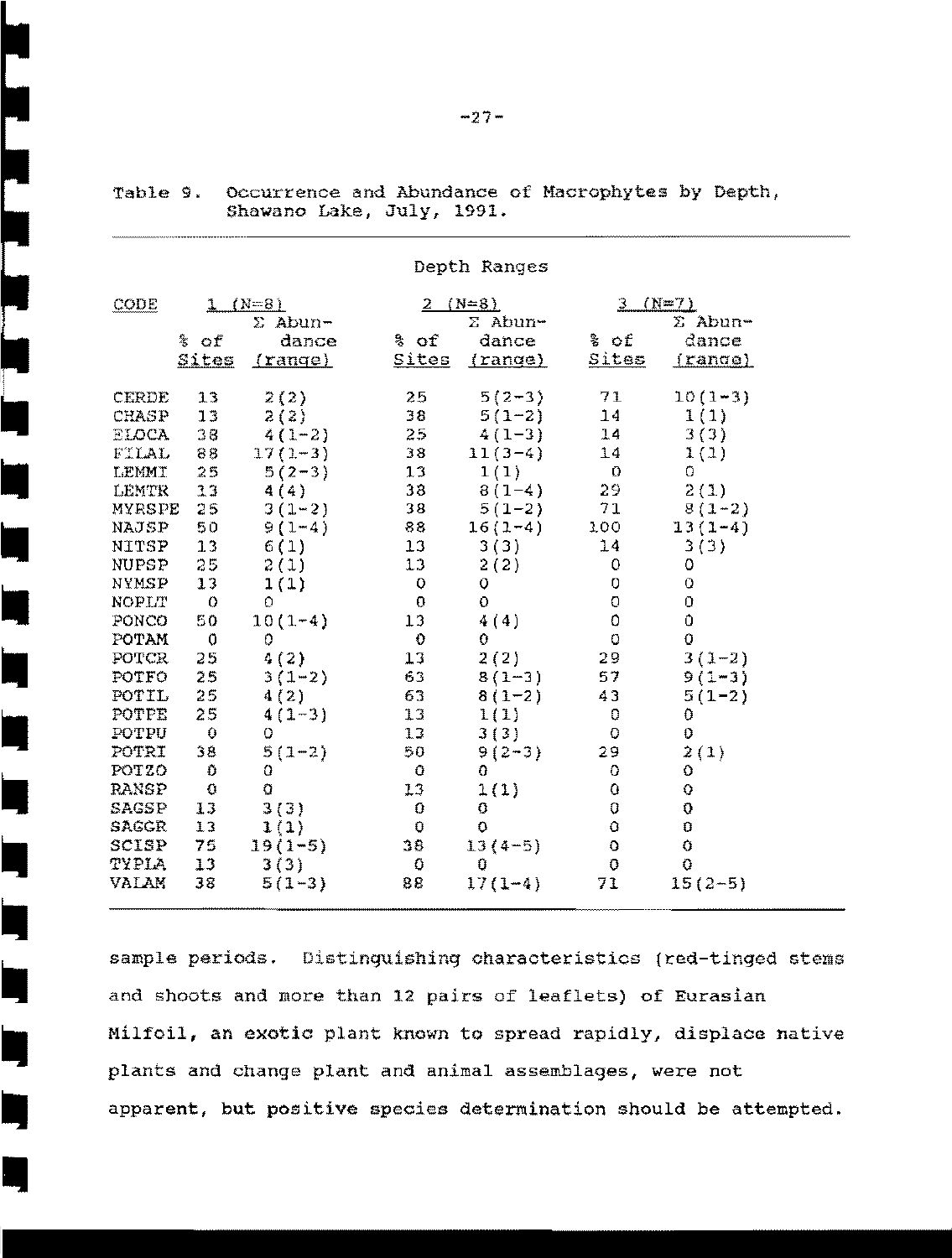#### BASELINE CONCLUSIONS

Shawano Lake is a large, recreationally popular lake in Shawano County, Wisconsin. The lake drains a relatively small, predominantly open/agricultural watershed via five major inlets and has one major outlet tributary to the Wolf River.

Lake water quality indicated mesotrophic to early eutrophic conditions for all parameters measured on the Trophic State Index; parameters seem to show less variability in recent years and possibly a slight decline in nutrient content. High productivity in the lake is probably related as much to basin morphometry (extensive shallow areas and well mixed relatively clear water) as to moderate nutrient content in the system; event samples generally exhibited higher levels of phosphorus than in-lake samples.

•

•

•

•

•

•

II

**III** 

II

**III** 

II

Macrophyte populations in Shawano Lake are often at nuisance levels and the SLPOA currently operates a harvester to keep densely populated areas of the lake recreationally usable. Most common species include pondweeds, naiads and water celery with a high diversity of aquatic plants. Most abundant plants are of a desirable nature but some species have nuisance growth potential. Several common species are prone to spread by fragmentation, and warrant special attention during harvest or management efforts.

 $-30-$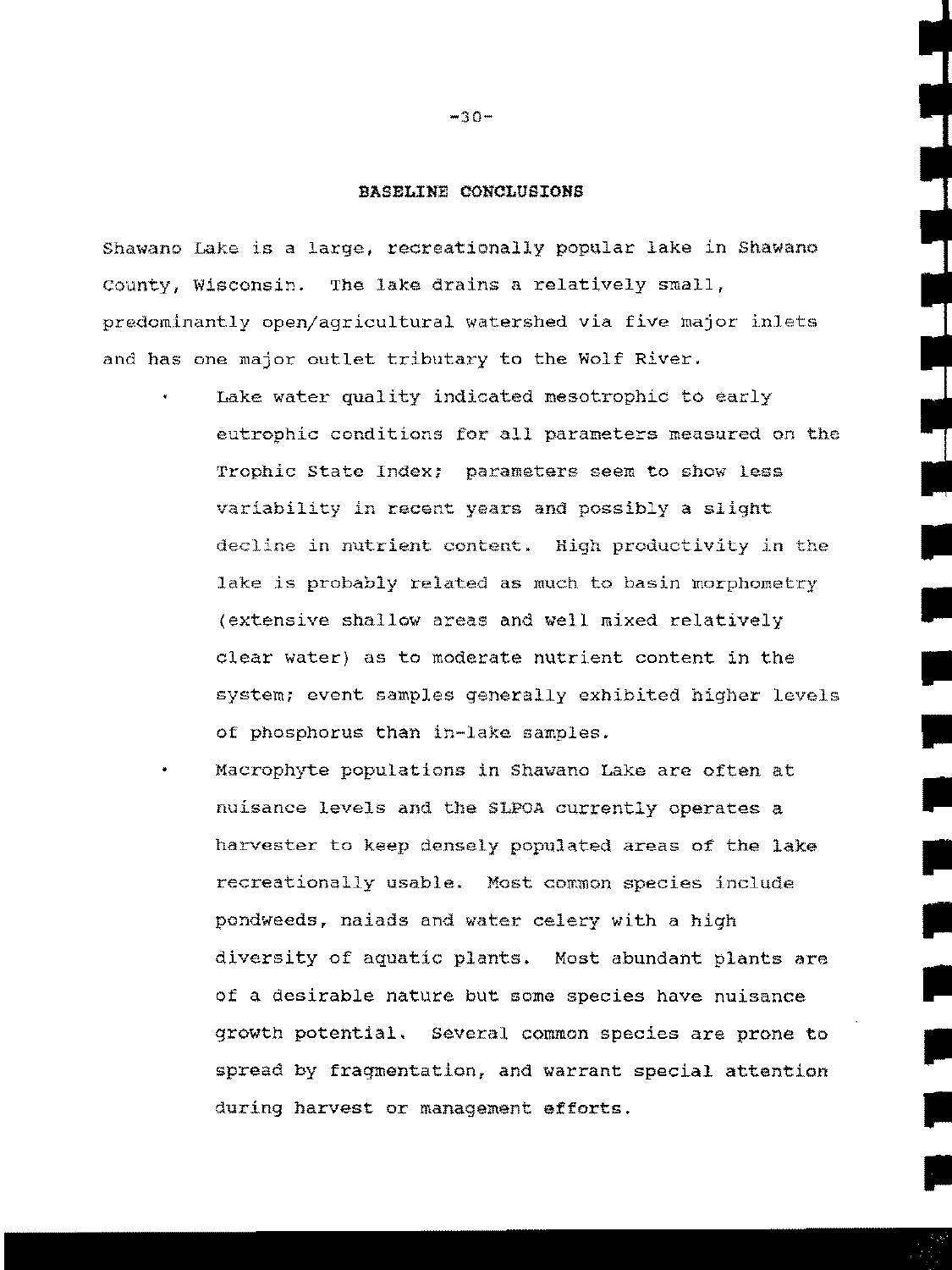#### **MANAGEMENT ALTERNATIVES DlSCUSSION**

Shawano Lake is a heavily used recreational resource with fair to good water quality and localized areas of nuisance macrophyte growth. Emphasis should be given to maintenance or enhancement of water quality through minimization of sediment and nutrient inflows, and to enhancement of resource recreational use and aesthetics through macrophyte management.

#### WATER QUALITY

I

I

I

I

I

I

•<br>•<br>•

•

•<br>•<br>•

•<br>•<br>•

•<br>•

•<br>•<br>•

•<br>•<br>•

•<br>•<br>•

•<br>•<br>•

•<br>•<br>•

•<br>•<br>•

•<br>•<br>•

•<br>•<br>•

Because of extensive and highly developed shoreline areas, riparian land use practices can, cumulatively, have a significant influence on Shawano Lake water quality and land owner diligence should be strongly emphasized and encouraged. Common sense approaches are relatively easy and can be very effective in minimizing inputs .

Yard practices can minimize both nutrient and sediment inputs. Lawn fertilizers should be used sparingly, if at all. If used, the land owner should use phosphate-free fertilizers and apply small amounts more often instead of large amounts at one or two times. Composting lawn clippings and leaves away from the lake can reduce nutrient inputs to the lake. If leaves are burned, it should be done in an area where the ash cannot wash directly into

 $-31-$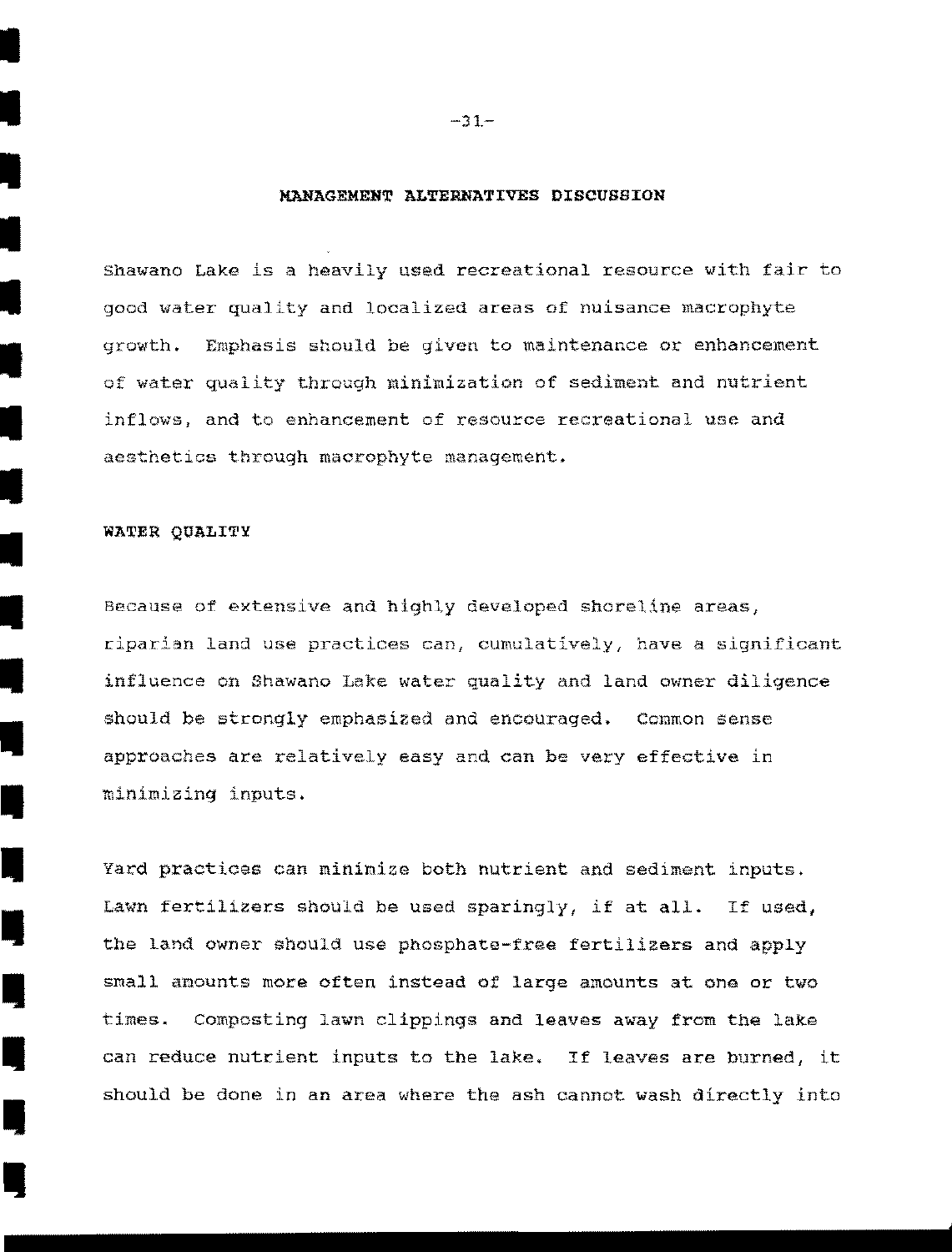the lake  $(16)$ , or indirectly to the lake via roadside ditches.

creation of a buffer strip with diverse plants at least 20 feet wide immediately adjacent to the lake can control wave erosion, trap sojl eroded from the land above, increase infiltration (to filter nutrients and soil particles), and shade areas of the lake to reduce macrophyte growth (especially on south shores) and provide fish cover. Placement of a low berm in this area can enhance effectiveness of the buffer strip by further retarding runoff during rainfalls. A buffer zone not only protects lake water quality, but creates habitat for wildlife and provides privacy  $(16)$ .

There are a number of informational sources for land owners with questions regarding land management practices. Some sources are outlined in Appendix V.

#### **MACROPHYTES**

Management of macrophyte populations should continue to be a major objective on Shawano Lake where littoral areas are relatively extensive. Macrophytic growth appears to positively affect the resource in some places through forage fish production, shoreline stabilization and negatively in others through reduced access, sediment build-up and decreased

 $-32-$ 

•

•

•

•

•

•

•

•

 $\overline{\phantom{a}}$ 

•

•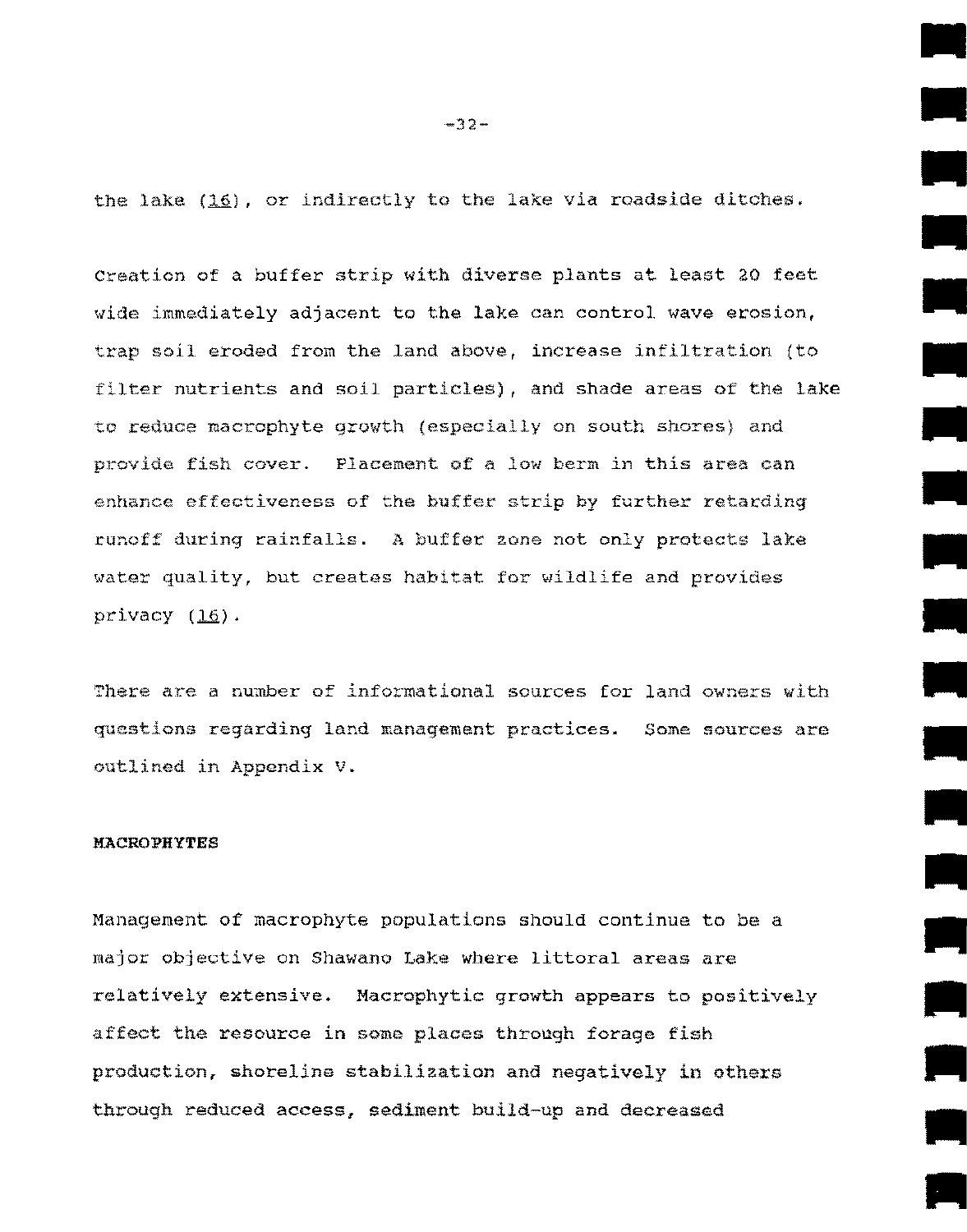aesthetics. The macrophyte management plan approved for the Wisconsin waterways Commission application (for the cost-share grant for the harvester purchase) should be periodically reviewed to incorporate changes in recreational use and wildlife management. Consideration may also be given to identification and control of macrophyte beds susceptible to spread by fragmentation. Numerous methods of macrophyte control and management are available ranging from radical habitat alteration to nore subtle habitat manipulation and are discussed below relative to Shawano Lake applicability.

Dredging is a drastic form of habitat alteration. Dredging could entail massive lake-wide sediment removal (to a depth at which macrophyte growth would be retarded due to reduced sunlight) or spot dredging of linited (high priority) areas. Large scale sediment removal is very costly. Spot dredging, because of lower cost may be a reasonable alternative in some cases. Because of potentially extensive dredge areas, the high potential for wind and motor redistribution of sediment, and resuspension of mercury contaminated sediments, dredging should not be considered for Shawano Lake at this time.

Chemical treatment has been shown to eradicate undesirable species and leave others intact. The WDNR strongly discourages the use of chemicals, however, because of nutrient release,

 $-33-$ 

•

•<br>•<br>•

•

•<br>•<br>•

•

I

I

**I** 

I,

**II** 

I.

I,

IŲ.

I.

I.

I,

I,

I,

I,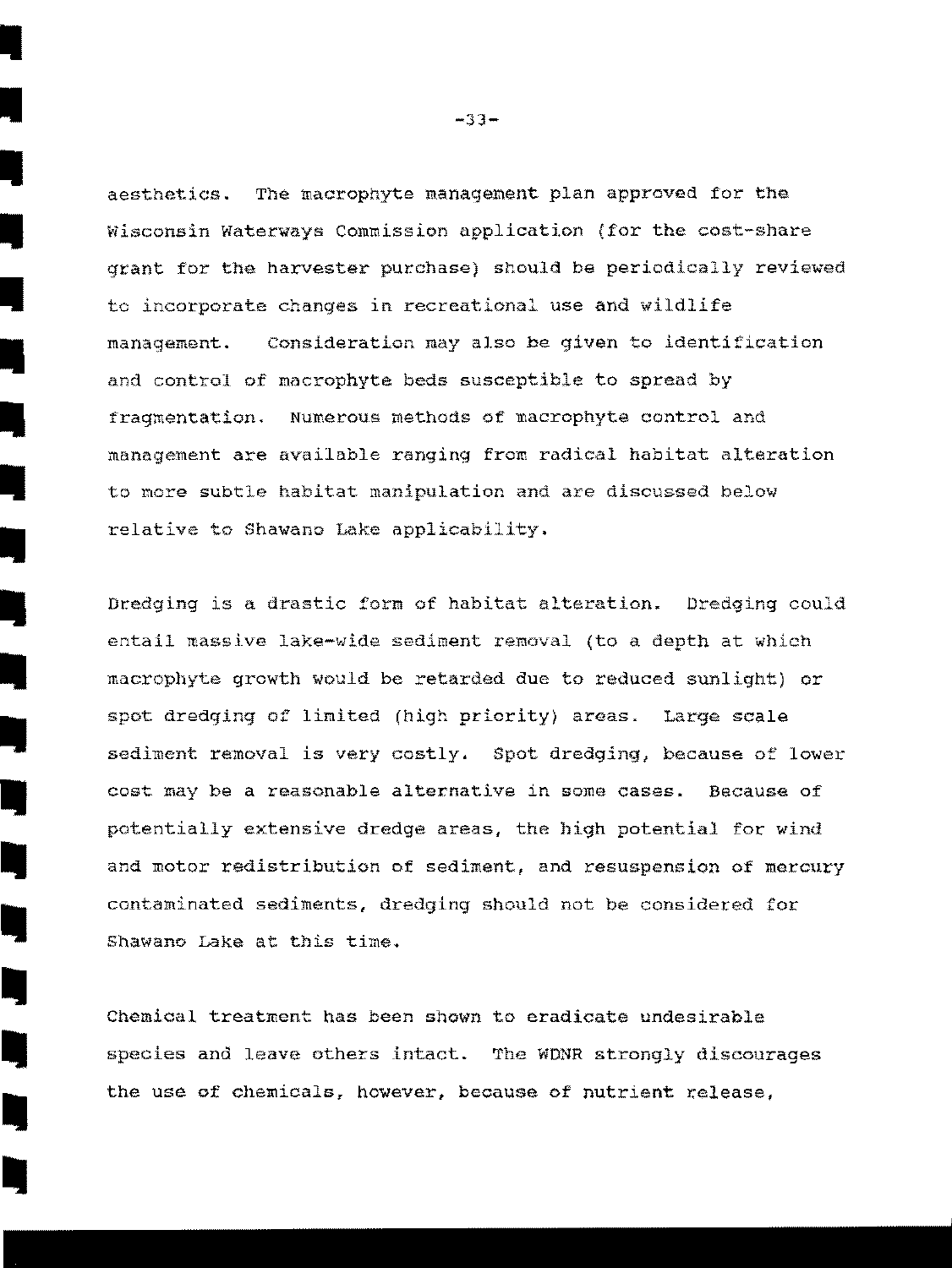oxygen depletion, sediment accumulation, bioaccumulation and other unknown environmental hazards including invasion potential from nuisance exotics. Chemical effects are nondiscriminate and may harm desireable or beneficial plant populations. Chenical use in the past. has not shown lasting effects and should not be considered for Shawano Lake at this time.

Aquatic plant screens have been shown to reduce plant densities in localized areas and may be applicable in near-shore or localized areas here. A fiberglass screen or plastic sheet is placed and anchored on the sediment to prevent plants from growing. This may also make some sediment nutrients unavailable for algal growth. Screens should be removed each fall and cleaned in order to last a nunber of years.

A newer technique of rototilling sediments to destroy plant roots appears to be effective in controlling plant growth for a relatively longer period than harvesting. The process is about the same cost per hour as a contracted macrophyte harvester  $(17)$ . A potential problem is disturbance of the sediments and resuspension of nutrients or toxics.

Installation of floating platforms (black plastic attached to wooden frames) just after ice-out can shade the sediments, restrict plant growth and help to open corridors for swimming or •

•

•

-34-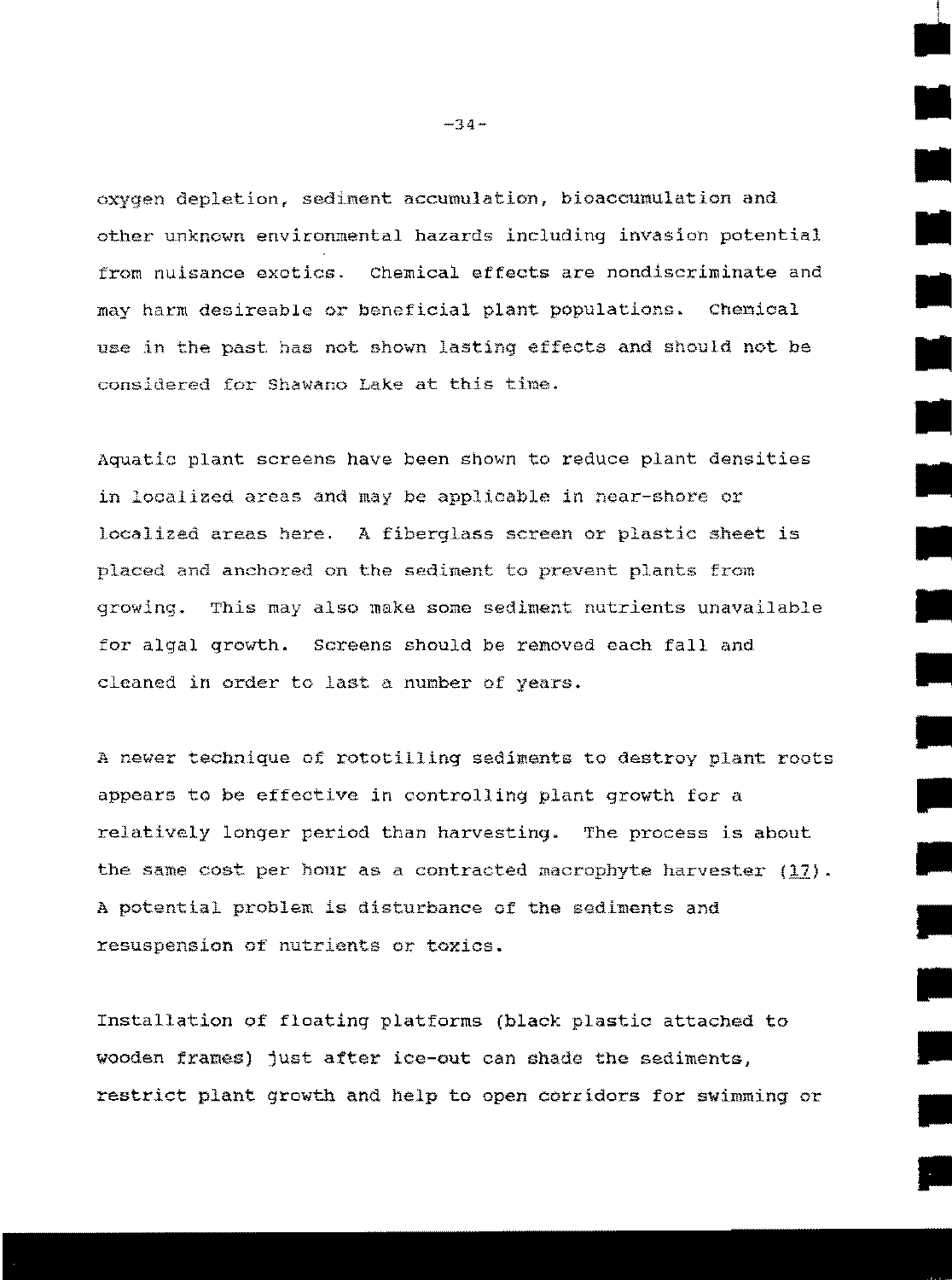boat navigation. Shading is usually required for three weeks to two months to impact nuisance plant growth (18). A drawback is that the area cannot be used while the platforn is in place.

Remaining control methods consist, in one form or another, of macrophyte harvest. It is a commonly used technique which can be applied on a widespread or localized basis. Its efficiency, based on method of cut/harvest, can vary substantially with depth. The SLPOA currently operates a harvester with an approved macrophyte management plan.

Mechanical macrophyte harvest is a popular means for macrophyte management because it is area (and possibly species) selective and actually removes plants (and subsequently nutrients) from the system. Certain precautions and actions should be taken concerning mechanical harvest, however .

Water milfoil, coontail and common waterweed (all potentially nuisance species) are present in Shawano Lake and are known to spread easily by fragmentation. care must be given to completely remove cut plants to prevent further spread. In addition, many plants produce seeds and harvest efforts may further aid in species spread by way of seed dispersal. By concentrating widespread harvest in **the** early growing season and later limiting harvest areas, this potential can be reduced.

~35-

I

I

i<br>J

I

I

I

I

I

I

I

I

•

•

•

•<br>•

•

•

•

•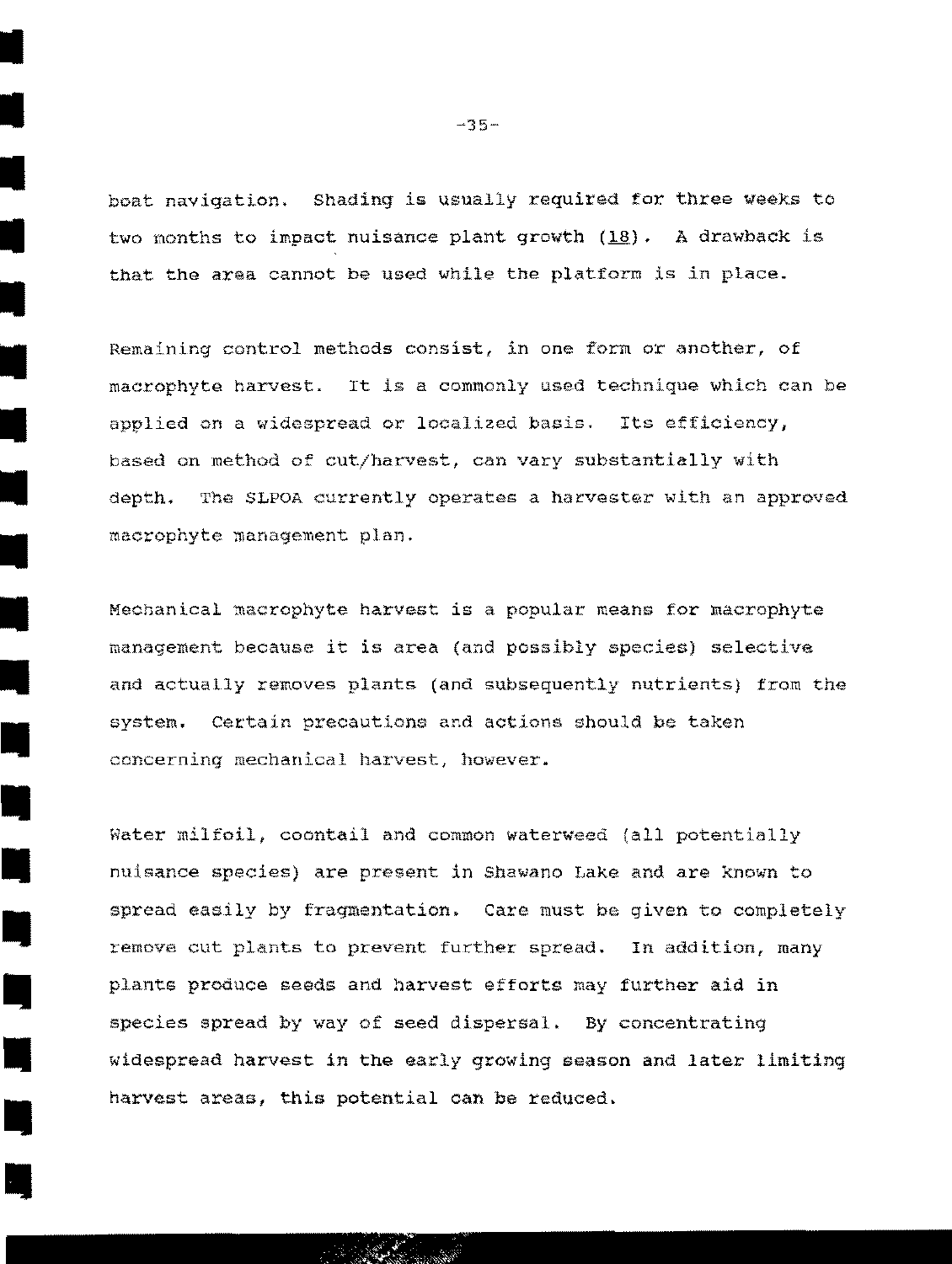Harvest can include large areas of removal around popular areas of the lake but should also include cuttinq access lanes through the larger plant beds. These lanes will increase edge habitat and access for predator fish and recreation. This method of cut has been shown to reduce stunted fish populations and increase diversity. Areas and general timing of harvest should be made available to lake users at major access points to maximize use of these areas and minimize power boat usage outside of harvest areas in the dense growth areas. This indiscriminant power boat usage can lead to masses of "prop cut" plants and also potentially spread nuisance species. Any passages between popular areas should also be located.

Selective SCUBA assisted harvest has also been shown to selectively manage macrophytes. It can be used in deeper areas and to target only desired species  $(e,q., g)$  Eurasian milfoil) or nuisance growth areas. This method is labor intensive, but has proved to effectively reduce nuisance plant levels for up to two years (17). This method can give native or more beneficial species a "head start" and thus reduce abundance of the particular nuisance species targeted.

Raking weeds (using an ordinary garden rake) in the frontage area can be a very effective localized plant control method when done on a regular basis. such concentration on the problem shallow

 $-36-$ 

**بير**<br>بير

•

•

**III** 

**III** 

II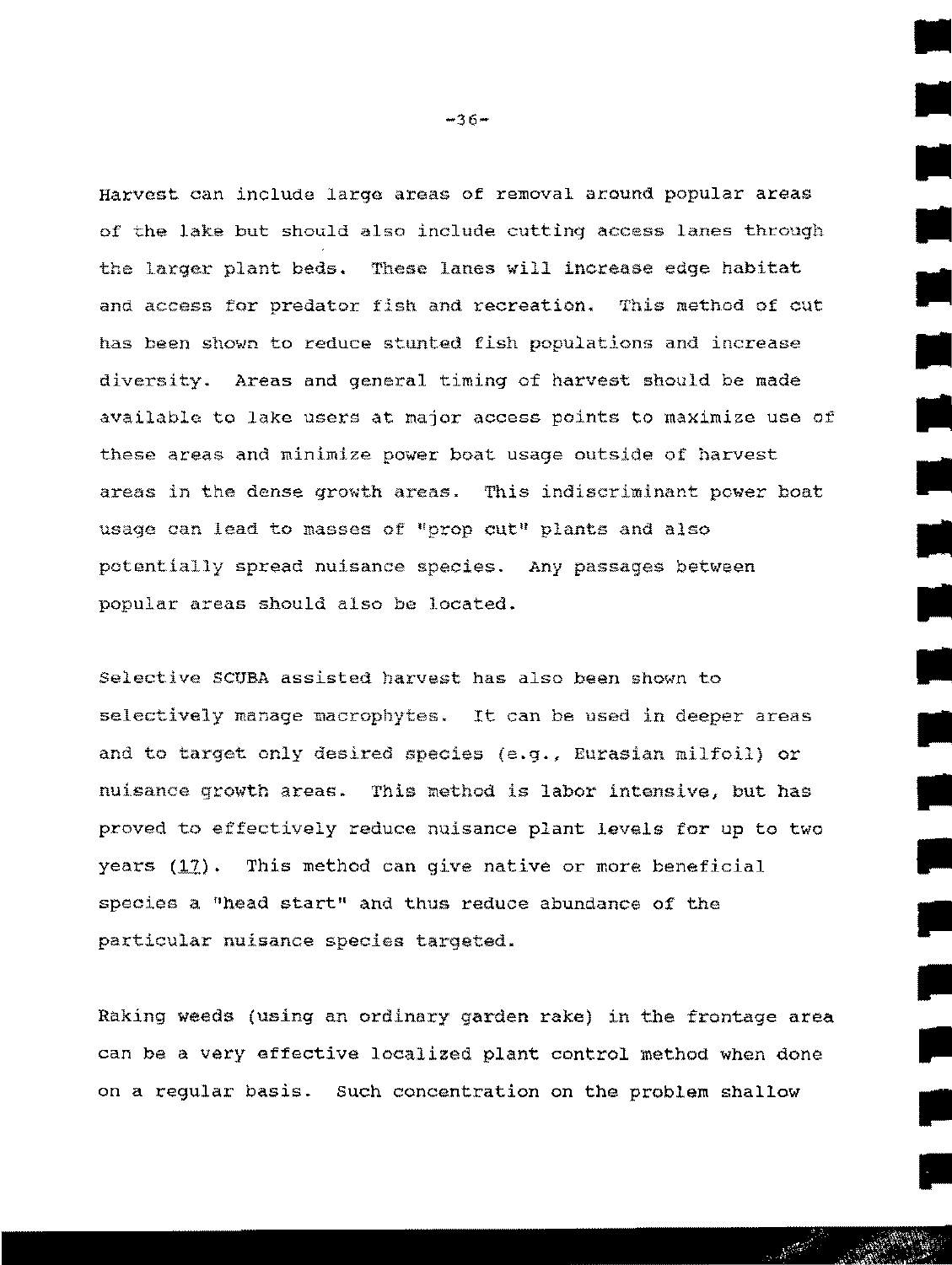water areas would reduce efforts expended on other control methods and should be encouraged. Harvested plants should be removed away from the lakeshore area to prevent nutrients from reentering the system.

 $-37-$ 

**•**<br>•<br>•

|<br>|<br>"

ţ

E

E

•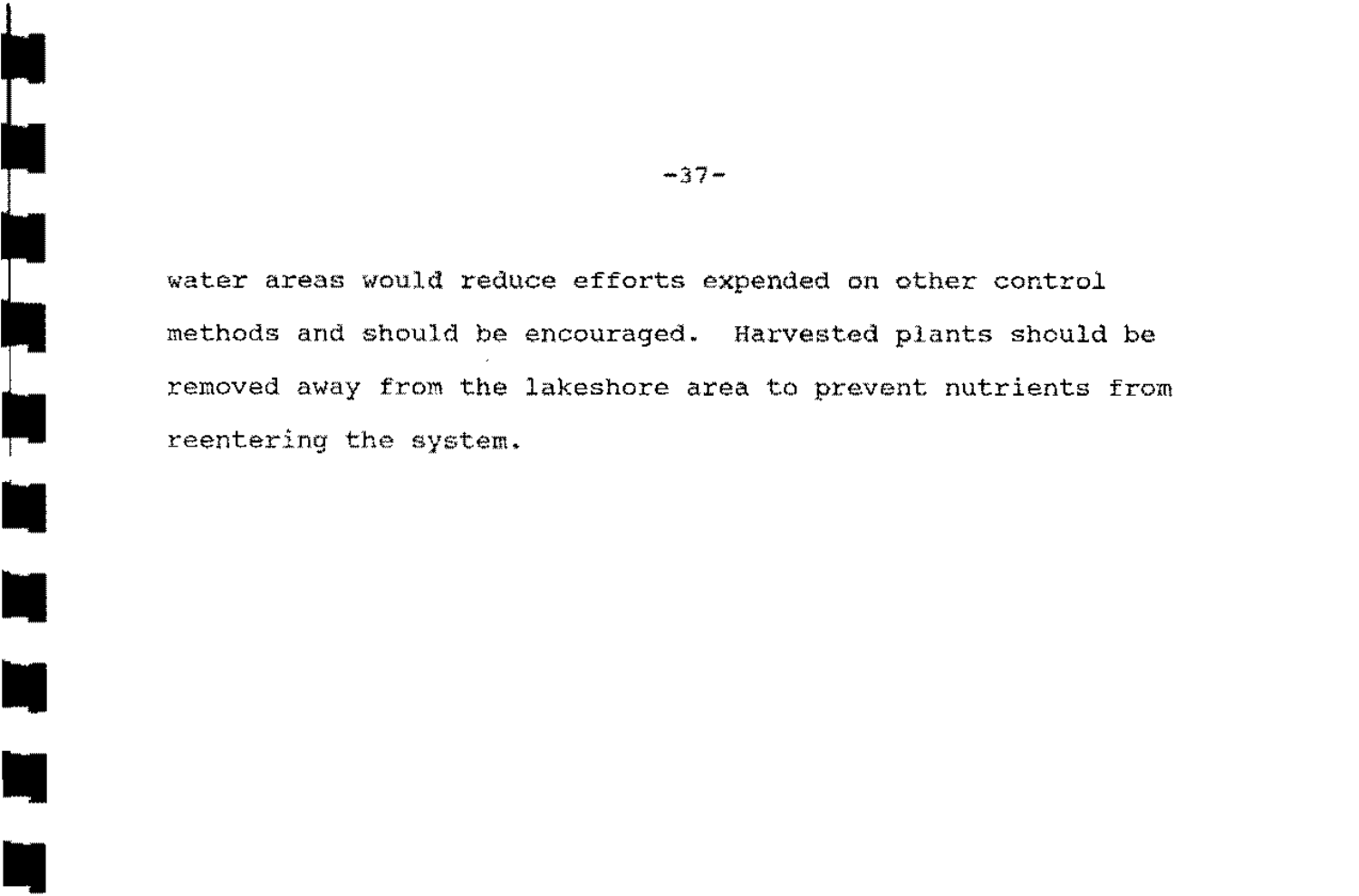#### **MANAGEMENT RECOMMENDATIONS**

Management recommendations for Shawano Lake include objectives to protect and enhance water quality, to efficiently create access and improve aesthetics of the resource and to obtain information about lake user attitudes and priorities.

Water quality monitoring should be continued in Shawano Lake on a similar schedule to provide data necessary to track trends. Given the similar water chemistry between the three sample points (during this study), a single monitoring site (at the deepest point) may be sufficient. Event monitoring should be continued to assess nutrient levels entering the lake. Further investigation of lands drained to event sites may be warranted. Self-help Secchi monitoring should be implemented.

Riparian land management can have a significant impact on Shawano Lake water quality given the highly developed and extensive shoreline. Practices such as buffer stripping, fertilizer management and runoff control are affordable, common sense approaches that can help to control overland inflow of sediment and nutrients. Best Management Practices (BMP's), summarized in Appendix VI, have been implemented on a number of areas in the highly agricultural southeast area of the watershed and further participation and implementation should be solicited.

•

•

•

•

•

•

 $-38-$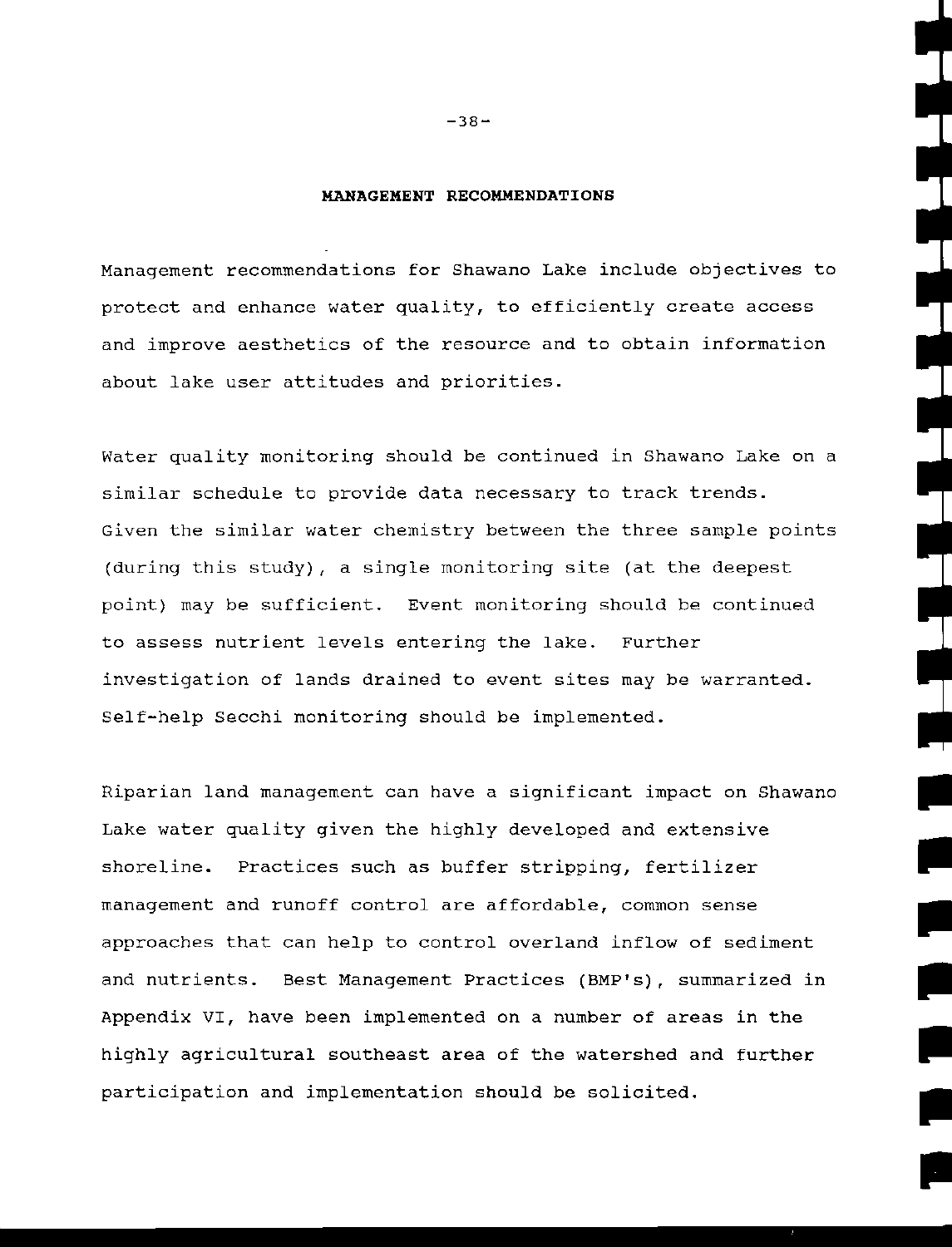Mechanical macrophyte management should be continued on Shawano Lake and follow a flexible schedule to target reduction of nuisance species, create edge and access, and reduce (to the point practical) further spread of nuisance species. Maps locating harvest areas should be made available at major access points to maximize use of these areas and reduce "prop cut" plants. Water milfoil species should be positively determined and SCUBA aided removal (or other species selective method) implemented.

The SLPOA may also consider distribution of a user survey to extermine attitudes and priorities of the lake users. A survey<br>can yield valuable information on amount of use, popular areas can yield valuable information on amount of use, popular areas and general ideas of water quality and association efforts.

The SLPOA, in cooperation with towns, the county and the state, should take an active role in protecting the Shawano Lake resource from invasion by exotic, potentially harmful species. By posting signs at boat landings, providing educational and brochures and educating the public about harmful species and<br>their prevention, infiltration of purple loosestrife and Eurasian milfoil and other exotic species may be slowed or even stopped.

•

•<br>•<br>•

•

 $-39-$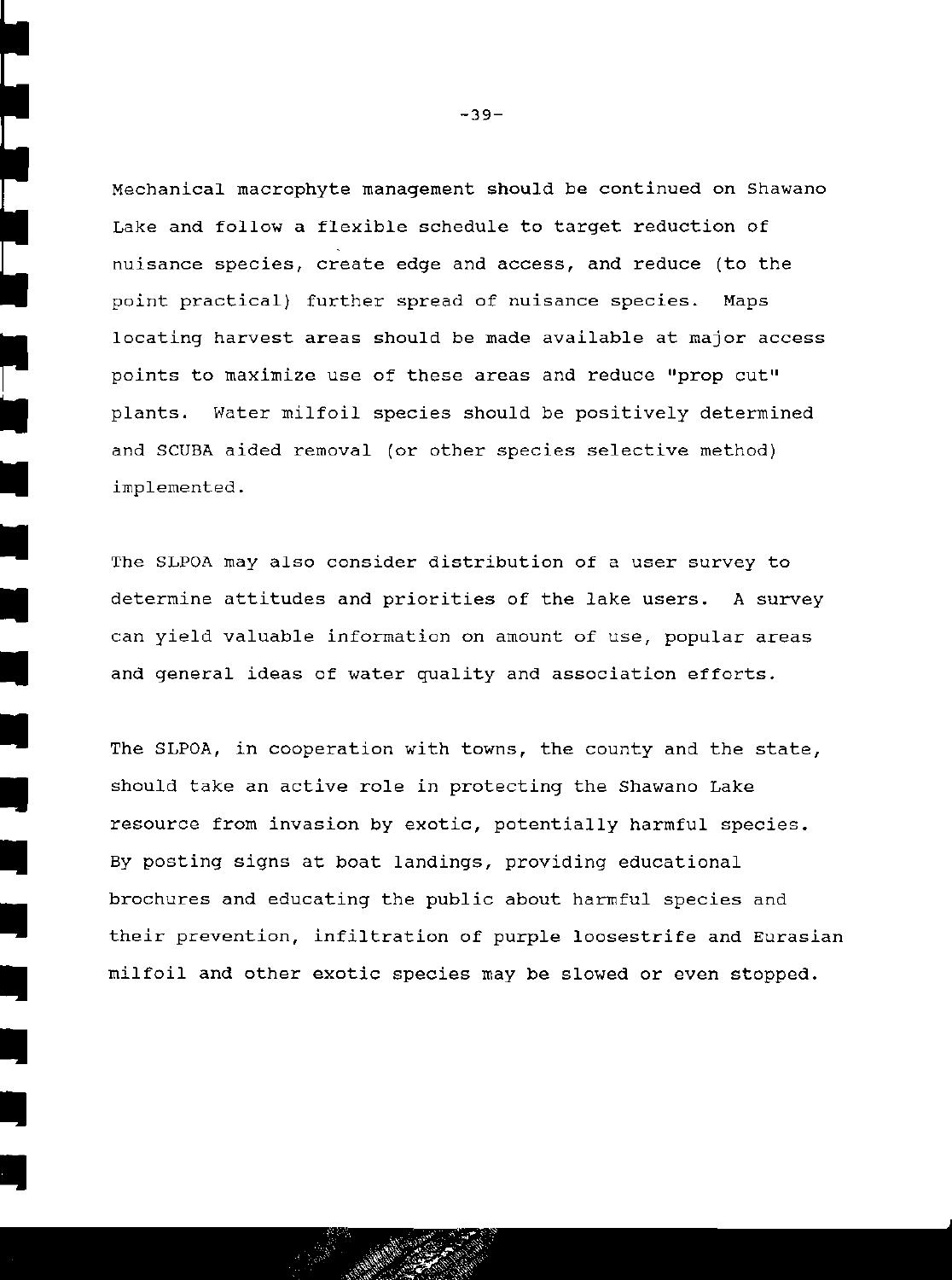#### IMPLEMENTATION

The success of any lake management plan relates directly to the ability of the association/district to obtain funds and regulatory approval necessary to implement the plan. The SLPOA is a voluntary association that does not have a lake district's specific legal or financial powers (to adopt ordinances or levy taxes or special assessments) to meet plan objectives.

•

**ب**<br>•<br>سا

•

•

•

•

•

The Shawano Lake watershed is located within the political jurisdictions of the Towns of Washington and Wescott, County of Shawano and the State of Wisconsin. These units have the power to regulate land uses and land use practices. Shawano County ordinances and plans possibly pertinent to the Shawano Lake plan are summarized in Appendix VII.

Potential sources o7 funding are listed in Appendix VIII.

 $-40-$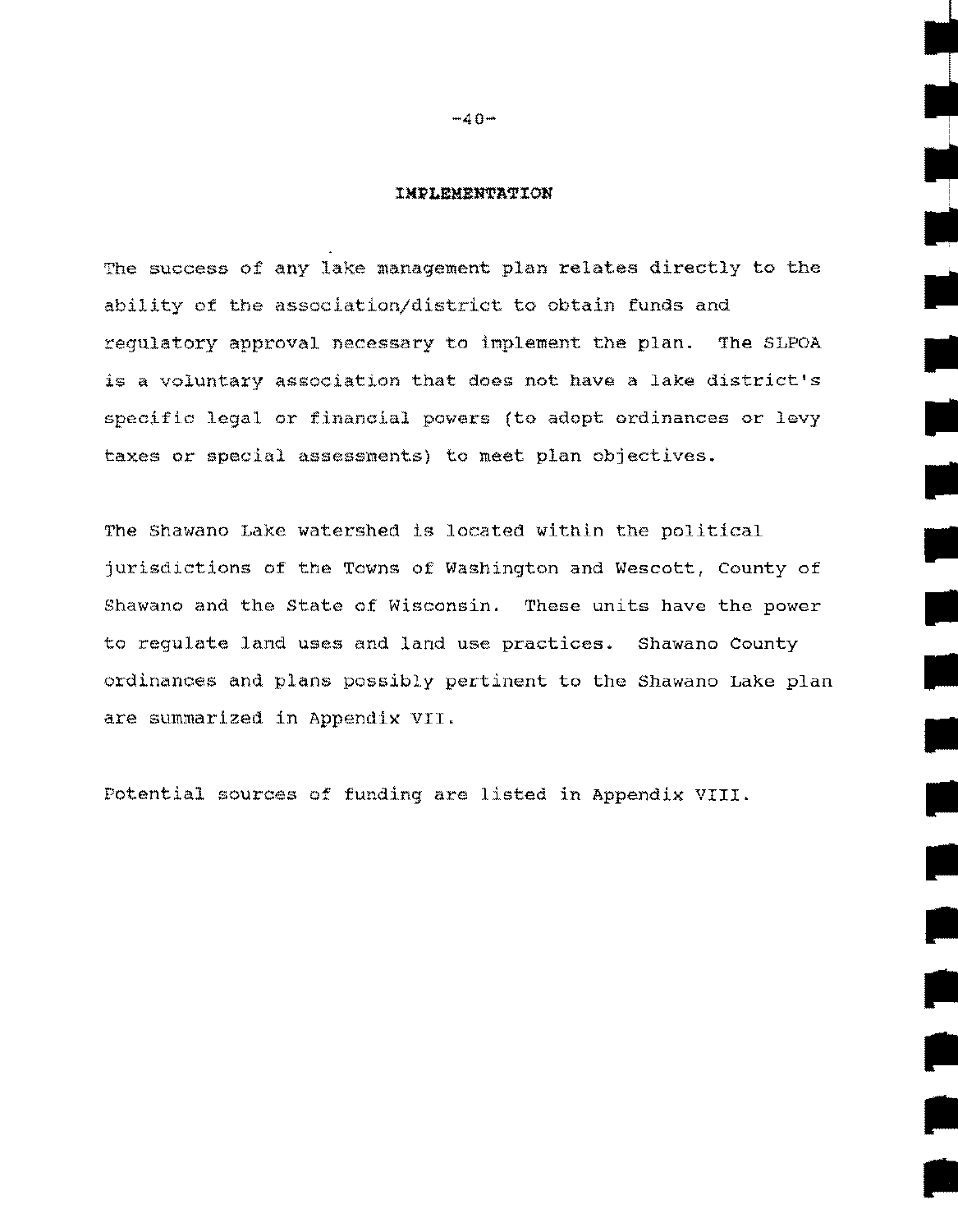#### LIST OF REFERENCES

- North American Lake Management Society. 1988. The Lake and  $\mathbf{1}$ . Reservoir Restoration Guidance Manual (First Ed.). EPA 440/5-88/1002, and N.A.C.M.S. 1988. EPA 445/5-88/002.
- Shaw, Byron, and Chris Mechenich. 1987. A Guide to  $2.$ Interpreting Water Quality Data. Unpublished.
- Wisconsin Department of Natural Resources, Bureau of Water  $\mathfrak{Z}$ . Resource Management. 1983. Inland Lake Feasibility Studies. Uppublished.
- Wisconsin Department of Natural Resources. 1968. Surface  $4.1$ Water Resources of Shawano County. 147 pp.
- 5. United States Department of Agriculture, Soil Conservation Service. 1984. Soil Survey of Shawano County Wisconsin.
- Wisconsin Department of Natural Resources. 1991. б. Wisconsin Lakes. PUBL-FM-800 91.
- Wisconsin Department of Natural Resources.  $7.$  $1992.$ Health Guide for People Who Eat Sport Fish from Wisconsin Waters. PUBL-IE-019 10/92REV. 15 p.
- 8. АРНА. Standard Methods for the Examination of 1989. Water and Wastewater (17th ED.). American Public Health Association. American Public Health Association Washington, DC 20005.
- 9. Wisconsin Department of Natural Resources. 1986. Protocol for Monitoring Long Term Trend Lakes. Draft. Unpublished.
- $10.$ Wisconsin Department of Natural Resources. WDNR Surface Water Quality Inventory. Unpublished.
- $11.$ Lillie, R.A., and J.W. Mason. 1983. Limnological Characteristics of Wisconsin Lakes. WDNR Technical Bulletin No. 138. 117 pp.
- $12.$ Omernik, James M. et. al. 1988. "Summer Total Phosphorus A Map of Minnesota, Wisconsin, and Michigan, în Lakes: USA." Environmental Management 12(6): 815-825.
- 13. Carlson, R. E. 1977. "A Trophic State Index for Lakes." Limnol. Oceanogr. 22(2): 361-9.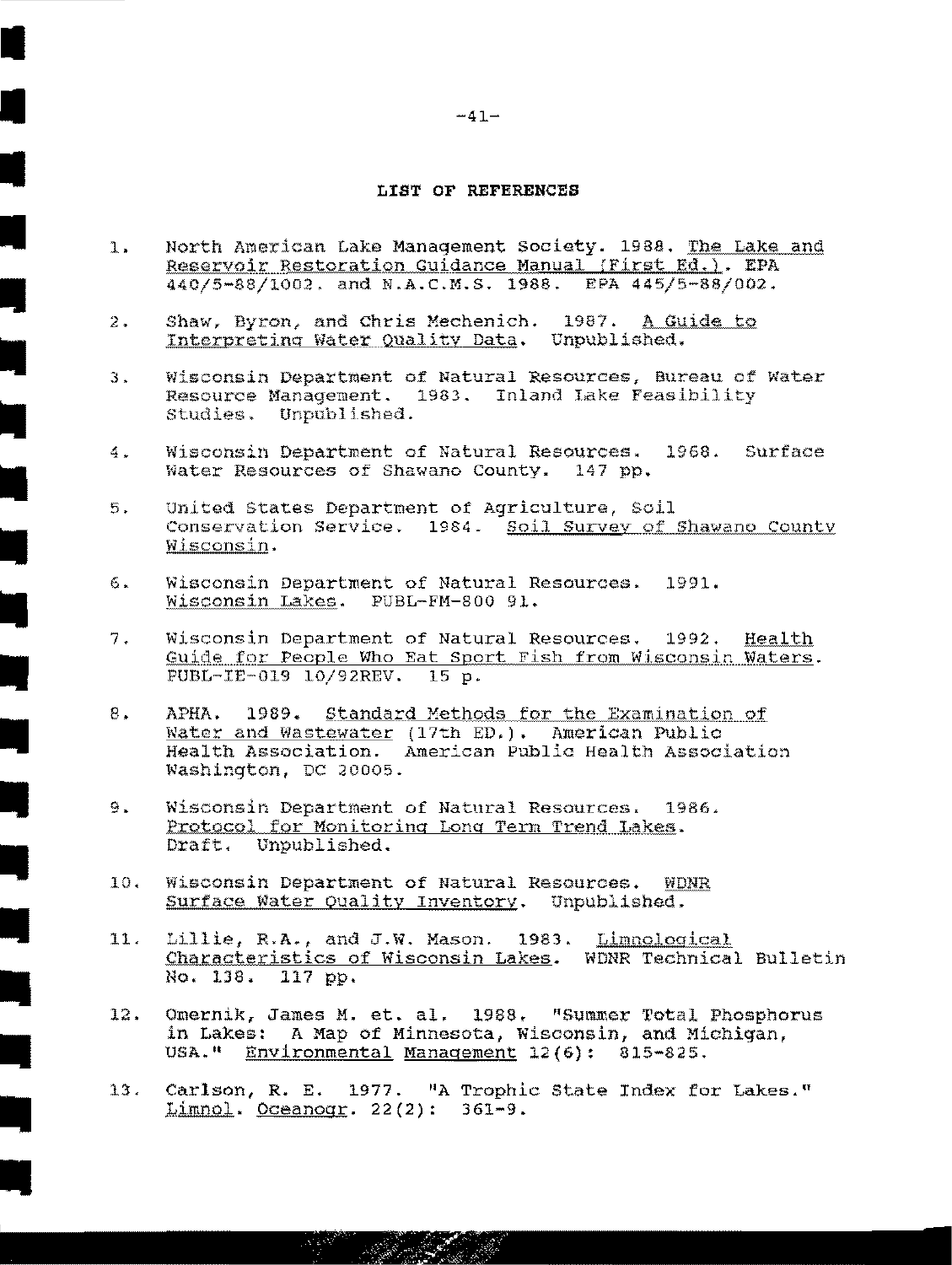#### LIST OF REFERENCES (Continued)

Whitley, James R., B. Basset, J. G. Dillard, R. A. Haefner.  $14.$ 1990. Water Plants for Missouri Ponds. 151 p.

- 15. Nichols, Stanley A., and James G. Vennie. 1991. Attributes of Wisconsin Lake Plants. University of Wisconsin-Extension.
- Wisconsin Department of Natural Resources. 1988.  $16.$ Home and Garden Practices for Lake Protection. PUBL-WR-188.
- $17.$ Wisconsin Department of Natural Resources-Lake Michigan District. 1990. Reconnaissance Report: Aquatic Plant Management. Unpublished.
- $18.$ Moore, M. Lynn. 1987. NALMS Management Guide for Lakes and Reservoirs. 48 p.
- 19. Wisconsin Department of Natural Resources. 1987. Becoming a Lake-Front Property Owner. PUBL-WR-171 87.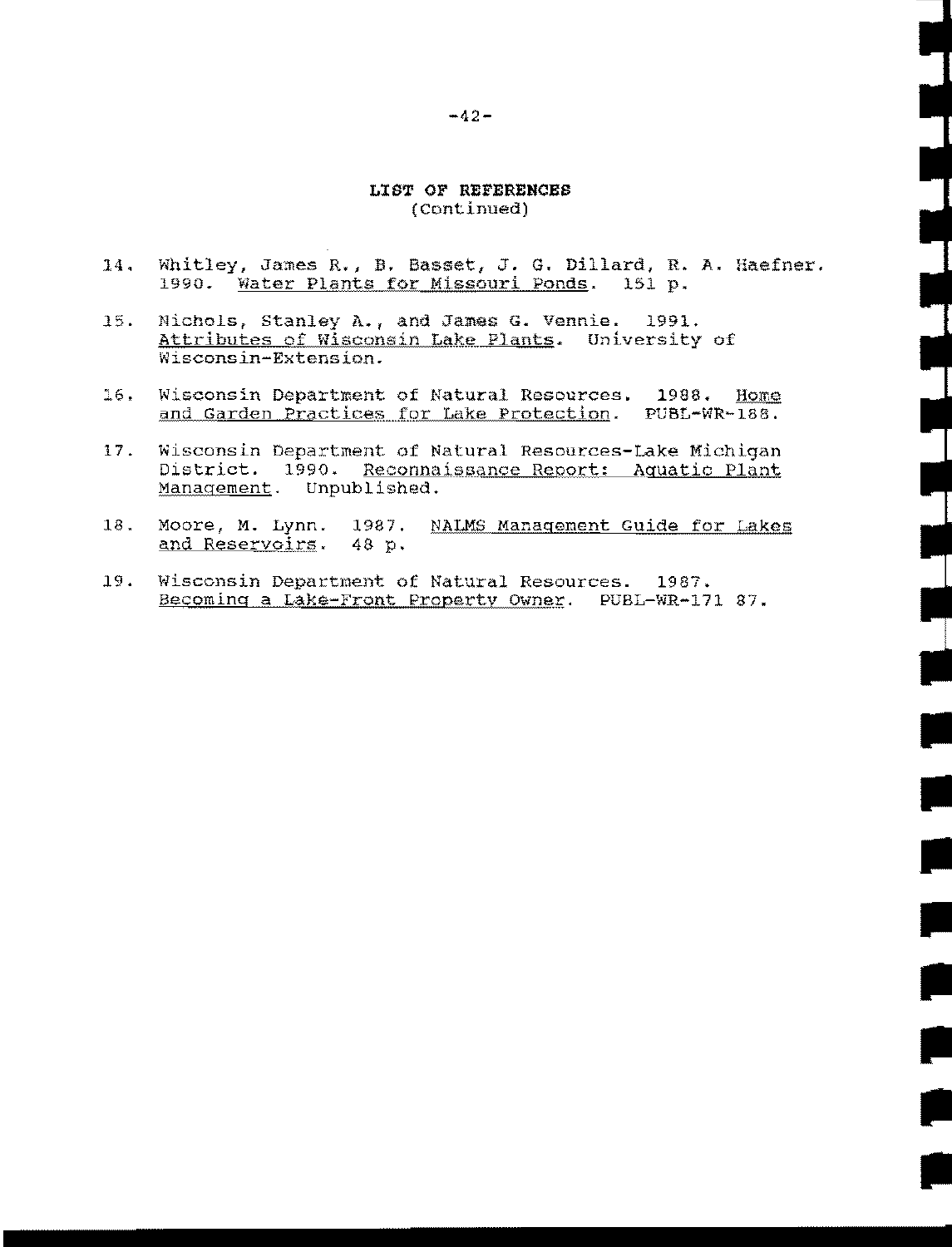#### APPENDIX I SUMMARY OF PUBLIC INVOLVEMENT ACTIVITIES Shawano Lake Management Plan

The Shawano Lake Property Owners Association (SLPOA) initiated steps to develop a comprehensive lake management plan under the Wisconsin Department of Natural Resources (WDNR) Lake Management Planning Grant Program in the Fall of 1990. A public involvement program was immediately initiated as part of the planning process. The following is a summary of major public involvement efforts.

#### Planning Advisory Committee

A Planning Advisory Committee (PAC) comprised of SLPOA, WDNR, University of Wisconsin-Extension and IPS representatives was established at the start of the program. The PAC provided planning direction and served as main reviewer of the draft plan document.

#### **Brochures**

A management plan summary brochure will also be produced. It will be made available for SLPOA use and distribution when the plan document has been approved by WDNR. brochure will describe the main features of plan development, plan recommendations and other pertinent information.

#### Meetings

IPS presented progress reports, provided information about the resource and interpretations of these results at several board and association meetings.

#### Print Media

The area newspaper, "Shawano Evening Leader" published articles about the planning program throughout the course of the program.

An IPS newsletter entitled "Lake Management News" was developed and distributed to the SLPOA for the Board's use and distribution among the membership. A special<br>"Shawano Lake Edition" was also developed to notify the SLPOA of any late developments in the planning program.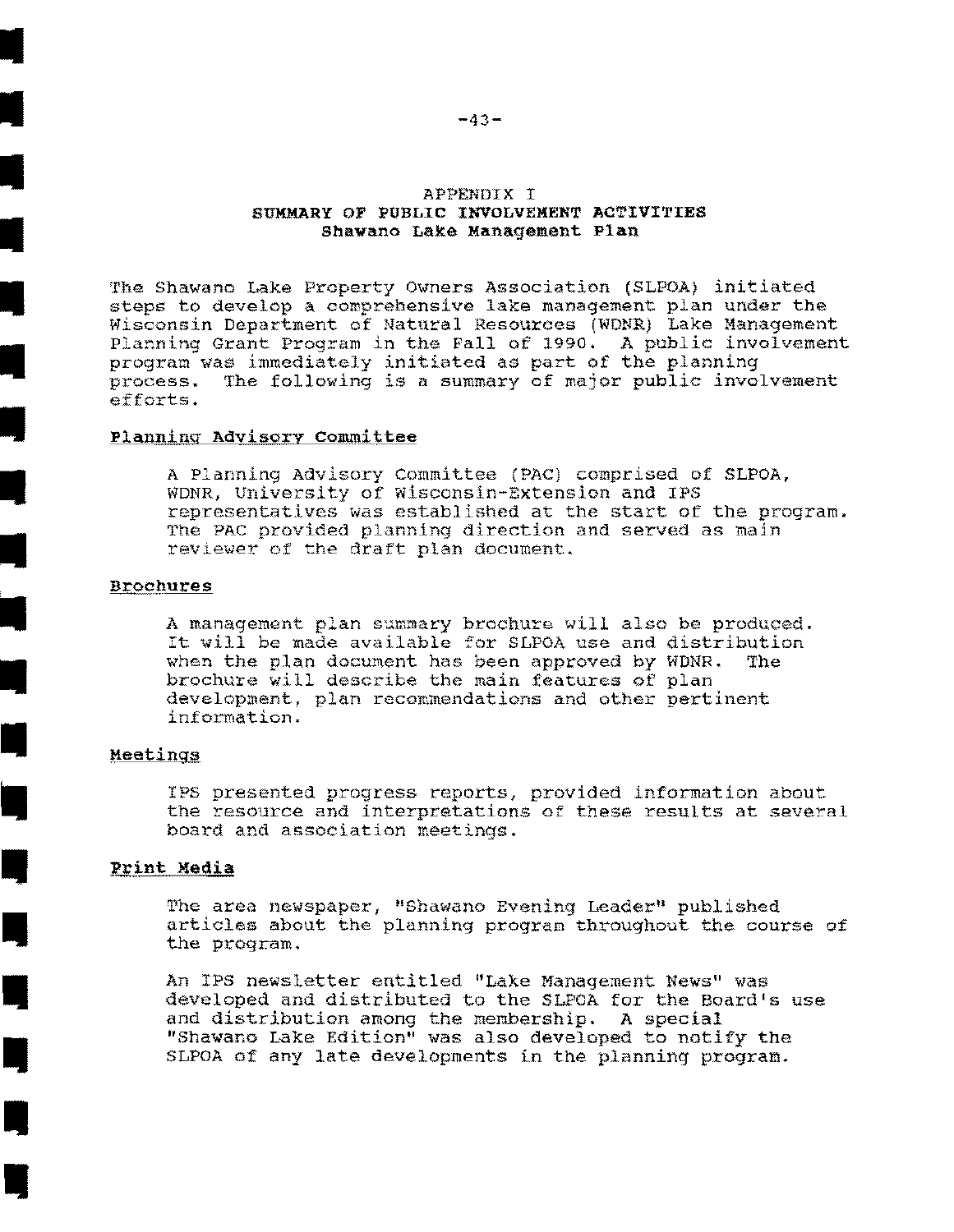# APPENDIX II HISTORIC WATER QUALITY DATA Shawano Lake, Shawano County, WI<br>Water Chemistry: 03/75 - 08/77; Deepest Site<br>Source: WDNR

|                          |          |          |             | Service Cates |              |                          |
|--------------------------|----------|----------|-------------|---------------|--------------|--------------------------|
| <b>PARANETER</b>         | 63/14/25 | 06729775 | <u> 延彦彦</u> | 16/28/25      | 読むるがで        | <u>68756777</u>          |
| Depth (Peet)             | €        | ĝ.       | 4           | õ.            | 츞            | 35                       |
| Secchi (meterm)          | 繰        | 総        | 7.7         | 装置            | 5.5          | $\overline{\phantom{a}}$ |
| tal 19.0.3               | 7.4      | 7.7      | 8.3         | 差遣            | 学者           | 7.5                      |
| Cordurllyity Lombos/cml  | IEC.     | 194      | 220         | 211           | 245          | 251                      |
| Total Alkatinity (mg/l)  | 131      | 裕        | 106         | 96            | 藍色           | 105                      |
| Mardmess (mg/l)          | 152      | 89       | 116         | 107           | 'nП          | ĸt                       |
| Calcium (mg/l)           | NR.      | иÞ       | 果           | ЦR.           | 22           | 26                       |
| Magnesium (mg/l)         | 'nЯ      | 見角       | 具体          | нğ            | Ħ            | to.                      |
| Section (marty           | 飛業       | 服務       | 乗ぎ          | 疑惑            | ÷            | ž.                       |
| Potessiva (carlil        | 矮栗       | 辯義       | 縦           | 米次            | 7.8          | 3.5                      |
| $i$ ron $(mg/\ell)$      | MR.      | 新業       | 採           | 繳             | 9.46         | 机线                       |
| Ranganese (ma/li         | 殺        | 鋖        | 松           | 樣             | 46.63        | $-53$                    |
| Ehlaride fmo/1)          | 社民       | 軽        | 縫           | 報報            | \$           | s.                       |
| lurbicity (white)        | 原開       | ¥₿       | СØ.         | 嵴             | $1 - 7$      | 2.1                      |
| Total Dreemic # (mg/i)   | 9.51     | 3.02     | 3,45        | 9.49          | 9.54         | 0.69                     |
| Ammonia Nitrogen (mg/l)  | 0.09     | 0.09     | 0.05        | 0.08          | 0.17         | 0.05                     |
| NO, > NO, Nitrogen(mg/l) | 0.28     | 0.05     | $-0.01$     | 0.01          | 0.045        | 0.031                    |
| Total Hitrogen (sg/l)    | 0.66     | 2.12     | $-0.50$     | 9.58          | 0.76         | 0.76                     |
| Tutal Phosphorus (agri)  | 0.53     | Ø. LE    | 5.02        | 0.03          | 0.04         | 0.02                     |
| Phosphere Phot. (mg/l)   | 6,635    | 9.805    | 9.366       | 0.003         | <b>6.671</b> | 0.019                    |
| X/P Ratio                | 29.3     | 19.3     | $-25.9$     | 19. E         | 39.O         | 35.0                     |
| Entorophyli a (py/i)     | 88       | 織        | 発泉          | NR.           | 槭            | ۰                        |
|                          |          |          |             |               |              |                          |

T 

 $\overline{\phantom{a}}$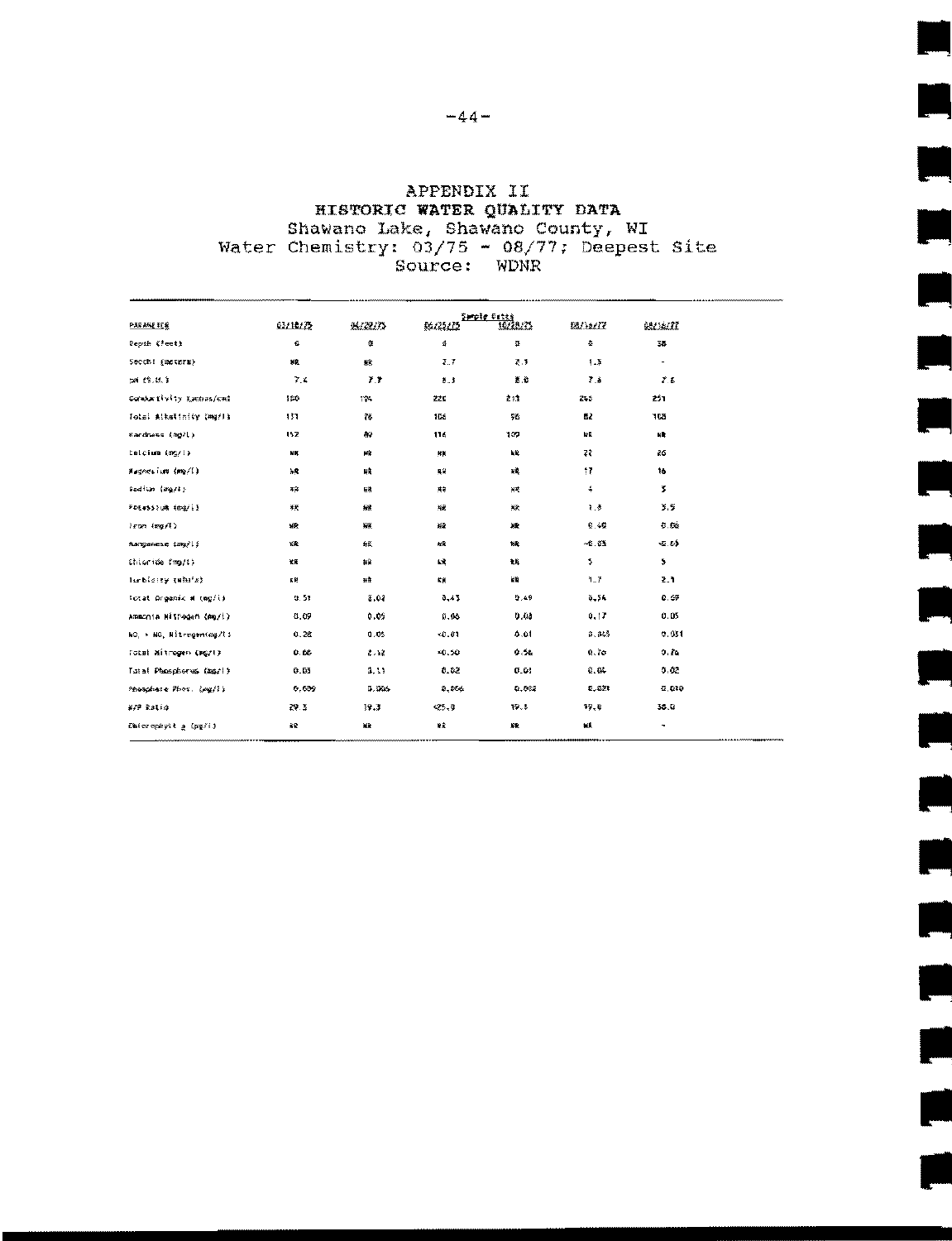# APPENDIX II HISTORIC WATER QUALITY DATA Shawano Lake, Shawano County, WI Water Chemistry: 10/77 - 08/83; Deepest Site<br>Source: WDNR (Continued)

Ę

L.

Ŋ

Ŋ

Ŋ

Ŋ

Ŋ

Ŋ

|                              |               |          | Seemly Dores |              |
|------------------------------|---------------|----------|--------------|--------------|
| <b>EXEXPETER</b>             | 1923277       | 10/25/77 | 03/02/55     | 继续线          |
| Dapth (fret)                 | ¢.            | 38       | Ù.           | ŧ6           |
| Secchi (exteri)              | 2.4           | ۰        | 1.6          | $\mathbf{v}$ |
| pr. 15. B. 1                 | 7.9           | 7.9      | 5.5          | 4.5          |
| Complete the fty Cambros/Can | 109           | 169      | $\lambda$    | $\mathbf{w}$ |
| Tatal Alkatinity Cmarli      | 197           | 109      | 116          | ¥¥           |
| Kandness (mg/L)              | KÑ.           | ΠЩ       | 禊業           | нR           |
| falctum (mg/i)               | 22            | 23       | NR.          | 輪            |
| <b>Repression (mg/l)</b>     | Ĩ£.           | 12       | KR.          | 業業           |
| Sodium (mg/l)                | Z.            | \$       | 戰            | 联邦           |
| Potassium (mg/ł)             | 1,3           | 1.5      | 碟            | NR.          |
| iron $\{mI/I\}$              | x0.06         | 40.46    | 林岡           | 耗費           |
| Nanganese (mg/1)             | 48.85         | 0.03     | КÆ           | 鹼            |
| Dhiorice taggill             | £.            | ۰        | XR           | КĿ           |
| Surbidity (#fU'#2            | 1.4           | 1.9      | 鉴题           | NR           |
| Setal Organic N (mg/l)       | 0.43          | 0.58     | -0.80        | 40.20        |
| Ammunta Ritrogen (mg/1)      | <b>E.</b> \$1 | 0.05     | $-4,03$      | 40,07        |
| NO, + 40, Mitrogenisari)     | ₹9,00Ç        | 0.044    | 40.00        | -4.42        |
| Tofal Witrogen (mg/i)        | 0, 54         | Q.48     | 40, 22       | $-0.72$      |
| Tatel Phosphorus (MG/i)      | 0.03          | 49.43    | 0.05         | 医袋           |
| Phosphate Prog. (mg/l)       | -6.634        | c0.004   | 10.004       | $-2,634$     |
| <b>H/P RALIO</b>             | 稳度            | 16.0     | 427.3        | 58.9         |
| Chierophytt g (pg/E)         | ΝR            | 輪        | 18           | K.           |

 $\sim$  1.0  $\sim$ 

 $\bar{\epsilon}$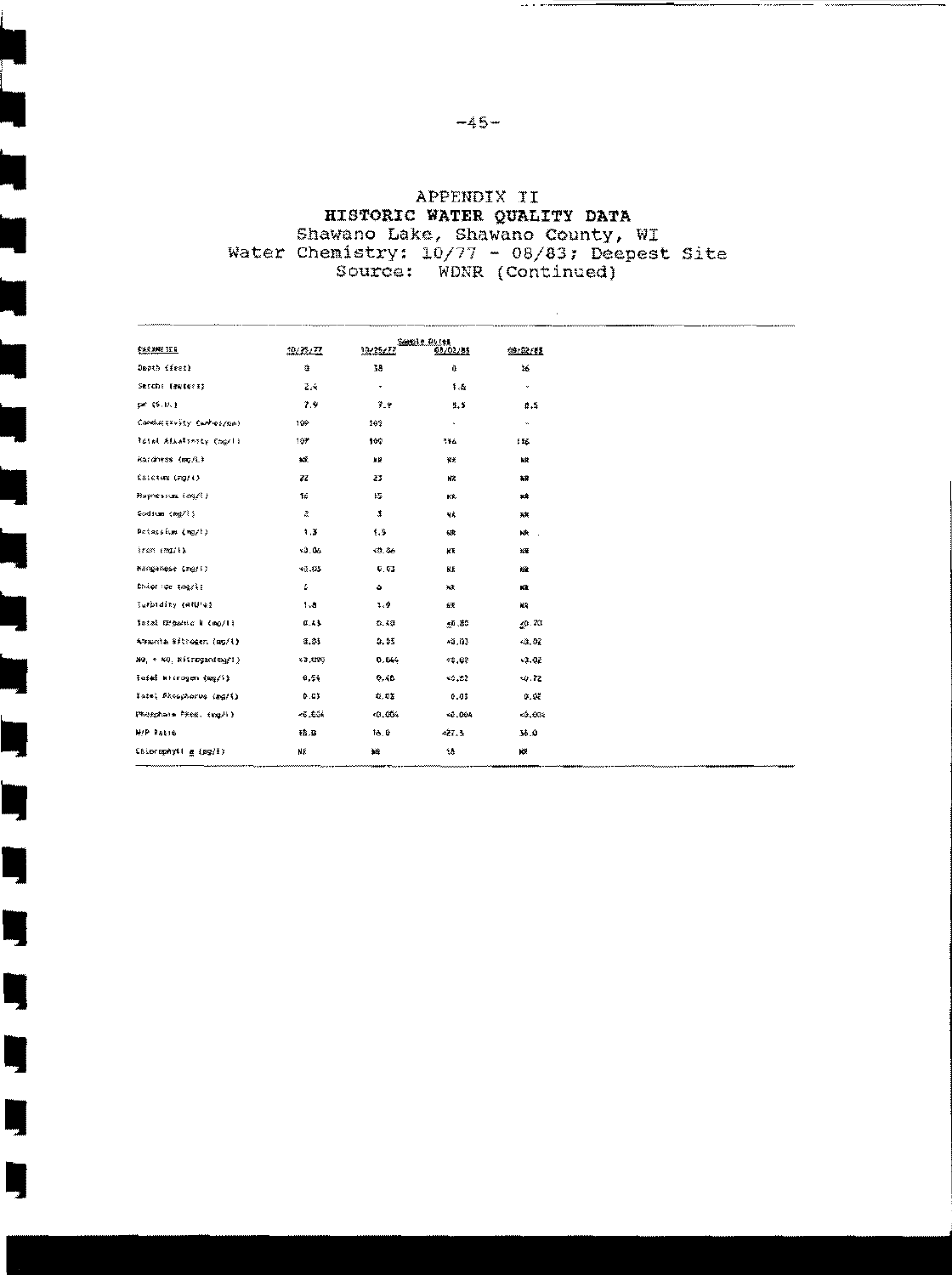#### APPENDIX II **HISTORIC WATER QUALITY DATA** Shawano Lake, Shawano County, WI Water Chemistry: East Basin, Midlake Source: EPA Eutrophication Survey

u.

| <b>FIRALETER</b>          | 22/32/72     | 16/22/12 | 99,422,672 | Sample Bairt<br>55/24/72 | 08/24/72 | 68/24/72 | 98234722     |
|---------------------------|--------------|----------|------------|--------------------------|----------|----------|--------------|
| Deuth fiscti              | ¢            | 锣        | 25         | o                        | ٠        | 15       | 20           |
| Temperature (70)          | 19.2         | 19.3     | 16.5       | ER <sup>1</sup>          | 20.5     | 20.5     | 40.A         |
| 0.0, (pq/i)               | 6.0          | 6.3      | 4,9        | ыR                       | 7.8      | ٠        | 6.6          |
| Secchi (feet)             | 0.0          | $\sim$   | $\sim$     | 5.7                      | ٠        | ٠        | ٠            |
| Conductivity (unhe)       | 200          | 200      | 205        | 223                      | 223      | 223      | 200          |
| $p = 12.0.3$              | 8.20         | 8.30     | 7.70       | 8.30                     | 0.30     | 8.35     | 0,10         |
| Total Alkalinity (mg/l)   | 193          | 100      | ibi.       | 106                      | JDL.     | 102      | 103          |
| NO, + NO. Nitrogen (mg/l) | 0.050        | 0.050    | 0.050      | 0.060                    | 0,000    | 0.040    | 0,000        |
| Ammonia Mitrogen(mg/l)    | <b>B.140</b> | 0.120    | 0.190      | 0.060                    | 0.066    | 0.070    | 0.070        |
| Tetal Phosphorus (mg/i)   | 0.025        | 0.071    | 0,020      | 0.026                    | 0.032    | 4.481    | 0.031        |
| Dispatred Phos. (#g/l)    | 9.412        | 0.003    | 0.005      | 0.018                    | 0.005    | 0.408    | 0.007        |
| interephyll a ing/li      | 10.51        | ۰        | ٠          | 9.0                      | ٠        | $\Delta$ | $\mathbf{x}$ |

 $'$  NR = No Reading

' Value known to be in arror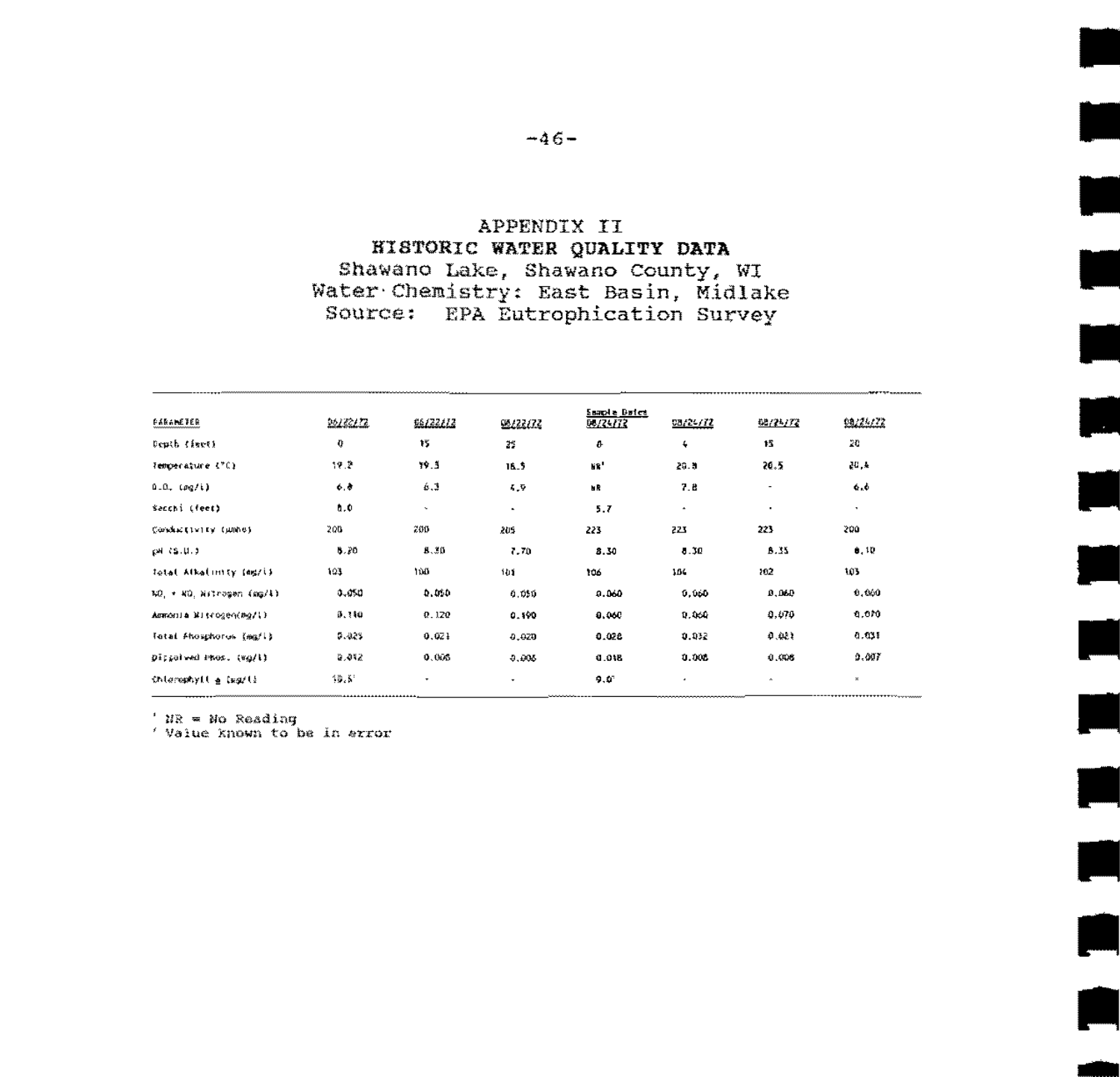#### APPENDIX II HISTORIC WATER QUALITY DATA Shawano Lake, Shawano County, WI Water Chemistry: East Basin, Midlake Source: EPA Eutrophication Survey (Continued)

| PARAMETER                 | 11/00/72        | 11/08/72                 | Sample Dates<br>11/08/72 | 11/08/72 |
|---------------------------|-----------------|--------------------------|--------------------------|----------|
| Depth (feet)              | ٥               | $\pmb{\mathcal{L}}$      | 15                       | 24       |
| Temperature ("C)          | NR <sup>1</sup> | 5.8                      | 5.8                      | 5.8      |
| D.O. (kg/l)               | нд              | 11.4                     | 11.3                     | 11.7     |
| Secchi (feet)             | 6.0             | $\overline{\phantom{a}}$ | ٠                        | ٠        |
| Conductivity (unho)       | 240             | 230                      | 230                      | 255      |
| pH (S.U.)                 | 7.70            | 7.70                     | 7,70                     | 7,70     |
| Total Alkalinity (mg/l)   | 107             | 108                      | 107                      | 104      |
| NO, + NO, Nitrogen (ag/l) | 0.040           | 0.040                    | 0.040                    | 0.040    |
| Ammonia Nitrogen(mg/l)    | 0.060           | 0.070                    | 0.060                    | 0.050    |
| Total Phosphorus (mg/l)   | 0.012           | 0.017                    | 0.016                    | 0.019    |
| Dissolved Phos. (mg/l)    | 0.006           | 0.008                    | 0.009                    | 0.007    |
| Chlorophytl p (µg/l)      | 10.0'           | ٠                        | ٠                        | ٠        |

 $'$  NR = No Reading<br><sup>2</sup> Value known to be in error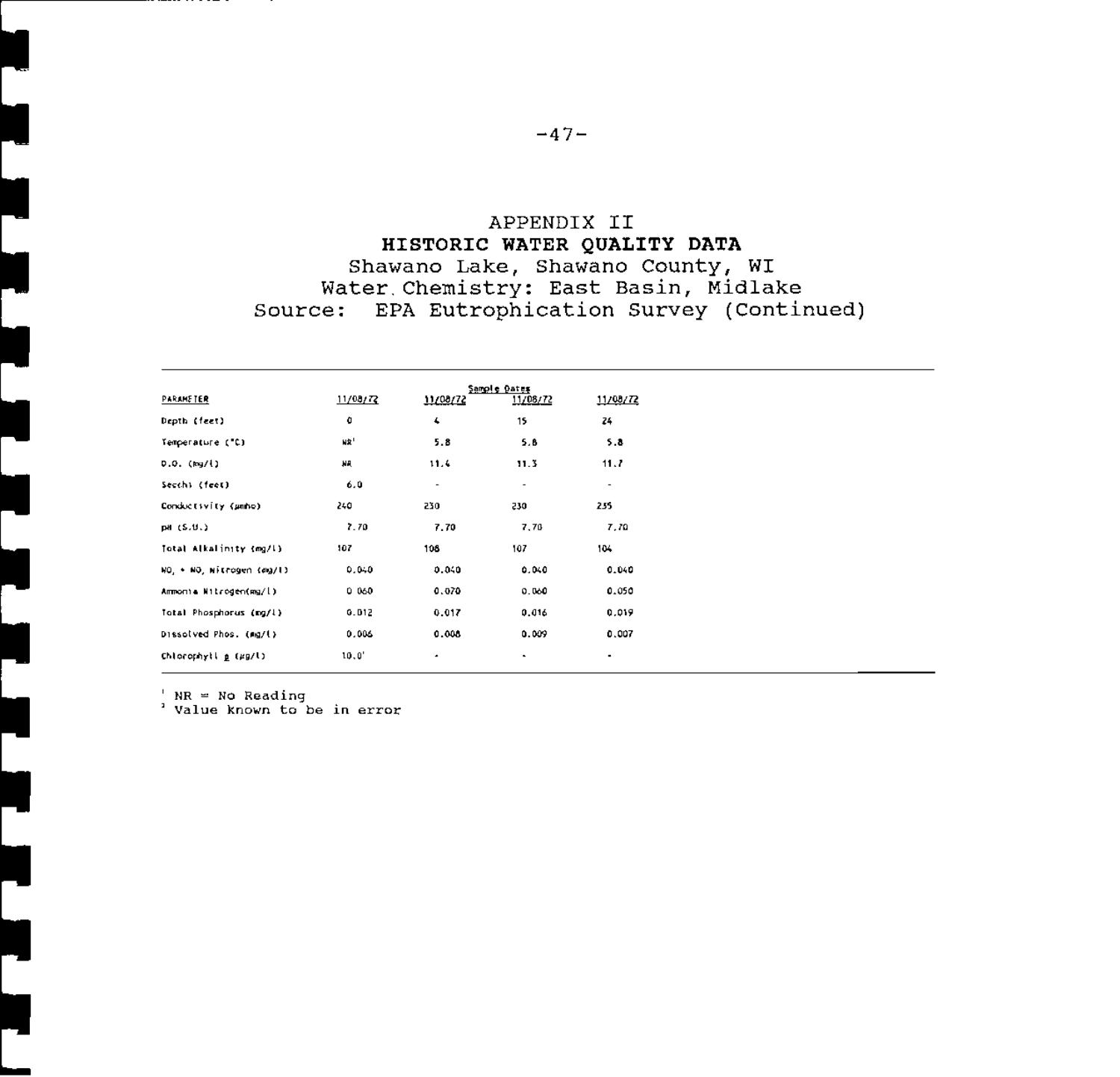#### APPENDIX II HISTORIC WATER QUALITY DATA Shawano Lake, Shawano County, WI Water Chemistry: Lake Center, Midlake Source: EPA Eutrophication Survey (Continued)

in 1999<br>Septembri

er de la posta de la posta de la posta de la posta de la posta de la posta de la posta de la posta de la posta<br>De la posta de la posta de la posta de la posta de la posta de la posta de la posta de la posta de la posta de

سان<br>ا

e.<br>S

F

 $\frac{1}{2}$ 

Ļ.

|                           |              |           |          | Sample Deter |              |         |
|---------------------------|--------------|-----------|----------|--------------|--------------|---------|
| 电热电热线压射                   | 66/22/72     | 06/22/72  | 95/2-172 | 08/25/72     | 99/26/72     | 9929273 |
| Depih (feet)              | €            | 10        | ٥        | ÷            | 10           | 1S.     |
| Temperature ("05          | 18.9         | 16.9      | щe'      | 20.3         | 20.3         | 29.2    |
| $0.0.$ (mazly             | 7.2          | 9.0       | 破        | kit.         | 7.2          | 7.3     |
| Becchi (feet)             | 7.0          | $\bullet$ | 5.3      | ٠            | $\alpha$     | ×.      |
| Conductivity (kmho)       | 205          | 200       | 223      | 222          | 222          | 225     |
| (01, 15, 0.1)             | 8.20         | 8.20      | 8.25     | 8.25         | 0.20         | 8.25    |
| Total Alkalinity Ima/l)   | 101          | 101       | 102      | 110          | 109          | 109     |
| ND, * 80, Rikcagen (mg/l) | <b>C 050</b> | 0.050     | 0.070    | U. 070       | 0.000        | o aro   |
| Ammonta NicrogenCmg/li    | D. 193       | D.100     | 0.090    | 0.070        | 0.060        | 0.670   |
| Total Phospherus (mg/l)   | 0.025        | 0.025     | 0.024    | 0.022        | 0.020        | 810.0   |
| Bisselved Phas. Imafil    | 0. GY.       | 0.006     | 0.009    | 0,009        | 0,006        | 0,007   |
| Delorophyli a Cape        | 38 F         |           | эY.      | ٠            | $\mathbf{v}$ | ×.      |

anna y c

 $'$  NR = No Reading<br> $'$  Value known to be in error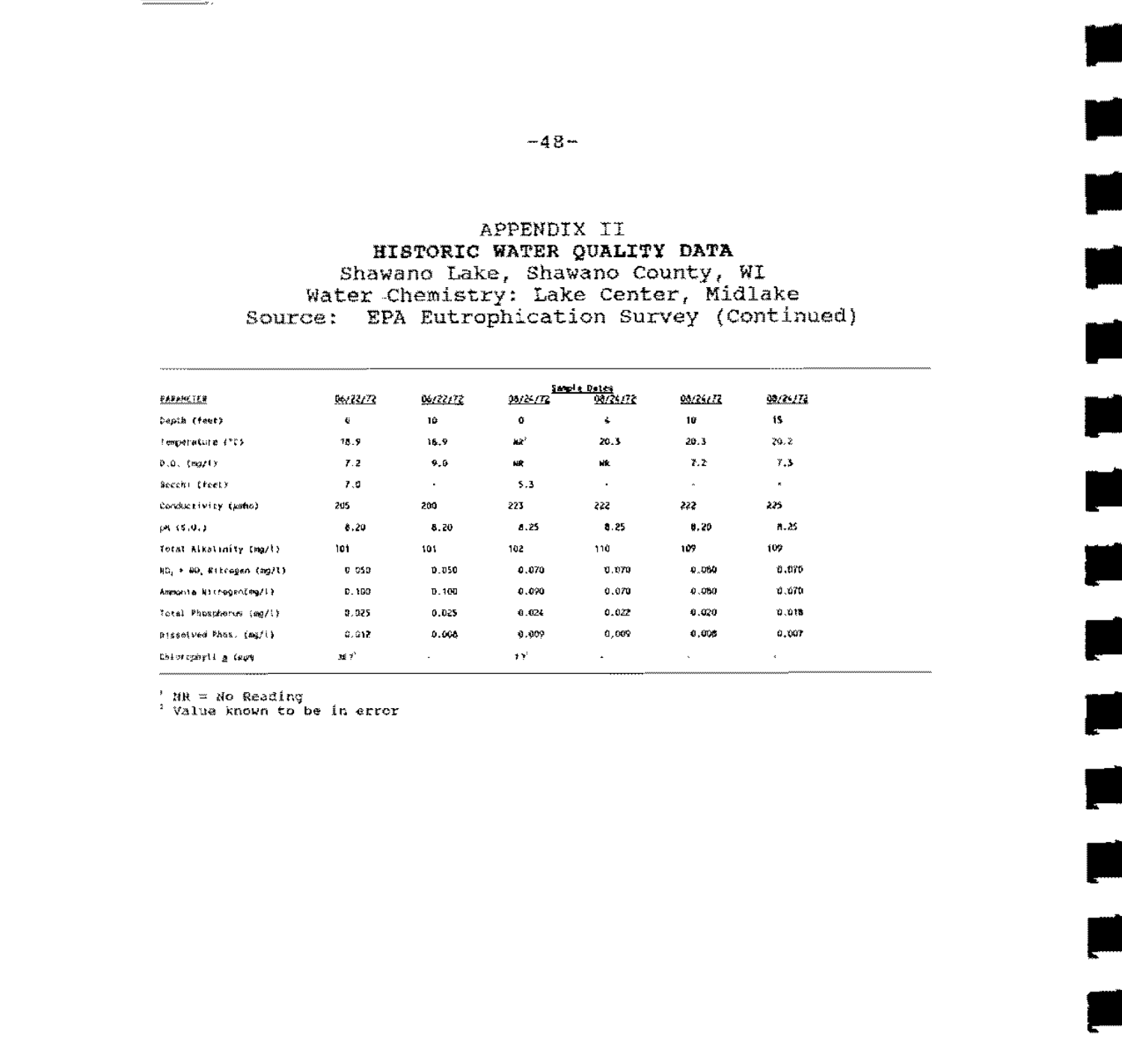#### APPENDIX II HISTORIC WATER QUALITY DATA Shawano Lake, Shawano County, WI Water Chemistry: Lake Center, Midlake Source: EPA Eutrophication Survey (Continued)

| PARANETER                 | 11/08/72 | Sample Dates<br>11/08/72 | 11/08/72                 |
|---------------------------|----------|--------------------------|--------------------------|
| Depth (feet)              | o        | 4                        | 16                       |
| Temperature ("C)          | MB,      | 5.6                      | 5.6                      |
| $0.0.$ (mg/l)             | NR       | 10.6                     | 11.0                     |
| Secchi (feet)             | 7.2      | ٠                        | $\blacksquare$           |
| Conductivity (Amho)       | 230      | 230                      | 235                      |
| (aH (S.U.)                | 7.80     | 7.80                     | 7.80                     |
| Total Alkalinity (mg/l)   | 101      | 103                      | 103                      |
| NO, + NO, Nitrogen (mg/l) | 0.050    | 0.040                    | 0.040                    |
| Armonia Nitrogen(mg/l)    | 0.050    | 0.050                    | 0.050                    |
| Total Phosphorus (mg/l)   | 0.013    | 0.017                    | 0.017                    |
| Dissolved Phos. (mg/l)    | 0.009    | 0.009                    | 0.008                    |
| Chlorophyll & CASTI       | 0.7      |                          | $\overline{\phantom{a}}$ |

' NR = No Reading<br>' Value known to be in error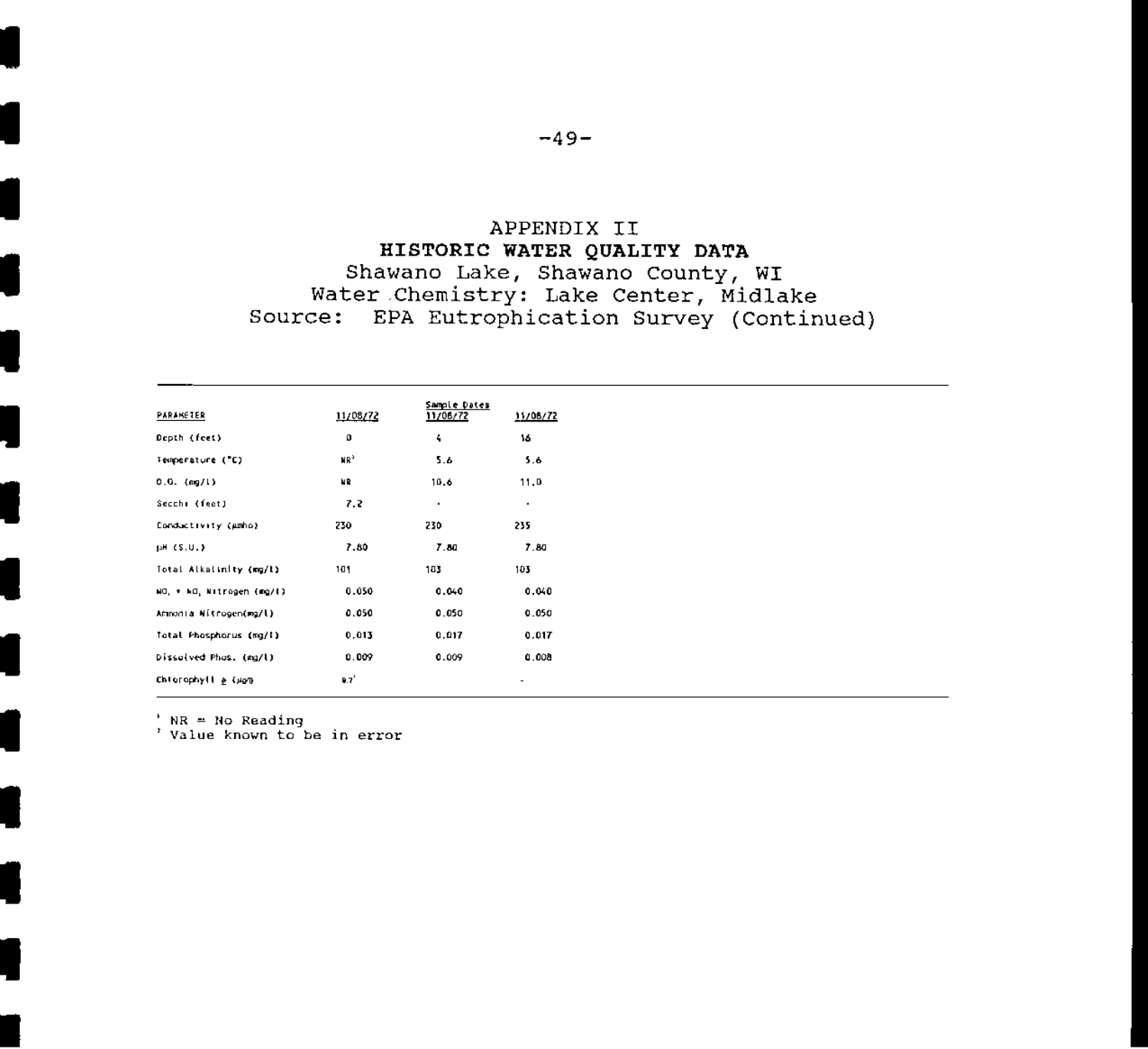#### APPENDIX II HISTORIC WATER QUALITY DATA Shawano Lake, Shawano County, WI Water Chemistry: West Basin, Midlake Source: EPA Eutrophication Survey (Continued)

| <b>RASAMETER</b>          | 06/22/72 | 06/22/72                 | SMIDLE DALKE<br>98/25/72 | 3923132      | 11/08/72 | 11/04/72   |
|---------------------------|----------|--------------------------|--------------------------|--------------|----------|------------|
| Drath (feet)              | ٥        | Ň,                       | o                        | ۷            | ۰        | $\epsilon$ |
| Temporature (°E).         | 3.3.2    | 18.O                     | 瓣                        | 19.4         | ER.      | 5.6        |
| 0.0. INQ/FI               | 7.0      | 46.4                     | 映                        | 叢            | 机构       | 10.5       |
| Second (Reet)             | 7.5      | $\overline{\phantom{a}}$ | 嗾                        | ٠            | 乳脂       | ٠          |
| Conductivity Canbal       | 210      | 280                      | 220                      | 220          | 235      | 235        |
| 動態 《第三》。)                 | 8.29     | €.35                     | 8.Y                      | ●「母          | 2.28     | 7.78       |
| Incst Atkatinity (Ma/E)   | 183      | 矮                        | 169                      | 16歳          | 163      | 194        |
| NO, + NO, Bitroges (mg/%) | 8,656    | 0.050                    | 0.070                    | <b>9.568</b> | 8.055    | 0.640      |
| APendrila Ritragen (eg/() | 0.000    | 6.623                    | 0.070                    | 5,565        | 9.960    | 6.650      |
| ficts: Fhiskphorem (mg/i) | 0.024    | 6.026                    | 0.030                    | 0.021        | 0.075    | 0,014      |
| Sizzaived Phon. (mg/l)    | 0.010    | 0.915                    | 0.008                    | た、だむ悲        | 0.006    | 0.007      |
| Delumaryii a              | 7.7      | ۸                        | 6.6'                     | $\epsilon$   | 10.D'    | ٠          |

\* NR = No Reading<br>\* Value known to be in error